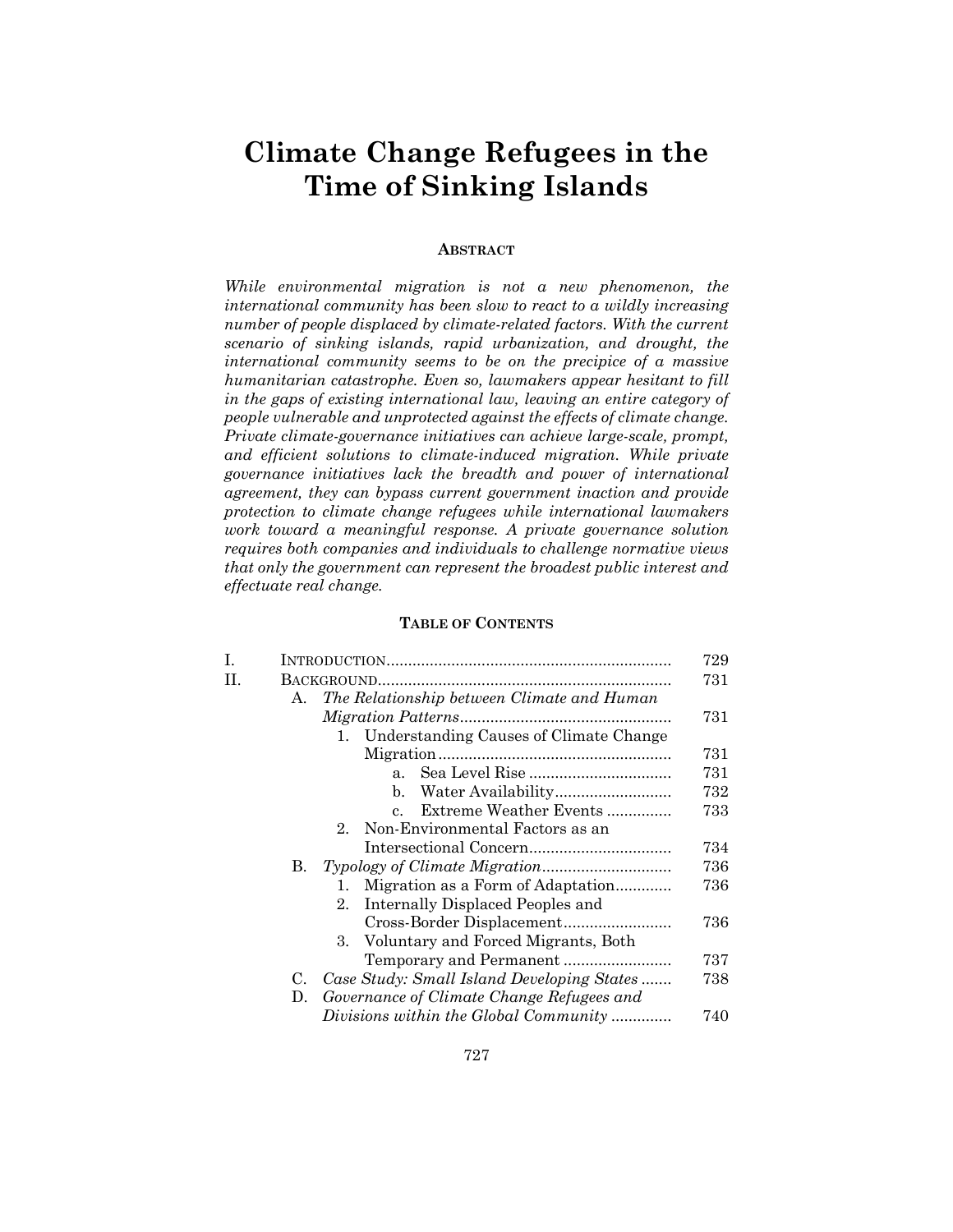|     | 1.                                                                                                                                                                                                                                                                                                                                                                                                                                                                                                                                                                                                                                                                                                                                                                                                                                                                                                                                                                                                                                                               |                                         | 740 |
|-----|------------------------------------------------------------------------------------------------------------------------------------------------------------------------------------------------------------------------------------------------------------------------------------------------------------------------------------------------------------------------------------------------------------------------------------------------------------------------------------------------------------------------------------------------------------------------------------------------------------------------------------------------------------------------------------------------------------------------------------------------------------------------------------------------------------------------------------------------------------------------------------------------------------------------------------------------------------------------------------------------------------------------------------------------------------------|-----------------------------------------|-----|
|     |                                                                                                                                                                                                                                                                                                                                                                                                                                                                                                                                                                                                                                                                                                                                                                                                                                                                                                                                                                                                                                                                  | 1951 UN Geneva Convention<br>a.         |     |
|     |                                                                                                                                                                                                                                                                                                                                                                                                                                                                                                                                                                                                                                                                                                                                                                                                                                                                                                                                                                                                                                                                  |                                         | 740 |
|     |                                                                                                                                                                                                                                                                                                                                                                                                                                                                                                                                                                                                                                                                                                                                                                                                                                                                                                                                                                                                                                                                  | Office of the UN High<br>$\mathbf{b}$ . |     |
|     |                                                                                                                                                                                                                                                                                                                                                                                                                                                                                                                                                                                                                                                                                                                                                                                                                                                                                                                                                                                                                                                                  | Commissioner for Human Rights           | 741 |
|     |                                                                                                                                                                                                                                                                                                                                                                                                                                                                                                                                                                                                                                                                                                                                                                                                                                                                                                                                                                                                                                                                  | c.                                      |     |
|     |                                                                                                                                                                                                                                                                                                                                                                                                                                                                                                                                                                                                                                                                                                                                                                                                                                                                                                                                                                                                                                                                  |                                         | 742 |
|     |                                                                                                                                                                                                                                                                                                                                                                                                                                                                                                                                                                                                                                                                                                                                                                                                                                                                                                                                                                                                                                                                  | d.<br>UN High Commissioner for          |     |
|     | Relating to the Status of Refugees.<br>Advisory Group on Climate Change<br>2.<br>Cancun Adaptation Framework,<br>a.<br>Warsaw Mechanism, 2013<br>$\mathbf b$ .<br>$c_{\cdot}$<br>d.<br>Intergovernmental Panel on<br>Climate Change<br>3.<br>Other Notable Developments<br>a <sub>x</sub><br>International Organization for<br>$\mathbf{b}$ .<br>New Zealand Proposal<br>c.<br>ANALYSIS<br>Obstacles to A Meaningful Resolution<br>А.<br>Violence as a Collateral Impact of Climate<br>1.<br>2.<br>a <sub>x</sub><br>b.<br>$\mathbf{c}$ .<br>Analyzing the Scope of the Problems<br>3.<br>В.<br>Reconciling Separate Legal Regimes<br>1.<br>2.<br>Problematizing the Use of Inconsistent<br>3.<br>Problems with Expanding the Current<br>Legal Framework of the Geneva<br>Problems with a Universal Treaty<br>4.<br>Problems with Soft Law Solutions<br>5.<br>PRIVATE CLIMATE-GOVERNANCE INITIATIVES<br>The Changing Landscape Allows for Private<br>А.<br>Examples of Current Private-Public Initiatives<br>В.<br>Projects Preventing the Displacement of<br>1. | 743                                     |     |
|     |                                                                                                                                                                                                                                                                                                                                                                                                                                                                                                                                                                                                                                                                                                                                                                                                                                                                                                                                                                                                                                                                  |                                         | 743 |
|     |                                                                                                                                                                                                                                                                                                                                                                                                                                                                                                                                                                                                                                                                                                                                                                                                                                                                                                                                                                                                                                                                  |                                         |     |
|     |                                                                                                                                                                                                                                                                                                                                                                                                                                                                                                                                                                                                                                                                                                                                                                                                                                                                                                                                                                                                                                                                  |                                         | 744 |
|     |                                                                                                                                                                                                                                                                                                                                                                                                                                                                                                                                                                                                                                                                                                                                                                                                                                                                                                                                                                                                                                                                  |                                         | 744 |
|     |                                                                                                                                                                                                                                                                                                                                                                                                                                                                                                                                                                                                                                                                                                                                                                                                                                                                                                                                                                                                                                                                  |                                         | 745 |
|     |                                                                                                                                                                                                                                                                                                                                                                                                                                                                                                                                                                                                                                                                                                                                                                                                                                                                                                                                                                                                                                                                  |                                         |     |
|     |                                                                                                                                                                                                                                                                                                                                                                                                                                                                                                                                                                                                                                                                                                                                                                                                                                                                                                                                                                                                                                                                  |                                         | 746 |
|     |                                                                                                                                                                                                                                                                                                                                                                                                                                                                                                                                                                                                                                                                                                                                                                                                                                                                                                                                                                                                                                                                  |                                         | 746 |
|     |                                                                                                                                                                                                                                                                                                                                                                                                                                                                                                                                                                                                                                                                                                                                                                                                                                                                                                                                                                                                                                                                  |                                         | 746 |
|     |                                                                                                                                                                                                                                                                                                                                                                                                                                                                                                                                                                                                                                                                                                                                                                                                                                                                                                                                                                                                                                                                  |                                         |     |
|     |                                                                                                                                                                                                                                                                                                                                                                                                                                                                                                                                                                                                                                                                                                                                                                                                                                                                                                                                                                                                                                                                  |                                         | 748 |
|     |                                                                                                                                                                                                                                                                                                                                                                                                                                                                                                                                                                                                                                                                                                                                                                                                                                                                                                                                                                                                                                                                  |                                         | 748 |
| HL. |                                                                                                                                                                                                                                                                                                                                                                                                                                                                                                                                                                                                                                                                                                                                                                                                                                                                                                                                                                                                                                                                  |                                         | 749 |
|     |                                                                                                                                                                                                                                                                                                                                                                                                                                                                                                                                                                                                                                                                                                                                                                                                                                                                                                                                                                                                                                                                  |                                         | 749 |
|     |                                                                                                                                                                                                                                                                                                                                                                                                                                                                                                                                                                                                                                                                                                                                                                                                                                                                                                                                                                                                                                                                  |                                         |     |
|     |                                                                                                                                                                                                                                                                                                                                                                                                                                                                                                                                                                                                                                                                                                                                                                                                                                                                                                                                                                                                                                                                  |                                         | 749 |
|     |                                                                                                                                                                                                                                                                                                                                                                                                                                                                                                                                                                                                                                                                                                                                                                                                                                                                                                                                                                                                                                                                  |                                         | 751 |
|     |                                                                                                                                                                                                                                                                                                                                                                                                                                                                                                                                                                                                                                                                                                                                                                                                                                                                                                                                                                                                                                                                  |                                         | 751 |
|     |                                                                                                                                                                                                                                                                                                                                                                                                                                                                                                                                                                                                                                                                                                                                                                                                                                                                                                                                                                                                                                                                  |                                         | 752 |
|     |                                                                                                                                                                                                                                                                                                                                                                                                                                                                                                                                                                                                                                                                                                                                                                                                                                                                                                                                                                                                                                                                  |                                         | 753 |
|     |                                                                                                                                                                                                                                                                                                                                                                                                                                                                                                                                                                                                                                                                                                                                                                                                                                                                                                                                                                                                                                                                  |                                         | 754 |
|     |                                                                                                                                                                                                                                                                                                                                                                                                                                                                                                                                                                                                                                                                                                                                                                                                                                                                                                                                                                                                                                                                  |                                         | 755 |
|     |                                                                                                                                                                                                                                                                                                                                                                                                                                                                                                                                                                                                                                                                                                                                                                                                                                                                                                                                                                                                                                                                  |                                         | 755 |
|     |                                                                                                                                                                                                                                                                                                                                                                                                                                                                                                                                                                                                                                                                                                                                                                                                                                                                                                                                                                                                                                                                  |                                         |     |
|     |                                                                                                                                                                                                                                                                                                                                                                                                                                                                                                                                                                                                                                                                                                                                                                                                                                                                                                                                                                                                                                                                  |                                         | 757 |
|     |                                                                                                                                                                                                                                                                                                                                                                                                                                                                                                                                                                                                                                                                                                                                                                                                                                                                                                                                                                                                                                                                  |                                         |     |
|     |                                                                                                                                                                                                                                                                                                                                                                                                                                                                                                                                                                                                                                                                                                                                                                                                                                                                                                                                                                                                                                                                  |                                         |     |
|     |                                                                                                                                                                                                                                                                                                                                                                                                                                                                                                                                                                                                                                                                                                                                                                                                                                                                                                                                                                                                                                                                  |                                         | 758 |
|     |                                                                                                                                                                                                                                                                                                                                                                                                                                                                                                                                                                                                                                                                                                                                                                                                                                                                                                                                                                                                                                                                  |                                         | 759 |
|     |                                                                                                                                                                                                                                                                                                                                                                                                                                                                                                                                                                                                                                                                                                                                                                                                                                                                                                                                                                                                                                                                  |                                         | 760 |
| IV. |                                                                                                                                                                                                                                                                                                                                                                                                                                                                                                                                                                                                                                                                                                                                                                                                                                                                                                                                                                                                                                                                  |                                         | 761 |
|     |                                                                                                                                                                                                                                                                                                                                                                                                                                                                                                                                                                                                                                                                                                                                                                                                                                                                                                                                                                                                                                                                  |                                         |     |
|     |                                                                                                                                                                                                                                                                                                                                                                                                                                                                                                                                                                                                                                                                                                                                                                                                                                                                                                                                                                                                                                                                  |                                         | 762 |
|     |                                                                                                                                                                                                                                                                                                                                                                                                                                                                                                                                                                                                                                                                                                                                                                                                                                                                                                                                                                                                                                                                  |                                         | 763 |
|     |                                                                                                                                                                                                                                                                                                                                                                                                                                                                                                                                                                                                                                                                                                                                                                                                                                                                                                                                                                                                                                                                  |                                         |     |
|     |                                                                                                                                                                                                                                                                                                                                                                                                                                                                                                                                                                                                                                                                                                                                                                                                                                                                                                                                                                                                                                                                  |                                         | 763 |
|     | 2.                                                                                                                                                                                                                                                                                                                                                                                                                                                                                                                                                                                                                                                                                                                                                                                                                                                                                                                                                                                                                                                               | Projects Helping Displaced Peoples      | 764 |
|     |                                                                                                                                                                                                                                                                                                                                                                                                                                                                                                                                                                                                                                                                                                                                                                                                                                                                                                                                                                                                                                                                  |                                         |     |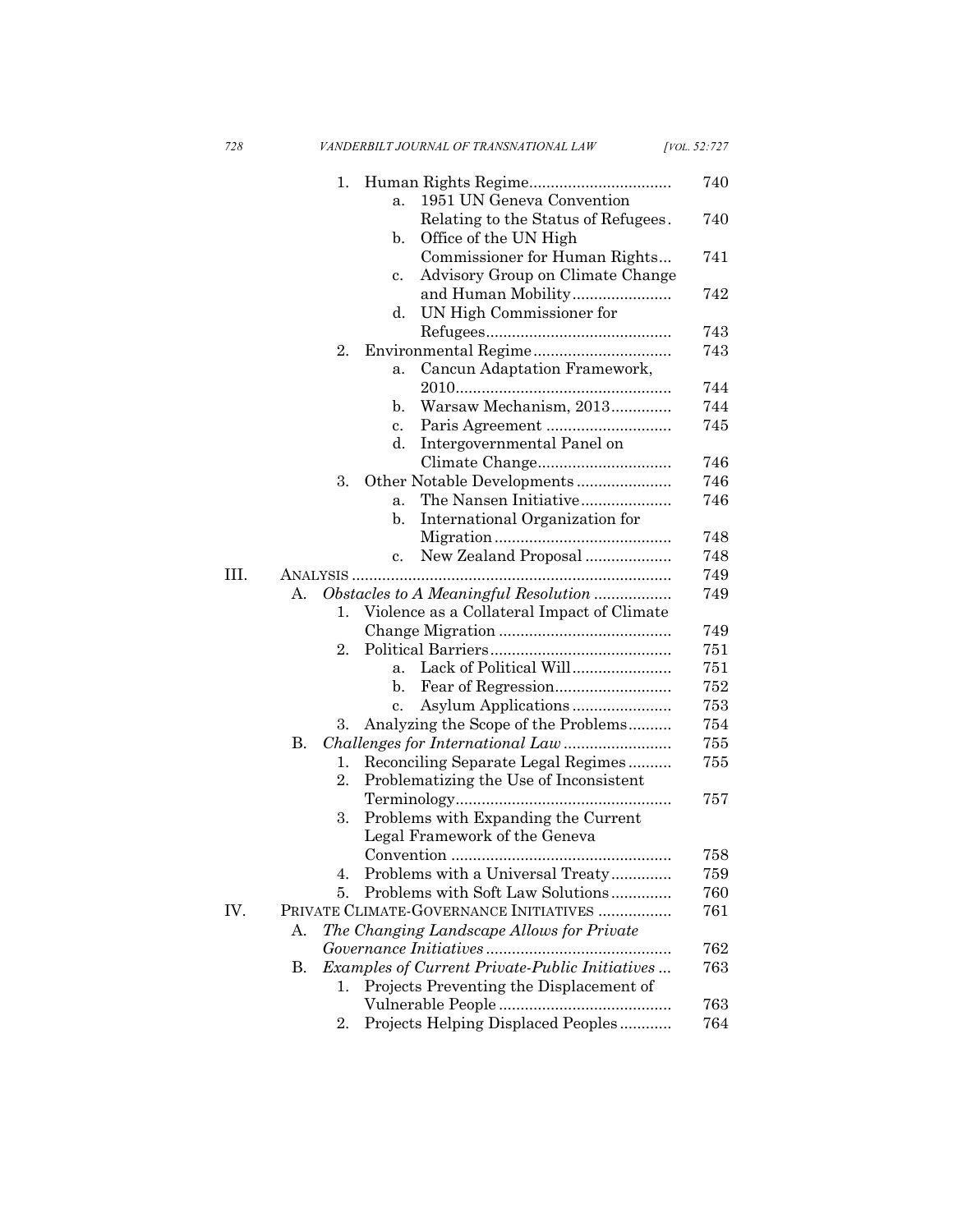| <b>CLIMATE CHANGE REFUGEES</b><br>20191 |  |
|-----------------------------------------|--|
|-----------------------------------------|--|

|   | 3. Pressure from Shareholders, Investors,        |     |
|---|--------------------------------------------------|-----|
|   |                                                  | 765 |
|   | C. Potential Private-Public Partnerships for the |     |
|   |                                                  | 767 |
|   | 1. Infrastructure and the Housing Crisis         | 767 |
|   |                                                  | 767 |
|   |                                                  | 769 |
| V |                                                  | 771 |

#### I. INTRODUCTION

It is indisputable that we are in the throes of large-scale climate change.**<sup>1</sup>** An astonishing 2 billion people could become displaced from their homes by the year 2100 due to climate change–related rising ocean levels.**<sup>2</sup>** Thousands of others flee their homes in the context of slow-onset hazards such as droughts.**<sup>3</sup>** When considering population size, in Vanuatu and Tuvalu, Cyclone Pam displaced 55 and 25 percent of the countries' populations, respectively. **<sup>4</sup>** Antigua and Barbuda had approximately ninety-seven thousand residents before Hurricane Irma, most of whom are now living in third-party countries. **<sup>5</sup>** A CNN report in mid-September stated that for the first time in three hundred years, not a single person was living in Barbuda after the hurricane.**<sup>6</sup>** The island was virtually destroyed and its surviving residents relocated abroad. **<sup>7</sup>** The term "climate change refugee" is often used in the media to define a person displaced by disasters like those mentioned above.**<sup>8</sup>** However, international law does not adequately address this concept, resulting in a legal vacuum when considering the

<sup>1.</sup> *See* U.N. ADVISORY GRP. ON CLIMATE CHANGE AND HUMAN MOBILITY, HUMAN MOBILITY IN THE CONTEXT OF CLIMATE CHANGE UNFCCC-PARIS COP-21 (2015), http://www.unhcr.org/protection/environment/565b21bd9/human-mobility-contextclimate-change-unfccc-paris-cop-21-recommendations.html [https://perma.cc/F43H-LQDD] (archived Feb. 11, 2019) [hereinafter Advisory Group Recommendations].

<sup>2.</sup> Ariel Scotti, *Two billion people may become refugees from climate change by the end of the century,* N.Y. DAILY NEWS (June 27, 2017), http://www.nydailynews.com/news/world/billion-people-refugees-climate-changearticle-1.3282594 [https://perma.cc/YXV6-3JL6] (archived Feb. 11, 2019).

<sup>3.</sup> *Frequently asked questions on climate change and disaster displacement,* U.N. HIGH COMM'R FOR REFUGEES (Nov. 6, 2016), http://www.unhcr.org/enus/news/latest/2016/11/581f52dc4/frequently-asked-questions-climate-change-disasterdisplacement.html [https://perma.cc/3ZK5-4THL] (archived Feb. 11, 2019).

<sup>4.</sup> *Id.*

<sup>5.</sup> Joe Sterling & Cassandra Santiago, *For the first time in 300 years, no one is living on Barbuda*, CNN (Sept. 15, 2017), http://www.cnn.com/2017/09/15/americas/ irma-barbuda-population-trnd/index.html [https://perma.cc/XU2E-NLYC] (archived Feb. 11, 2019).

<sup>6.</sup> *Id.*

<sup>7.</sup> *Id.*

<sup>8.</sup> Scotti, *supra* note 2.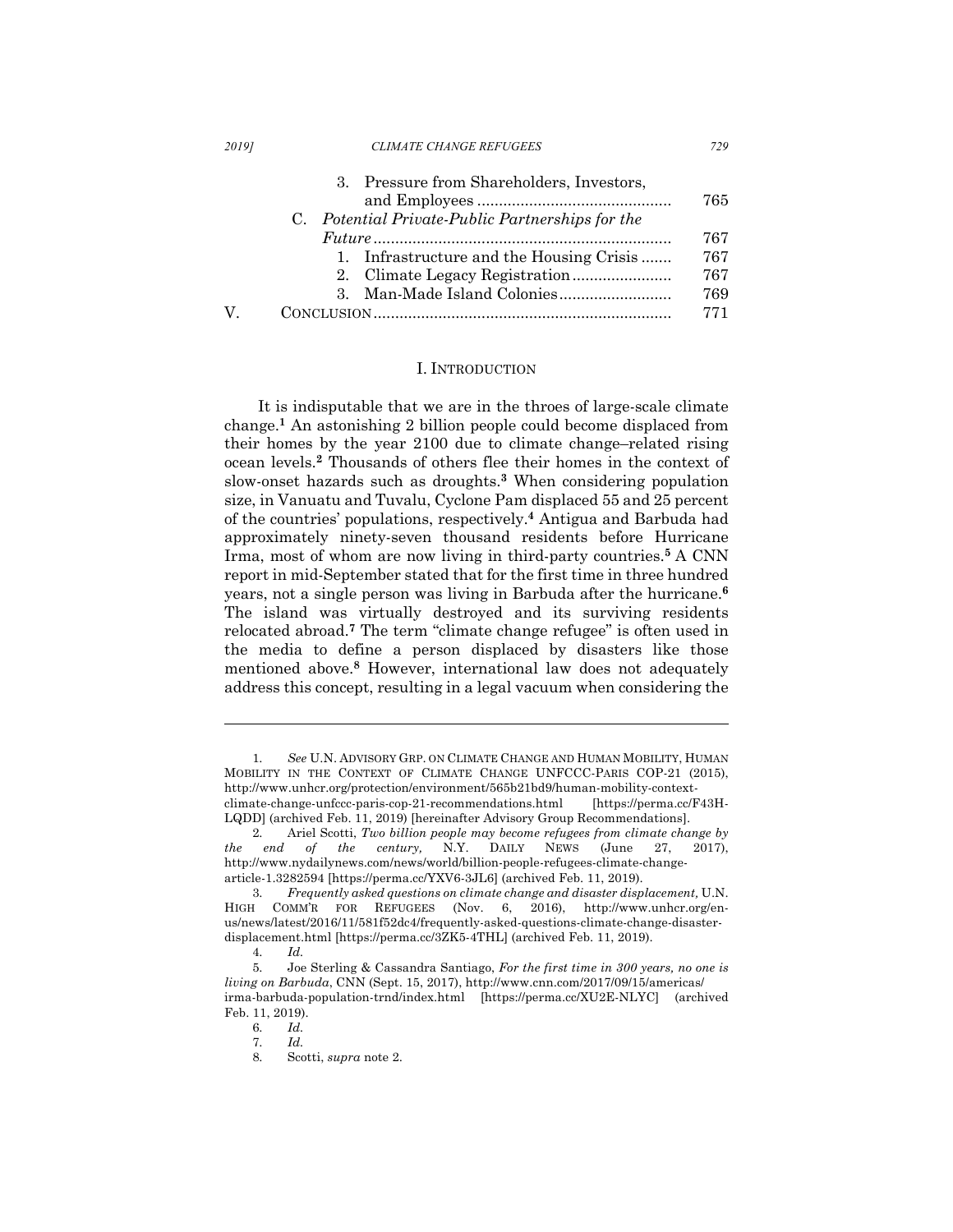protection and recognition of those displaced by climate-related events.**<sup>9</sup>**

Environmental phenomena, compounded by other factors, can create situations of vulnerability that ultimately result in human migration.**<sup>10</sup>** In its first assessment report, the Intergovernmental Panel on Climate Change (IPCC) predicted that the greatest single impact of climate change may be on human migration.**<sup>11</sup>** Although this prediction was made as early as 1990, the international community has been painfully slow to react.**<sup>12</sup>** Both sudden and slow-onset climaterelated events, combined with rapid urbanization, population growth, and pre-existing social vulnerabilities and poverty, are likely to increase displacement and migration in the future. **<sup>13</sup>** While the international community has already begun addressing some aspects of disasters, climate change, and human mobility,**<sup>14</sup>** in order to really make progress, it is essential to bring together different strands of the discourse to develop a comprehensive response that also anticipates future challenges associated with climate change.

Part II of this Note discusses the causes, effects, and problems associated with climate-induced migration, along with the gap in current international law. Part III addresses the obstacles to a meaningful resolution, along with the challenges for international law. Part IV introduces private governance initiatives as an effective instrument that can be utilized by the international community.

<sup>9.</sup> *Towards a Protection Agenda for People Displaced Across Borders in the Context of Disasters and the Effects of Climate Change,* THE NANSEN INITIATIVE, https://www.nanseninitiative.org/secretariat/ (last visited Mar. 7, 2019) [https://perma.cc/D6J2-9YUW] (archived Feb. 11, 2019).

<sup>10.</sup> *See* SUSAN F. MARTIN, SANJULA WEERASINGHE & ABBIE TAYLOR, HUMANITARIAN CRISES AND MIGRATION: CAUSES, CONSEQUENCES AND RESPONSES 10 (2014).

<sup>11.</sup> J.M. Melillo et al., *Effects on Ecosystems*, *in* CLIMATE CHANGE: THE IPCC SCIENTIFIC ASSESSMENT 283, 298 (1990) ("A major consequence of climate change could be the migration . . . across the landscape.").

<sup>12.</sup> *See id.* at xiii.

<sup>13.</sup> *See generally* Glaucia Boyer & Matthew McKinnon, *Development and Displacement Risks*, 49 FORCED MIGRATION REV. 21 (2015) (noting some causes of climate-induced migration).

<sup>14.</sup> *See* ALEXANDER BETTS, SURVIVAL MIGRATION: FAILED GOVERNANCE AND THE CRISIS OF DISPLACEMENT 16 (2013).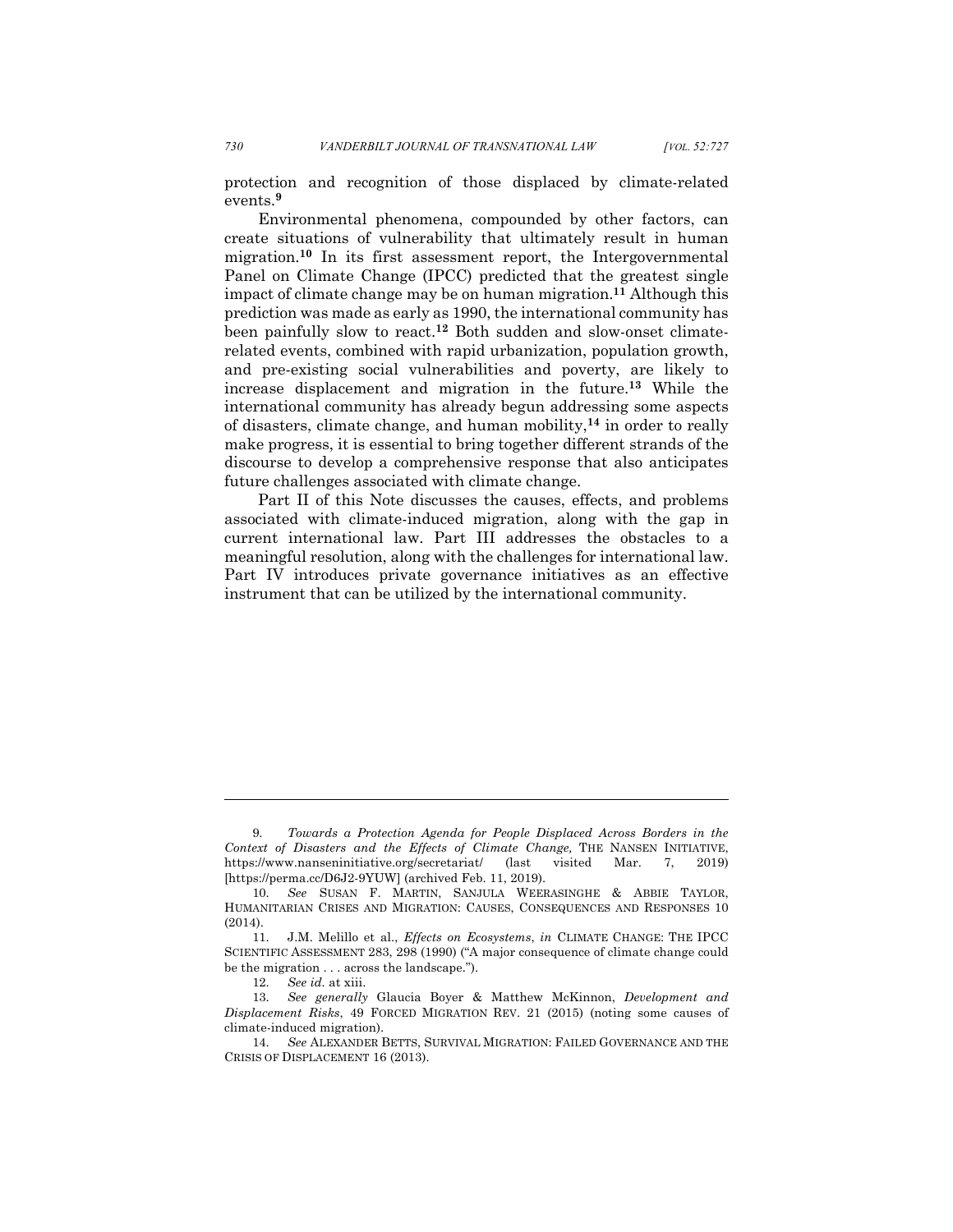#### *2019] CLIMATE CHANGE REFUGEES 731*

#### II. BACKGROUND

## A*. The Relationship between Climate and Human Migration Patterns*

## 1. Understanding Causes of Climate Change Migration

The UN has identified sea level rise, water availability, and extreme weather events as three of the main climate change issues that affect migration.**<sup>15</sup>** These climate change events can cause a multitude of both short-term and long-term consequences that may induce an individual to migrate.**<sup>16</sup>** Such consequences include: loss or reduced habitability of housing; loss of living resources; reduced land productivity; lack of food, energy, and/or water security; and loss of social and cultural resources.**<sup>17</sup>**

## a. Sea Level Rise

l

Sea level rise plays a unique role in the climate change context because it is both a long-term, gradual process and a contributor to storm surges and flooding.**<sup>18</sup>** Predictions of climate change migration numbers from coastal regions are often difficult to estimate because the numbers will depend on the response capacity of communities and governments through a range of options, such as increased protection of infrastructure, modification of land use, construction technologies, and, most pertinent to this Note, planned relocation. **19**

In the case of rising sea level, the number of people forced to move will depend on adaptation initiatives as well as wider national planning strategies.**<sup>20</sup>** For example, sea level rise can result in degradation such as coastline erosion, which some countries proactively mitigate through sea walls and other man-made barriers.**<sup>21</sup>**

SUSANA B. ADAMO, INTERACTIVE PANEL IN PREPARATION FOR THE G.A. SUMMIT TO ADDRESS LARGE MOVEMENTS OF REFUGEES AND MIGRANTS 3 (2016), http://www.un.org/en/development/desa/population/migration/events/other/other/ documents/250416\_COLUMBIA\_UNI\_Susana\_Adamo.pdf [https://perma.cc/TMA3- LCPT] (archived Feb. 11, 2019).

<sup>16.</sup> *See* SUMUDU ATAPATTU, HUMAN RIGHTS APPROACHES TO CLIMATE CHANGE, CHALLENGES AND OPPORTUNITIES 156 (2016) ("Migration can be divided into several categories—temporary, internal, permanent, cross-border or a combination of these factors.").

<sup>17.</sup> ADAMO, *supra* note 15.

<sup>18.</sup> Cecilia Tacoli, *Crisis or Adaptation? Migration and Climate Change in a Context of High Mobility*, 21 ENV'T & URBANIZATION 513, 519 (2009).

<sup>19.</sup> Sabine Perch-Nielsen, Understanding the Effect of Climate Change on Human Migration 10 (Oct. 2004) (unpublished Diploma thesis, Swiss Federal Institute of Technology Department of Environmental Sciences) (on file with the Swiss Federal Institute of Technology Library system).

<sup>20.</sup> Tacoli, *supra* note 18.

<sup>21.</sup> *See, e.g.*, Joey Flechas, *Seawall work beginning as king tides arrive in Miami Beach,* MIAMI HERALD (Sept. 15, 2016), http://www.miamiherald.com/news/local/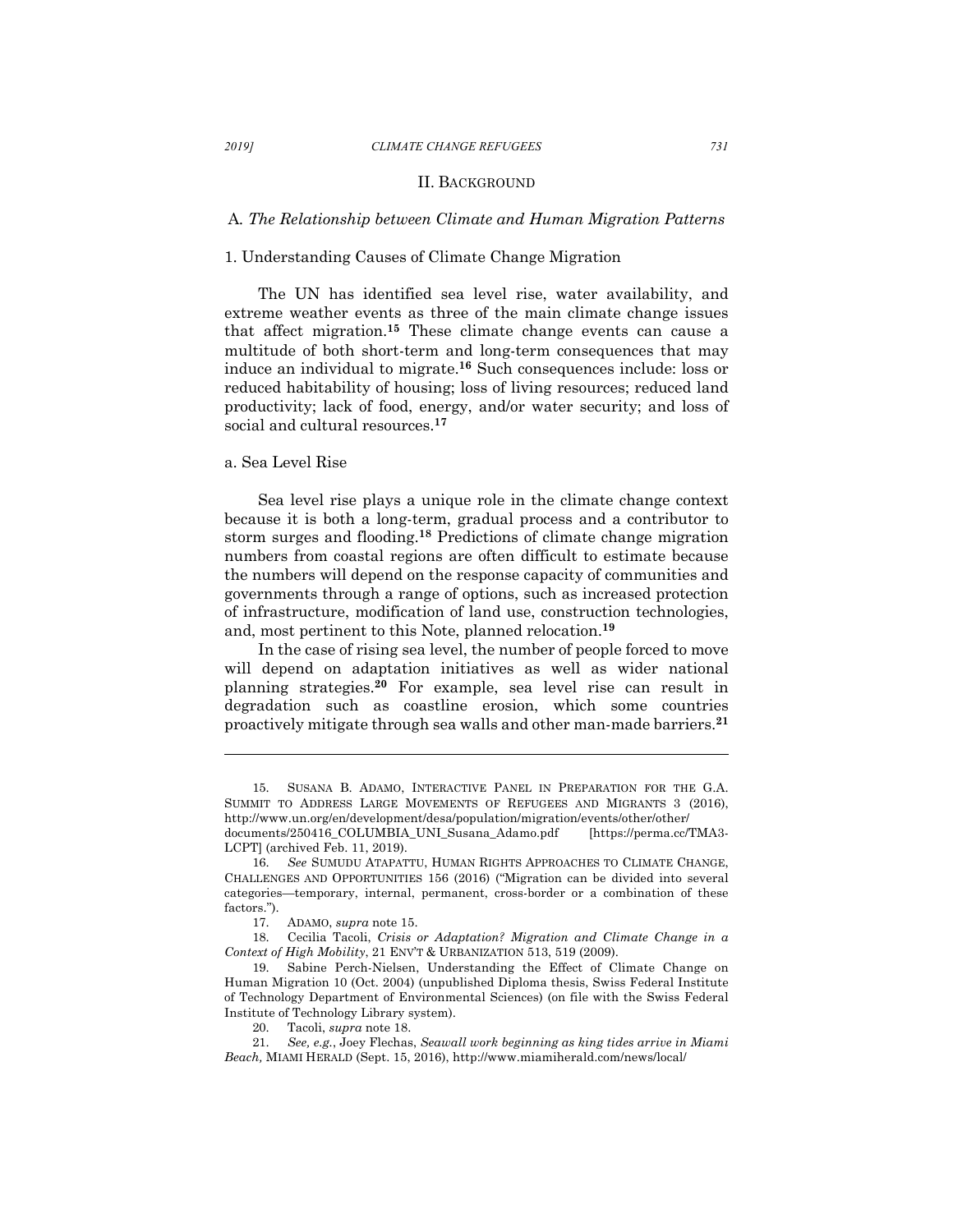Without such planning strategies in place or the resources to execute them, individuals are more at risk of climate-induced migration.**<sup>22</sup>** One major obstacle to creating such planning mechanisms, however, is the difficulty in predicting both the effects of sea level rise and the phenomenon of sea level rise itself.**<sup>23</sup>** For example, uncertainty regarding the extent of changes in rainfall patterns and disaster prediction are serious limitations for any realistic long-term assessment of the link between sea level rise and migration.**<sup>24</sup>** At the same time, is it important to understand migration as just one tool in the toolkit that can be used to adapt to sea level rise.**<sup>25</sup>**

#### b. Water Availability

Freshwater availability will continually decrease, affecting up to 1 billion people in Asia by 2050.**<sup>26</sup>** The relationship between drought and cross-border migration is extremely complex and involves analysis of many factors. In some regions, water availability may only lead to internal movements.**<sup>27</sup>** Even among regions where water availability may result in cross-border migration, water availability statistics are often complex and confusing to untangle for lawmakers attempting to address the problem.**<sup>28</sup>**

Many figures assessing water shortages include in their counts people living in areas of risk, but not necessarily those directly affected by water shortages.**<sup>29</sup>** For example, there is case-specific evidence of countries with plentiful water resources where poor households do not have adequate access to affordable water, and countries with scarce water resources where poor households are comparatively well served.**<sup>30</sup>** Furthermore, even if water availability seems like the main cause of migration, other intersectional concerns may be the driving

community/miami-dade/miami-beach/article102127612.html [https://perma.cc/X376- GE4P] (archived Feb. 11, 2019).

<sup>22.</sup> *See* ADAMO, *supra* note 15.

<sup>23.</sup> *See* Tacoli, *supra* note 18.

<sup>24.</sup> *Id.*

<sup>25.</sup> *See id.*

<sup>26.</sup> *See* Intergovernmental Panel on Climate Change [IPCC], *Summary for Policymakers, in* CLIMATE CHANGE 2007: THE PHYSICAL BASIS, CONTRIBUTION OF WORKING GROUP I TO THE FOURTH ASSESSMENT REPORT OF THE INTERGOVERNMENTAL PANEL ON CLIMATE CHANGE 5 (2007), https://www.ipcc.ch/site/assets/uploads/2018/ 02/ar4-wg1-spm-1.pdf [https://perma.cc/WV2Y-6LZG] (archived Mar. 14, 2019).

<sup>27.</sup> *See* DOUGLAS MASSEY, WILLIAM AXINN & DIRGHA GHIMIRE, ENVIRONMENTAL CHANGE AND OUT-MIGRATION: EVIDENCE FROM NEPAL 6 (2007) ("In Nepal, land degradation and environmental deterioration lead to mainly local movements, although the better educated tend to move to urban centers further away.").

<sup>28.</sup> Tacoli, *supra* note 18, at 517.

<sup>29.</sup> *See id.*

<sup>30.</sup> GORDON MCGRANAHAN, DEMAND-SIDE WATER STRATEGIES AND THE URBAN POOR 4 (2002).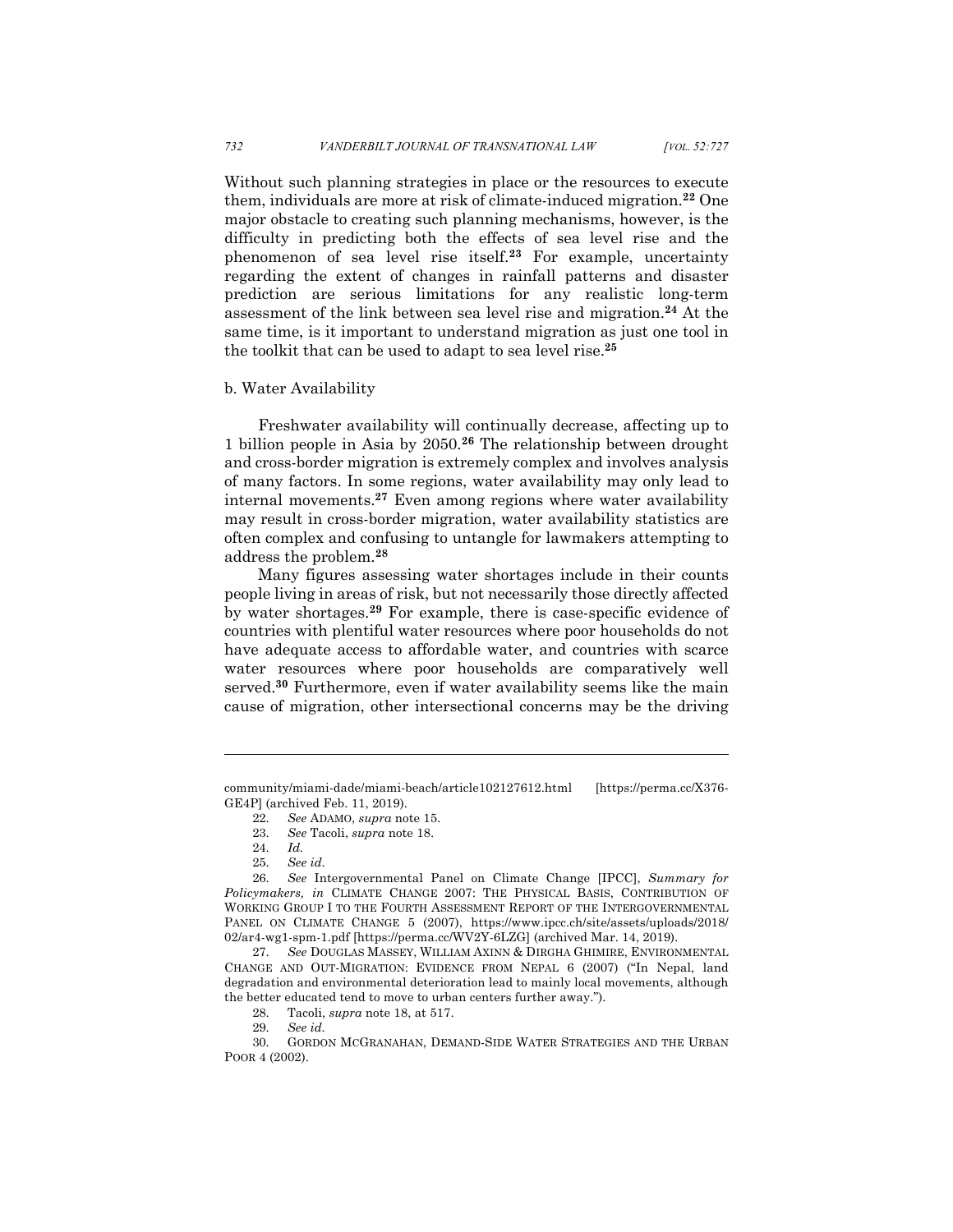factor in an individual's choice to migrate.**<sup>31</sup>** Anthropological research from the late 1990s in northern Mali found that up to 80 percent of households interviewed had at least one migrant member, but this high level of mobility was actually related to economic opportunities and the need to diversify income sources rather than the direct consequence of desertification.**<sup>32</sup>**

## c. Extreme Weather Events

Common extreme weather events include floods, hurricanes, and landslides.**<sup>33</sup>** These events are well publicized in the mainstream media because they are sudden and often leave displaced people extremely vulnerable.**<sup>34</sup>** One might lose his or her housing due to an extreme weather event like river or sea flooding or mudslides.**<sup>35</sup>** Migration as a result of extreme weather events is the easiest type of climate-induced migration to address, in part because the current legal framework of the Geneva Convention could theoretically be stretched to include those displaced by environmental disasters, but also because the link between extreme weather events and migration is politically palatable and easier to identify than slow-onset climate events.**<sup>36</sup>**

After an extreme weather event, a large outpouring of climate change migrants typically occurs, along with a strong call for a political response to accommodate and provide resources for those affected.**<sup>37</sup>** Such an outpouring of migrants can only be limited by responses from authorities and the general international community.**<sup>38</sup>** For example, after the Indian Ocean tsunami in 2004, out-migration was limited and mass migration never occurred in part because of the rapid humanitarian response and the substantial mobilization of nonprofit groups to support victims at home.**<sup>39</sup>** Alternatively, after the eruption of Mount Pinatubo in the Philippines in 1991, many of the displaced people were still in temporary camps or squatter settlements after several years.**<sup>40</sup>** This not only shows the importance of effective coping strategies by communities and governments, but also highlights the

<sup>31.</sup> Tacoli, *supra* note 18, at 517.

<sup>32.</sup> *Id.*

<sup>33.</sup> *Id.*

<sup>34.</sup> SARAH OPITZ STAPLETON ET AL., OVERSEAS DEV. INST. & U.N. DEV. PROGRAMME, CLIMATE CHANGE, MIGRATION AND DISPLACEMENT: THE NEED FOR A RISK-INFORMED AND COHERENT APPROACH 9 (2017).

<sup>35.</sup> *Id.* at 17.

<sup>36.</sup> Tacoli, *supra* note 18, at 517.

<sup>37.</sup> Perch-Nielsen, *supra* note 19.

<sup>38.</sup> *See* ASMITA NAIK, ELCA STIGTER & FRANK LACZKO, MIGRATION, DEVELOPMENT AND NATURAL DISASTERS: INSIGHTS FROM THE INDIAN OCEAN TSUNAMI 8 (2007).

<sup>39.</sup> *Id.*

<sup>40.</sup> Stephen Castles, *Environmental Change and Forced Migration: Making Sense of the Debate* 3 (U.N. High Comm'r for Refugees, Working Paper No. 70, 2002).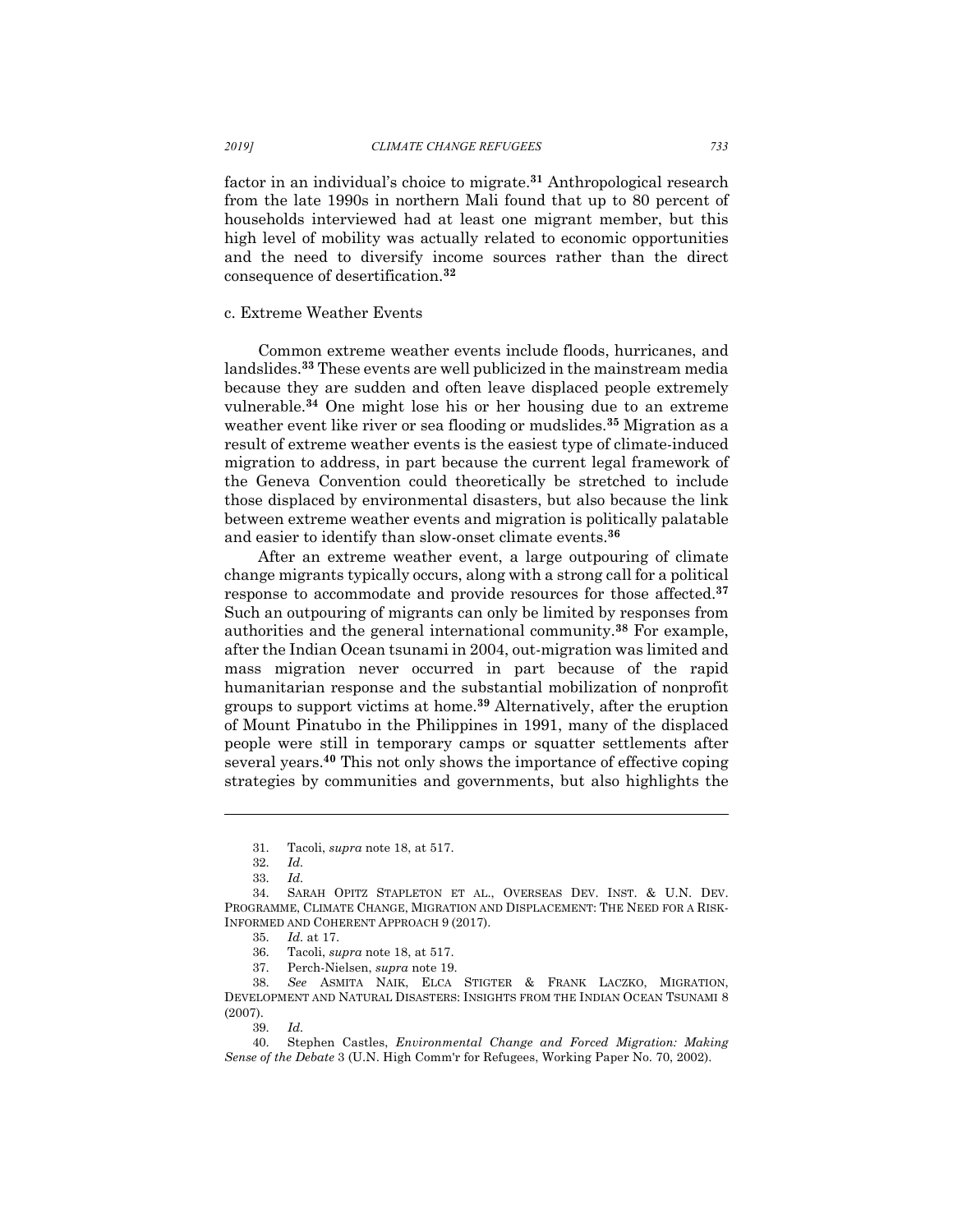overall willingness of the international community to cope with sudden-onset natural disasters.

Additionally, extreme weather events differ from more complex slow-onset events because experience shows displaced people often return as soon as possible to reconstruct their homes and livelihoods.**<sup>41</sup>** After the Kobe earthquake in Japan in 1995, three hundred thousand people were displaced, but within three months only fifty thousand had not returned home.**<sup>42</sup>** Such case studies suggest that international law needs to account for the different effects of sudden extreme environmental events and the more gradual consequences of climate change. Regardless, both scenarios are important for studying how international law responds to those displaced by environmental factors.

## 2. Nonenvironmental Factors as an Intersectional Concern

People rarely move solely for environmental reasons;**<sup>43</sup>** therefore, it is often difficult to determine the causal link between migration and environmental triggers. The migratory patterns of those who could be classified as climate change refugees depend on a combination of factors at play, such as: individual and household circumstances; increased population pressures; scarcity of resources; conflicts associated with scarcity of resources; governance; gender; wealth; and levels of development.**<sup>44</sup>** Because these factors are usually closely intertwined and complex, it can be difficult to isolate climate-specific factors from other challenges.**<sup>45</sup>** Lawmakers need to acknowledge that although it is significant, climate change migration is not only caused by the weather events mentioned above, such as sea level rise associated with warming temperatures. Rather, overall patterns of migration linked to climate change may also have a multitude of factors influencing an individual's decision to move.**<sup>46</sup>** Lawmakers therefore are tasked with looking at a broader migration and environmental nexus.**<sup>47</sup>**

Gender may be an important variable in migration patterns that is determined by the locally prevailing gender relations and divisions of labor. For example, in the Sahel, women are less likely than men to

<sup>41.</sup> Perch-Nielsen, *supra* note 19, at 9–13.

<sup>42.</sup> Castles, *supra* note 40.

<sup>43.</sup> *Id.*

<sup>44.</sup> Somini Sengupta, *Climate Change Is Driving People From Home. So Why Don't They Count as Refugees?*, N.Y. TIMES (Dec. 21, 2017), https://www.nytimes.com/2017/12/21/climate/climate-refugees.html

<sup>[</sup>https://perma.cc/SY9B-SX9L] (archived Feb. 11, 2019).

<sup>45.</sup> Tacoli, *supra* note 18, at 517.

<sup>46.</sup> *See* NAIK, STIGTER & LACZKO, *supra* note 38, at 39 ("[W]hether or not there is an increase in migration after a natural disaster depends on a wide variety of factors."). 47. *Id.*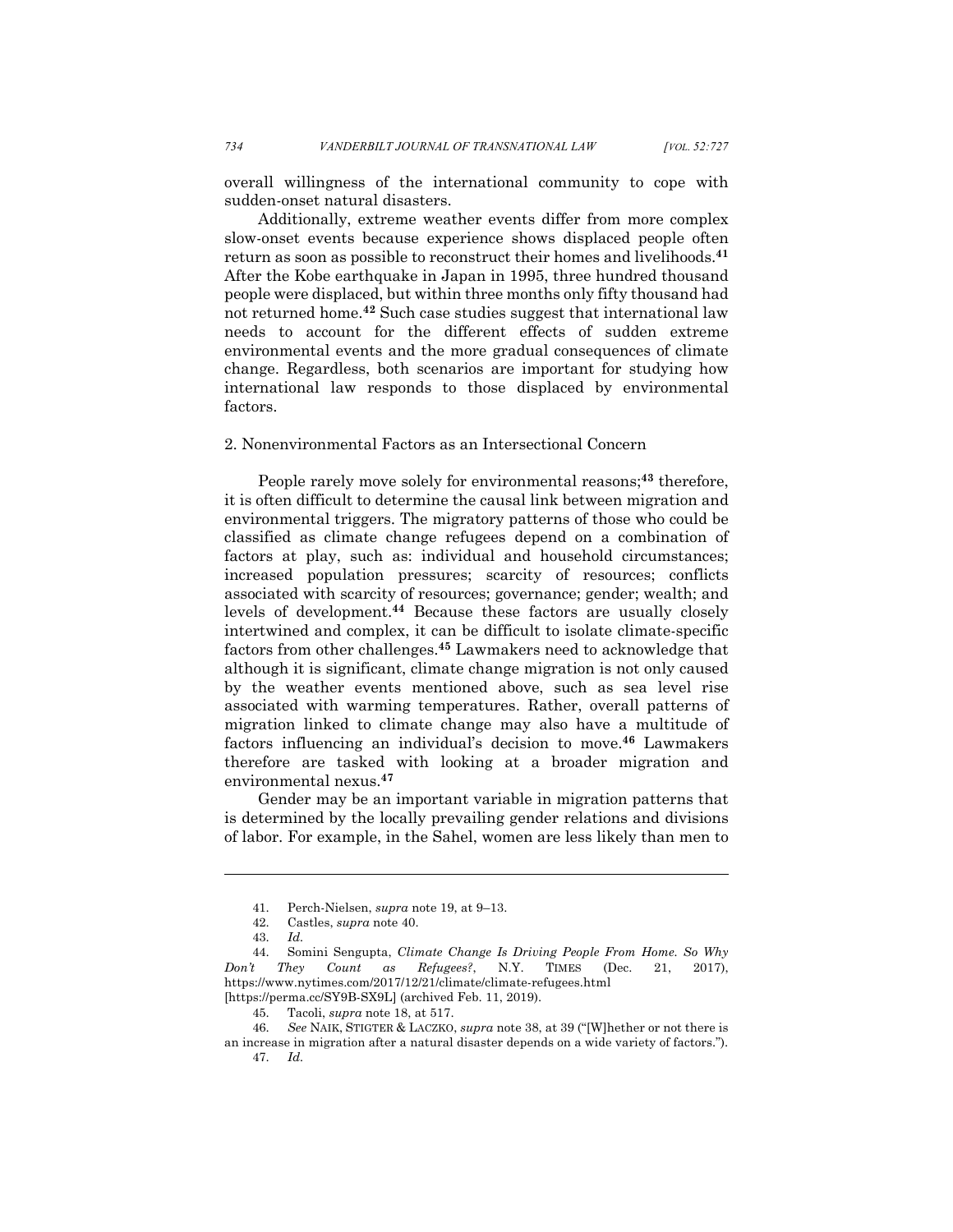engage in short-term movement, since marriage is their main reason to move.**<sup>48</sup>** In Nepal, where women have primary responsibility for agricultural production, they are significantly less likely than men to move to distant destinations.**<sup>49</sup>**

Wealth also plays a role in migration trends.**<sup>50</sup>** Evidence points to better-educated and more socially connected groups being relatively unaffected by environmental degradation.**<sup>51</sup>** When considering the spectrum of wealth, however, severely impoverished groups may be less likely to migrate due to limited capacity to invest in a move, and reliance on the availability of locally based opportunities to receive income.**<sup>52</sup>**

Cultural factors can affect migratory patterns as well.**<sup>53</sup>** On many Pacific Islands, discussed further below in Part II.C, almost all of the land is owned according to tradition, and acquiring land for resettlement can be complex.**<sup>54</sup>** Given such unknowns, many island nations could struggle with deciding which planning mechanism to start now to address increasing climate change migration. **<sup>55</sup>** Two scholars contend that an iconic picture from Tuvalu depicting a victim wading through floods has become a symbol of a particularly Western crisis that fails to take into account the Tuvaluans' own views of nature.**<sup>56</sup>** They assert that dominant representations of adaptation to climate change that centralize climate refugees are devoid of appropriate cultural meaning and fail to consider existing resilience, including traditional migration practices, among the populations exposed to sea level rise.**<sup>57</sup>** This shows that the discourse of climaterefugee protection can unintentionally fail to consider cultural and political resilience among the population that is in part embedded in existing practices.**<sup>58</sup>** Due to the combined impacts of varying levels of vulnerability; the environment; and economic, cultural, and political pressures, it is becoming increasingly difficult to categorize displaced people and to determine those who are most at risk.

<sup>48.</sup> Sally E. Findley, *Does Drought Increase Migration? A Study of Migration from Rural Mali during the 1983–1985 Drought*, 28 INT'L MIGRATION REV. 539, 539 (1994).

<sup>49.</sup> Tacoli, *supra* note 18, at 517.

<sup>50.</sup> *Id.*

<sup>51.</sup> Findley, *supra* note 48, at 541.

<sup>52.</sup> Tacoli, *supra* note 18, at 518.

<sup>53.</sup> Ilan Kelman, *Difficult Decisions: Migration from Small Island Developing States Under Climate Change*, 3 EARTH'S FUTURE 133, 134 (2015).

<sup>54.</sup> *Id.*

<sup>55.</sup> *Id.*

<sup>56.</sup> Carol Farbotko & Heather Lazrus, *The First Climate Refugees? Contesting Global Narratives of Climate Change in Tuvalu*, 22 GLOBAL ENVTL. CHANGE 382, 383 (2012).

<sup>57.</sup> *Id.*

<sup>58.</sup> *Id.*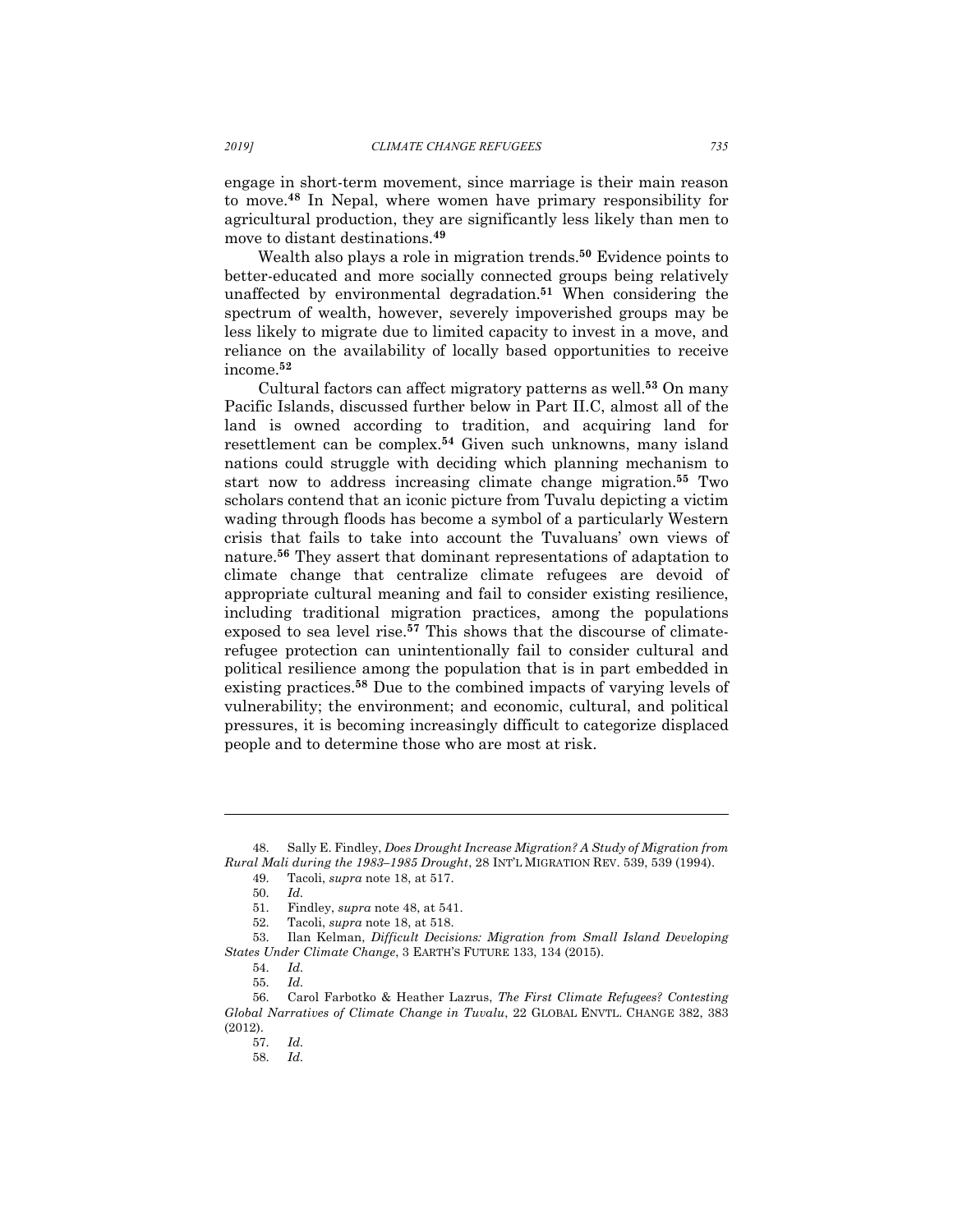# B*. Typology of Climate Migration*

## 1. Migration as a Form of Adaptation

Mobility may best be characterized as a form of adaptation to climate change.**<sup>59</sup>** A complexity of forces, including social, economic, and cultural processes, shape this migration. Among these complex forces, environmental factors are a unique influence that has yet to be analyzed and dealt with effectively.**<sup>60</sup>** In the past, legal responses have focused primarily on mitigation and prevention of the effects of climate change. **<sup>61</sup>** However, as climate change–induced migration continues to grow, adaptation efforts will play a larger role than mitigation due to a correlated increase in adverse consequences.**<sup>62</sup>** Therefore, this Note will focus on adaptation instruments, rather than mitigation efforts.

Even among the varying typology summarized below, climate change migration can be categorized into two distinct groups: (1) displacement caused by the *sudden* onset of climatic disruptions (such as hurricanes) and (2) displacement caused by the *gradual* consequences associated with climate change (such as rising sea levels). **<sup>63</sup>** While protection of individuals is important in both situations, the legal questions that arise in conjunction with the gradual consequences of climate change are much more complex and will be the main focus of this Note.

Often, the concepts of climate migration seem too broad or vague to be operational, as they include internal and international migrants, as well as voluntary and forced migrants who may move either temporarily or permanently.**<sup>64</sup>** While such categorization may result in an adverse thinning of reality for the individuals affected by climate change migration, the typology defined below provides a set of governable categories that can be utilized in international law instruments.

#### 2. Internally Displaced Peoples and Cross-Border Displacement

The international community has made legal distinctions between individuals who are internally displaced within their country of origin

<sup>59.</sup> ATAPATTU*, supra* note 16, at 157.

<sup>60.</sup> Sumudu Atapattu, *Climate Change, Human Rights, and Forced Migration: Implications for International Law,* 27 WIS. INT'L L.J. 607, 614 (2009) [hereinafter Atapattu *Human Rights*].

<sup>61.</sup> *See, e.g.*, Kyoto Protocol to the United Nations Framework Convention on Climate Change, Dec. 11, 1997, 2303 U.N.T.S. 162; United Nations Framework Convention on Climate Change, May 9, 1992, 1771 U.N.T.S. 107.

<sup>62.</sup> Sumudu Atapattu, *Climate Change: Disappearing States, Migration, and Challenges for International Law*, 4 WASH. J. ENVTL. L. & POL'Y 1, 2 (2014) [hereinafter Atapattu *Disappearing States*].

<sup>63.</sup> Atapattu *Human Rights*, *supra* note 60.

<sup>64.</sup> ATAPATTU*, supra* note 16, at 168.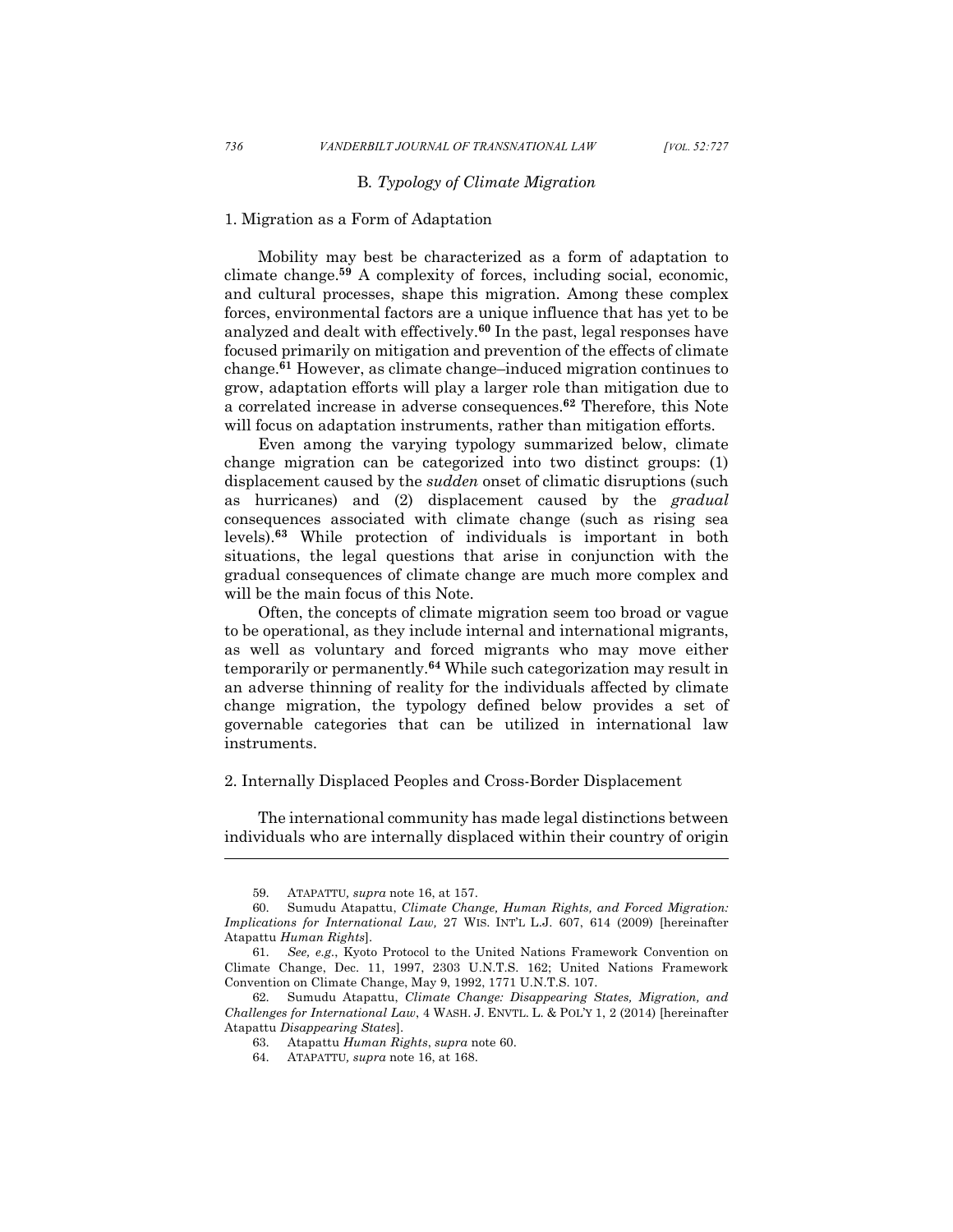and those who are displaced across international borders.**<sup>65</sup>** The UN Guiding Principles on Internal Displacement (Guiding Principles) define "internally displaced persons" as:

[p]ersons or groups of persons who have been forced or obliged to flee or to leave their homes or places of habitual residence, in particular as a result of or in order to avoid the effects of armed conflict, situations of generalized violence, violations of human rights or natural or human-made disasters, and who have not crossed an internationally recognized State border.**<sup>66</sup>**

This definition clearly encompasses those who flee their homes due to disasters, but it is unclear whether or not gradual climatic events—for example, desertification—would meet this definition. **67** Principle 2 of the Guiding Principles clearly places the responsibility of providing protection and humanitarian assistance to internally displaced people on the shoulders of national authorities.**<sup>68</sup>**

Climate-induced cross-border displacement refers to situations where people flee or are displaced across international borders in the context of either sudden or slow-onset disasters, or in the context of the adverse effects of climate change.**<sup>69</sup>** Although much of the discourse surrounding climate change refugees considers individuals both internally displaced and those displaced across international borders, under the international law addressed in this Note, only individuals that cross a definitive international border are eligible for legal protection. **<sup>70</sup>** While not the primary focus of this Note, understanding the Guiding Principles is important from a holistic standpoint when considering climate change refugees. **<sup>71</sup>** Further, the Guiding Principles provide a powerful case study for lawmakers attempting to deal with cross-border displacement as a result of climate change.**<sup>72</sup>**

## 3. Voluntary and Forced Migrants, Both Temporary and Permanent

Classifying migration as forced or voluntary can be both controversial and hard to define.**<sup>73</sup>** Normally, however, those migrating from countries in an early or intermediate stage of environmental degradation may be more likely to be classified as voluntary

<sup>65.</sup> *Id.*

<sup>66.</sup> U.N. OFFICE FOR THE COORDINATION OF HUMANITARIAN AFFAIRS, GUIDING PRINCIPLES ON INTERNAL DISPLACEMENT 1 (2004).

<sup>67.</sup> ATAPATTU*, supra* note 16, at 163.

<sup>68.</sup> *Id.*

<sup>69.</sup> ADAMO, *supra* note 15.

<sup>70.</sup> *See, e.g.*, Rowena Maguire, *Governance of Climate Displacement Within the UN Climate Regime*, *in* GOVERNING THE CLIMATE CHANGE REGIME: INSTITUTIONAL INTEGRITY AND INTEGRITY SYSTEMS 118 (2017).

<sup>71.</sup> *See* ATAPATTU*, supra* note 16, at 168 (commending that the Guiding Principles squarely place responsibility to the state's authority).

<sup>72.</sup> *Id.*

<sup>73.</sup> Atapattu *Disappearing States*, *supra* note 62, at 23.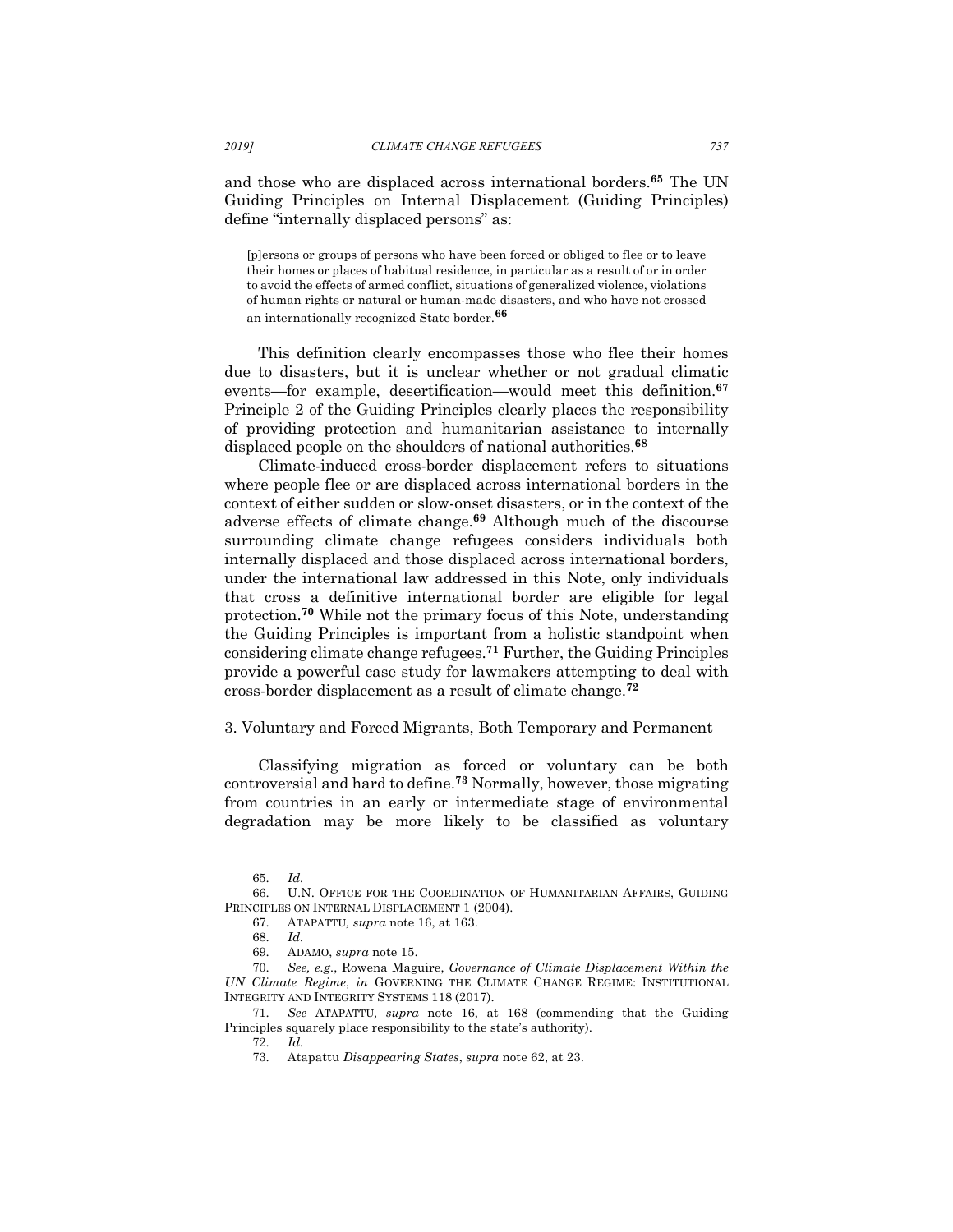migrants.**<sup>74</sup>** In these cases, migration could be characterized as a nearnormal adaptation strategy, which can subsequently be hard to classify as clear "climate change migration" under international law. **<sup>75</sup>** Even if migration seems voluntary, when all the circumstances are taken together, migration can be deemed forced.**<sup>76</sup>** Classifying forced migration is normally presented in the context of imminent or acute natural disaster.**<sup>77</sup>** It has been defined as "people who are forced to leave their homes or land either temporarily or permanently due to significant environmental damage associated with climate change or where their national state is no longer habitable."**<sup>78</sup>** Climate change migration is best understood on a continuum, however, because it ranges from cases of clearly forced migration to clear cases of voluntary migration, with vaguely defined areas in between.**<sup>79</sup>**

In cases of irreversible environmental degradation, with the most notable example being rising sea levels of small island countries, resulting migration can require permanent relocation of affected populations to a third country.**<sup>80</sup>** In such scenarios, there is currently no consistent mechanism for making the necessary legal arrangements for basic services and amenities when an individual transitions from his or her home country to a receiving country.**<sup>81</sup>**

# C*. Case Study: Small Island Developing States*

The Small Island Developing States (SIDS), sometimes referred to as "Sinking Islands," are several countries and territories that have joined together through the United Nations (UN) to tackle many of their region-specific obstacles, a large one being climate change migration.**<sup>82</sup>** Most SIDS are situated only about one meter above sea level and face gradual sea level rise along with extreme weather events like flooding.**<sup>83</sup>** SIDS give lawmakers a useful case study due to both their pressing and apparent environmental concerns, and their particular demographic, cultural, and political circumstances.**<sup>84</sup>** Due to the likelihood of complete submergence in the next thirty to fifty years,

<sup>74.</sup> *Id.*

<sup>75.</sup> *Migration and Climate Change: A Complex Nexus*, INT'L ORG. FOR MIGRATION, https://www.iom.int/complex-nexus (last visited Mar. 14, 2019) [https://perma.cc/H25S-KPB2] (archived Feb. 11, 2019).

<sup>76.</sup> Atapattu *Disappearing States*, *supra* note 62, at 23.

<sup>77.</sup> *Id.*

<sup>78.</sup> ATAPATTU*, supra* note 16, at 165.

<sup>79.</sup> INT'L ORG. FOR MIGRATION, *supra* note 75.

<sup>80.</sup> ATAPATTU*, supra* note 16, at 165.

<sup>81.</sup> *Id.*

<sup>82.</sup> Kelman, *supra* note 53, at 133.

<sup>83.</sup> ATAPATTU*, supra* note 16, at 222.

<sup>84.</sup> *Id.*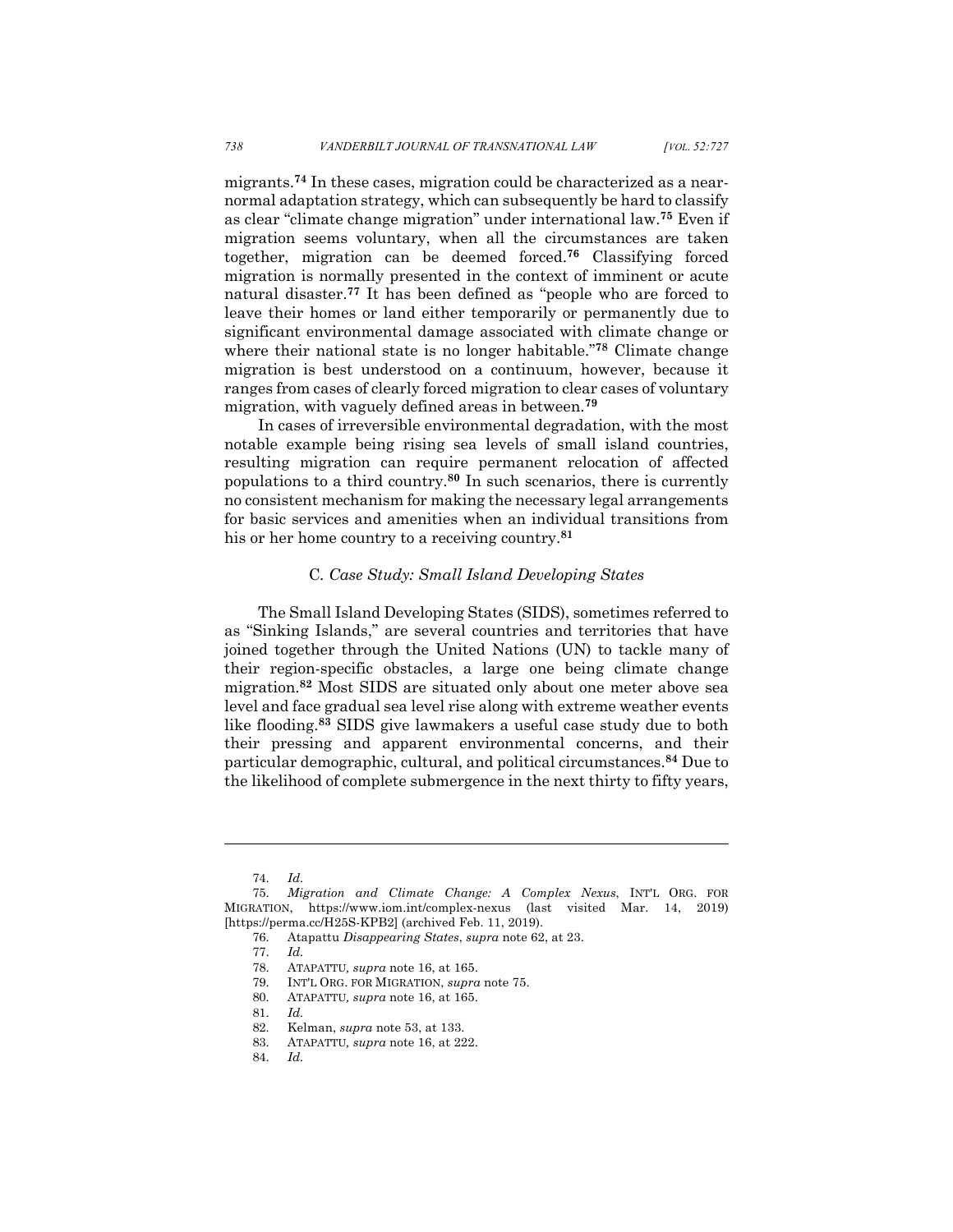SIDS present an example of the urgent need for international action addressing climate change refugees.**<sup>85</sup>**

Because any solution for climate change refugees must include the populations of SIDS, the various proposals and decision-making frameworks analyzed specific to SIDS could be effective tools when considering the challenges to address.**<sup>86</sup>** Under the UN Framework Convention on Climate Change (UNFCCC), developed countries have pledged to assist SIDS by providing funds for adaptation measures, but the main issues of the fate of the population and what happens to the state itself once the territory disappears still remain. **<sup>87</sup>** Perhaps relocation plans should be adopted as adaptation plans under the UNFCCC, or perhaps such decisions should be left to the individual citizen. **<sup>88</sup>** Once an individual has made the decision to migrate, SIDS need to decide whether they want to develop a postmigration community, or focus on integrating their citizens with other communities.**<sup>89</sup>** If integrating entirely with other communities, individuals are at risk of abandoning their identity, culture, and language.**<sup>90</sup>** This may lead SIDS toward the rebuilding option, which requires land to be either donated or purchased from another location.**<sup>91</sup>** Scholars have advanced drastic relocation proposals, including creating artificial islands for climate change refugees.**<sup>92</sup>** The question remains, however, of who would pay for construction and maintenance of the artificial islands or the postmigration community.**<sup>93</sup>**

SIDS present unprecedented obstacles and pose many novel legal questions. For example, proposals for instruments dealing with climate change refugees must not only make sure they adequately encompass the populations of SIDS, but also should consider the contention that referring to such people as refugees could be both legally incorrect as well as unethical.**<sup>94</sup>** Calling them refugees might not account for their statelessness, and even the SIDS coalition has recognized that many islanders accept the likelihood of moving due to climate change, but do not wish to be labeled as refugees.**<sup>95</sup>** On the other hand, such

l

93. ATAPATTU*, supra* note 16, at 136.

<sup>85.</sup> Rick Noack, *A proposal in New Zealand could trigger the era of 'climate change refugees,'* WASH. POST (Oct. 31, 2017), https://www.washingtonpost.com/news/ worldviews/wp/2017/10/31/a-proposal-in-new-zealand-could-trigger-the-era-of-climatechange-refugees/?utm\_term=.e6fae9aabfc2 [https://perma.cc/34W9-666S] (archived Feb. 11, 2019).

<sup>86.</sup> Kelman, *supra* note 53, at 133.

<sup>87.</sup> ATAPATTU*, supra* note 16, at 233.

<sup>88.</sup> *See id.*

<sup>89.</sup> Kelman, *supra* note 53, at 135.

<sup>90.</sup> *Id.*

<sup>91.</sup> *See* ATAPATTU*, supra* note 16, at 238; Kelman, *supra* note 53, at 136.

<sup>92.</sup> Kelman, *supra* note 53, at 136.

<sup>94.</sup> *Id.* at 167.

<sup>95.</sup> Kelman, *supra* note 53, at 133.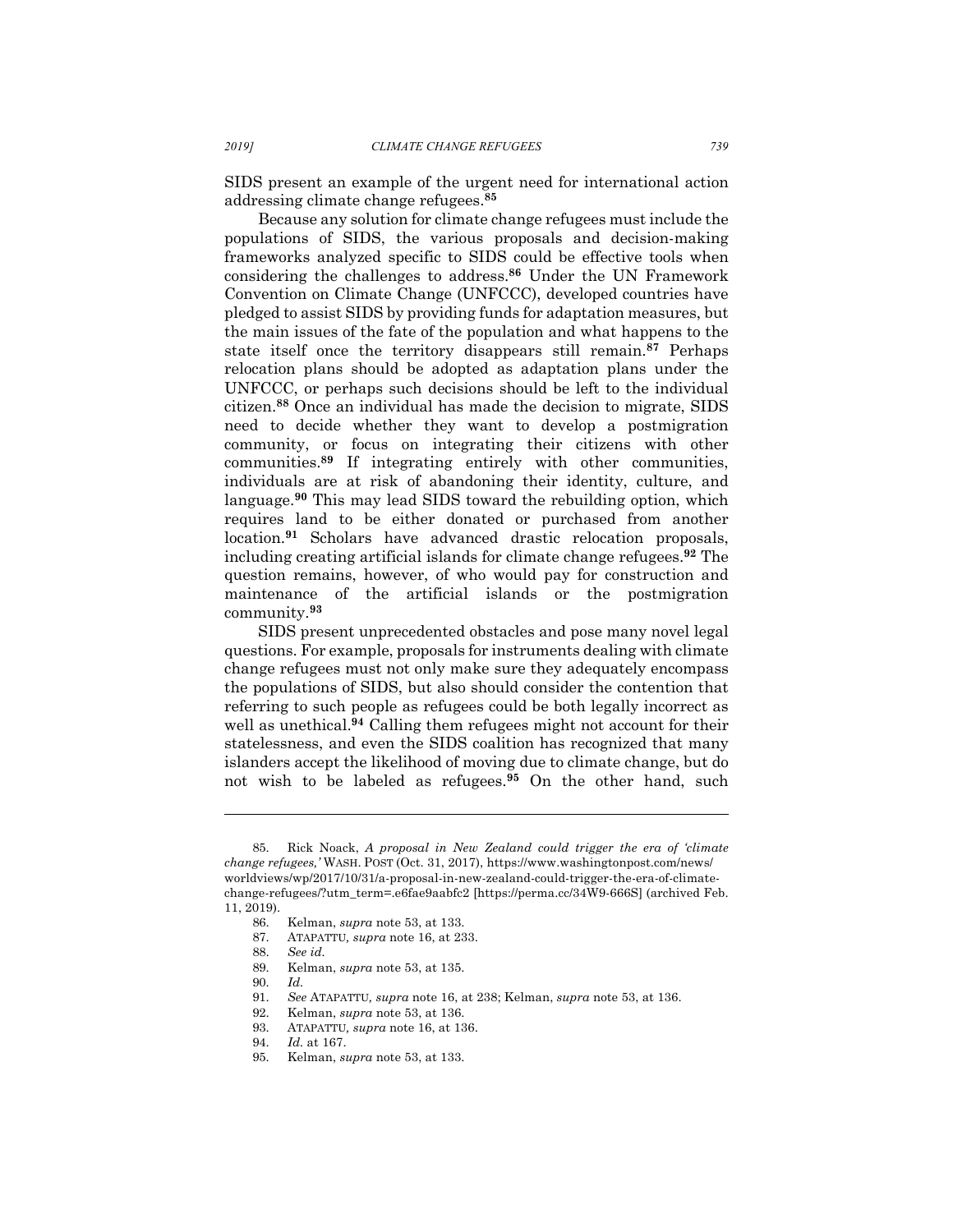populations could potentially benefit from falling under new instruments created for climate refugees.

# D*. Governance of Climate Change Refugees and Divisions within the Global Community*

When people migrate across international borders, international law must govern the legal situation created by that movement. The current regime does not directly address climate displacement, but rather it creates a number of obligations that, when read collectively, provide some semblance of protection.**<sup>96</sup>** The following Part presents brief summaries of the varying fragmented legal provisions that inform the framework surrounding climate change refugees.

# 1. Human Rights Regime

## a. 1951 UN Geneva Convention Relating to the Status of Refugees

The 1951 Geneva Convention Relating to the Status of Refugees (Refugee Convention) is the main international instrument of refugee law and created the most widely accepted refugee definition to date.**<sup>97</sup>** The Refugee Convention defined a refugee as a person who:

Owing to a well-founded fear of being persecuted for reasons of race, religion, nationality, membership of a particular social group or political opinion, is outside the country of his nationality and is unable, or owing to such fear, is unwilling to avail himself of the protection of that country; or who, not having a nationality and being outside the country of his former habitual residence as a result of such events, is unable or, owing to such fear, is unwilling to return to it.**<sup>98</sup>**

An individual who flees his or her home country due to environmental reasons will not satisfy the conditions necessary to be considered a refugee under the aforementioned doctrine.**<sup>99</sup>** While some regional instruments have expanded their definitions of refugee to tenuously include those affected by climate change, such expansions encompass only those who flee their homes as a result of disasters, and it is questionable whether gradual degradation would meet that condition. **100**

<sup>96.</sup> *See infra* Part II.D.

<sup>97.</sup> Convention Relating to the Status of Refugees, July 28, 1951, 189 U.N.T.S. 137 [hereinafter Refugee Convention].

<sup>98.</sup> *Id.*

<sup>99.</sup> ATAPATTU*, supra* note 16, at 168.

<sup>100.</sup> *See, e.g*., Cartagena Declaration on Refugees, Nov. 22. 1984, https://www.unhcr.org/about-us/background/45dc19084/cartagena-declaration-refugees -adopted-colloquium-international-protection.html [https://perma.cc/M3GV-J3SG] (archived Mar. 14, 2019) (recognizing that because of previous massive refugee flows in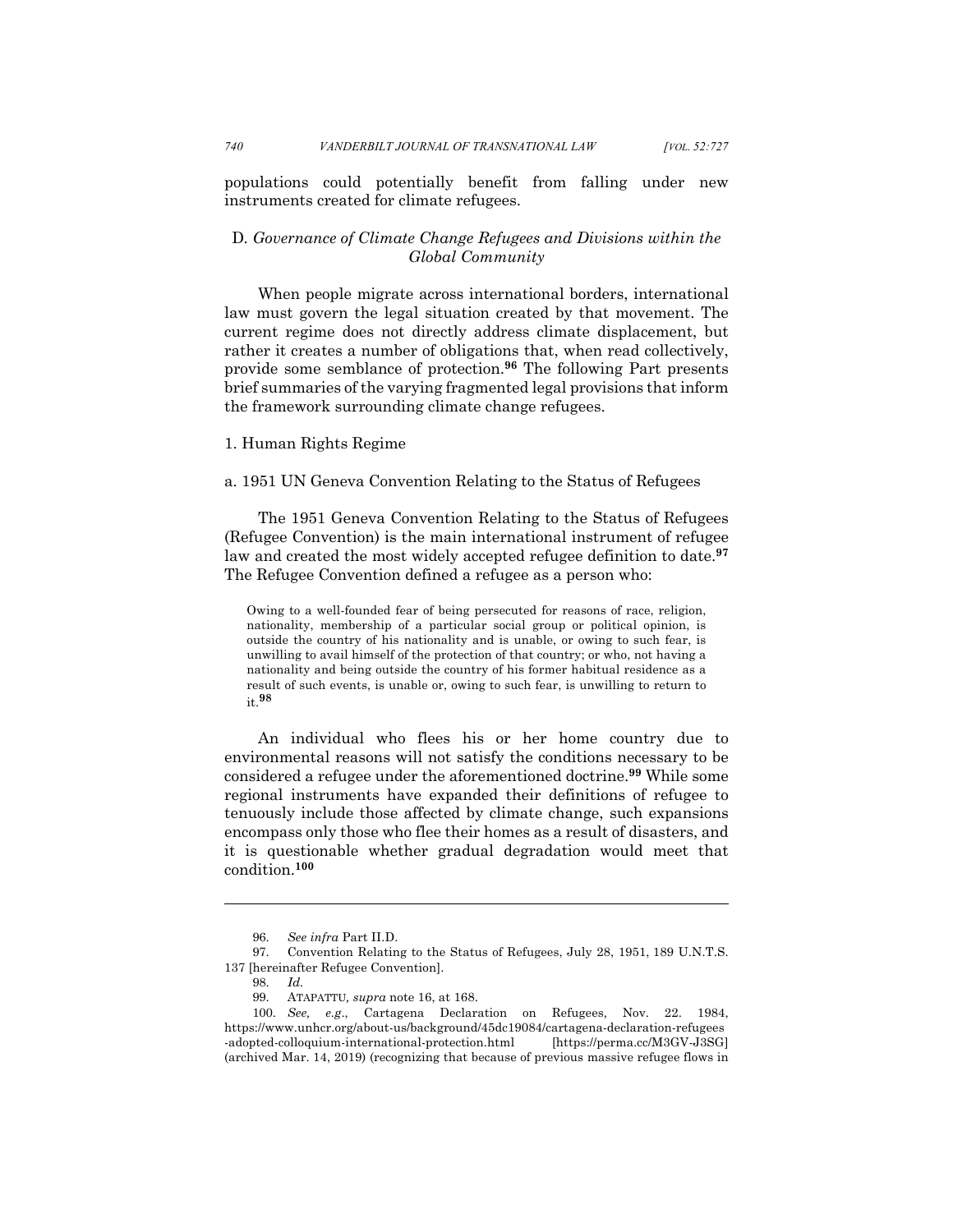Individuals who cross an international border but are not fleeing persecution or natural disaster are considered migrants.**<sup>101</sup>** Migration refers to the movement of people and is a catchall phrase to encompass everybody who moves from his or her place of origin for varying reasons.**<sup>102</sup>**

## b. Office of the UN High Commissioner for Human Rights

The Office of the UN High Commissioner for Human Rights (OHCHR) is a UN agency committed to universal ideals of human dignity and rights.**<sup>103</sup>** In October 2017, the OHCHR held a panel discussion on human rights, climate change, and migrants and persons displaced across international borders.**<sup>104</sup>** The panel called for cooperation and assistance to address the impacts of climate change, which included the protection and promotion of human rights of migrants.**<sup>105</sup>** The OHCHR recognized that there is a need for urgent action to address migration displacement in the context of climate change, and noted that impacts combine with individual vulnerabilities and socioeconomic and political contexts to affect the ability and agency of potential migrants.**<sup>106</sup>** The ongoing panel discussions present opportunities to develop a deeper understanding of the relationship between climate change and human rights, as well as present recommendations that could help cross-border migrants. **107**

In 1990, the UN appointed a special rapporteur to study the relationship between human rights and the environment.**<sup>108</sup>** Felipe González Morales is the current UN Special Rapporteur on Human Right of Migrants and Francois Crepeau is the former special

Central America it is necessary to consider enlarging the concept of refugees to include "persons who have fled their country because their lives, safety or freedom have been threatened by generalized violence, foreign aggression, internal conflict, massive violation of human rights, *or other circumstances which have seriously disturbed public order*") (emphasis added).

<sup>101.</sup> Atapattu *Disappearing States*, *supra* note 62, at 22.

<sup>102.</sup> *Id.*

<sup>103.</sup> *About Us,* U.N. HIGH COMM'R FOR HUMAN RIGHTS, http://www.ohchr.org/EN/AboutUs/Pages/WhoWeAre.aspx (last visited Mar. 10, 2019) [https://perma.cc/UQS7-A9HL] (archived Feb. 13, 2019).

<sup>104.</sup> *Intersessional Panel Discussion on Human Rights, Climate Change, Migrants and Persons Displaced Across International Borders*, U.N. HIGH COMM'R FOR HUMAN RIGHTS (Oct. 6, 2017), http://www.ohchr.org/\_layouts/15/Wopi Frame.aspx?sourcedoc=/ Documents/HRBodies/HRCouncil/ClimateMigrants/ConceptNote.docx&action=default &DefaultItemOpen=1 [https://perma.cc/PW8L-GNJH] (archived Feb. 13, 2019).

<sup>105.</sup> *Id.*

<sup>106.</sup> Benoît Mayer & Christel Cournil, *Climate Change, Migration and Human Rights: Towards Group-Specific Protection?*, *in* CLIMATE CHANGE AND HUMAN RIGHTS: AN INTERNATIONAL AND COMPARATIVE LAW PERSPECTIVE 173, 175 (2016).

<sup>107.</sup> *Id.*

<sup>108.</sup> ATAPATTU*, supra* note 16, at 53.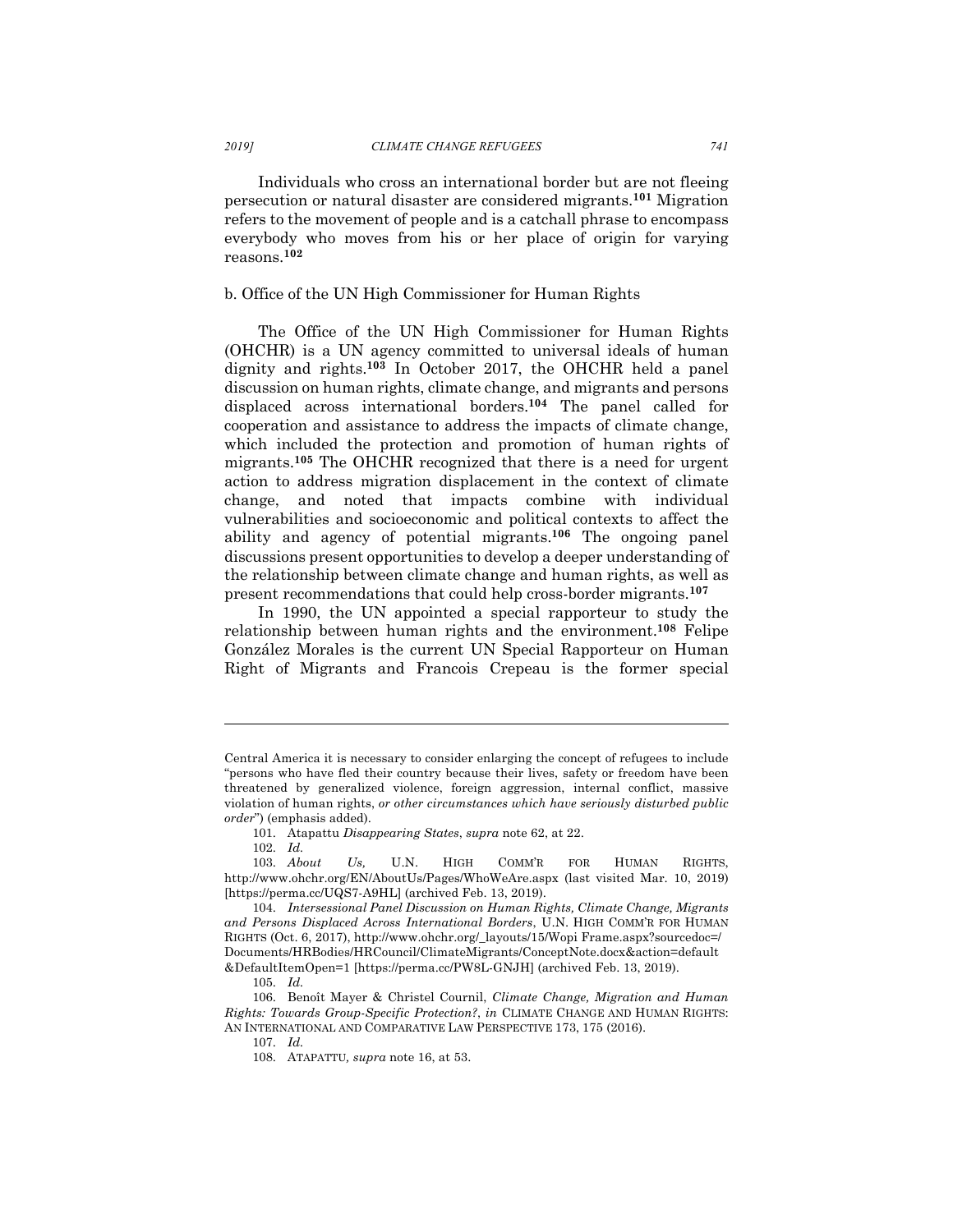rapporteur. **<sup>109</sup>** The Universal Declaration of Human Rights (UDHR), the International Covenant on Civil and Political Rights (ICCPR), and the International Covenant on Economic, Social and Cultural Rights (ICESCR) all inform the general human rights protection afforded to climate change refugees by reference as non-group-specific instruments.**<sup>110</sup>** These instruments call for substantive equality, which requires different treatment for significantly different situations. While migration itself can be a source of vulnerability, the vulnerability of migrants does not depend on the cause of migration under the idea of substantive equality, like it might under the UNFCCC.**<sup>111</sup>** Specifically, both the UDHR and ICCPR state that everyone has the right to leave any country, including his or her own.**<sup>112</sup>**

## c. Advisory Group on Climate Change and Human Mobility

The Advisory Group on Climate Change and Human Mobility (Advisory Group) is coordinated by the UN and is made up of the OHCHR, the UN Development Program (UNDP), and other non-UN partners, such as the International Organization for Migration (IOM).**<sup>113</sup>** The Advisory Group's stated purpose is to "mobiliz[e] the knowledge and expertise to support the design of effective human mobility resilience measures to climate change."**<sup>114</sup>** The group hopes to minimize risks of displacement through a rights-based participatory approach, with the benefits of both poverty and sustainable development objectives through a multitude of actions.**<sup>115</sup>** The most notable of these actions for the purposes of this Note is to "provide guidance and assistance in planning for and facilitate voluntary internal and cross-border migration as an adaptation strategy."**<sup>116</sup>** In its work, the Advisory Group utilizes the phrase "human mobility" as an umbrella term that encompasses displacement of populations, migration, and planned relocation.**<sup>117</sup>**

<sup>109.</sup> *See Special Rapporteur on the Human Rights of Migrants,* U.N. HIGH COMM'R FOR HUMAN RIGHTS, https://www.ohchr.org/en/issues/migration/srmigrants/ pages/felipegonzalezmorales.aspx (last visited Mar. 18, 2019) [https://perma.cc/Y87B-S43X] (archived Feb. 14, 2019).

<sup>110.</sup> Mayer & Cournil, *supra* note 106, at 174.

<sup>111.</sup> *Id.* at 175.

<sup>112.</sup> International Covenant on Civil and Political Rights art. 12(2), Dec. 16, 1966, 999 U.N.T.S. 171 (entered into force Mar. 23, 1976); G.A. Res. 217 (III) A at 13(2), Universal Declaration of Human Rights (Dec. 10, 1948).

<sup>113.</sup> ADVISORY GROUP ON CLIMATE CHANGE AND HUMAN MOBILITY, CLIMATE CHANGE AND HUMAN MOBILITY SOLUTION AGENDA-RESILIENCE-PARIS COP 21 (2015), http://www.unhcr.org/uk/557ad0429.pdf [https://perma.cc/BUN4-MD6K] (archived Feb. 14, 2019).

<sup>114.</sup> *Id.*

<sup>115.</sup> *Id.*

<sup>116.</sup> *Id.*

<sup>117.</sup> *See generally* Advisory Group Recommendations, *supra* note 1.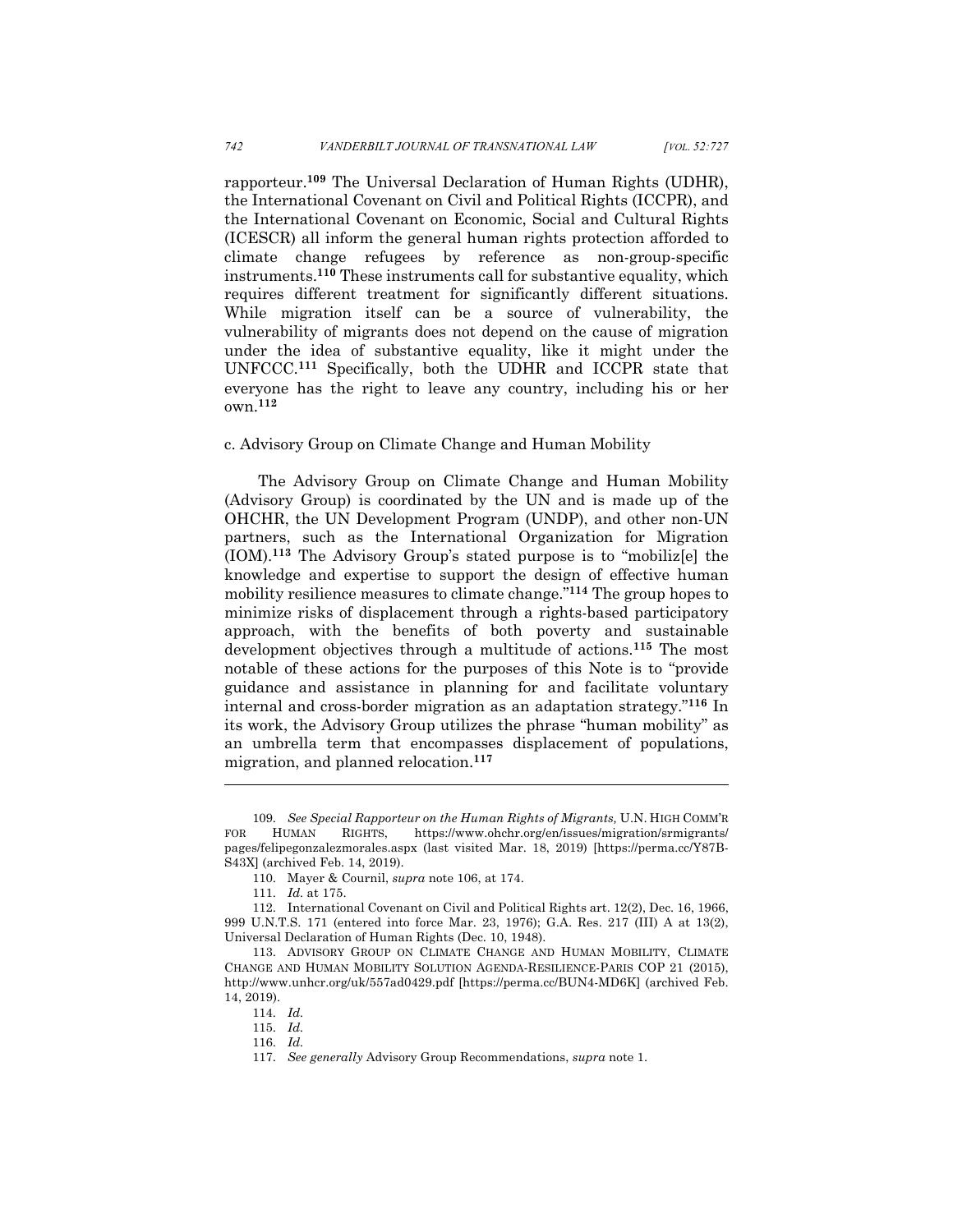#### d. UN High Commissioner for Refugees

The mandate of the UN High Commissioner for Refugees (UNHCR) is confined to political refugees worldwide as defined by the Geneva Convention.**<sup>118</sup>** The UNHCR has consistently maintained that the group "environmental refugees" is not a legal category and its mandate does not extend to them.**<sup>119</sup>** Despite this official stance, the UNHCR recognizes that there is a fundamental link between displacement, development, and the environment. In a recent report, the UNHCR discusses the situation of East African environmental migrants and climate change.**<sup>120</sup>** Although the UNHCR has maintained the traditional lines between political refugees and climate change refugees, an increase in displacement could soon blur these lines as it becomes harder to disentangle the multiple causes for human movement.

### 2. Environmental Regime

#### a. UN Framework Convention on Climate Change

The UNFCCC is an international environmental law treaty with the main objective stated as the "stabilization of greenhouse gas concentrations in the atmosphere at a level that would prevent dangerous anthropogenic interference with the climate system."**<sup>121</sup>** Nowhere does the UNFCCC reference climate displacement or migration, but it does require that:

[t]he specific needs and special circumstances of developing country Parties, especially those that are particularly vulnerable to the adverse effects of climate change, and of those Parties, especially developing country Parties, that would have to bear disproportionate or abnormal burden under the Convention, should be given full consideration.**<sup>122</sup>**

Thus, the UNFCCC concerns state-to-state relations and does not discuss duties that states have to individuals.**<sup>123</sup>** Its adaptation efforts focus on prevention and mitigation of climate change itself, rather than

<sup>118.</sup> UNHCR is charged with political refugees under the Geneva Convention on Refugees. *See* Refugee Convention, *supra* note 97, art. 1(A)(2).

<sup>119.</sup> *See* Sadako Ogata, U.N. High Comm'r for Refugees, Statement by Mrs. Sadako Ogata at the Swiss Peace Foundation (Oct. 30, 1992).

<sup>120.</sup> Graham Norwood, *UNHCR Report on East African Environmental Migrants: Long on Anecdotes, Short on Data*, NEW SECURITY BEAT (July 6, 2012), https://www.newsecuritybeat.org/2012/07/unhcr-report-on-east-african-environmentalmigrants-long-on-anecdotes-short-on-data/ [http://perma.cc/8B6Z-9PY9] (archived Feb. 14, 2019).

<sup>121.</sup> United Nations Framework Convention on Climate Change art. 2, May 9, 1992, 1771 U.N.T.S. 107, S. TREATY DOC. No. 102–38 [hereinafter UNFCCC].

<sup>122.</sup> *Id.* art. 3(2).

<sup>123.</sup> *See id.* arts. 3–4.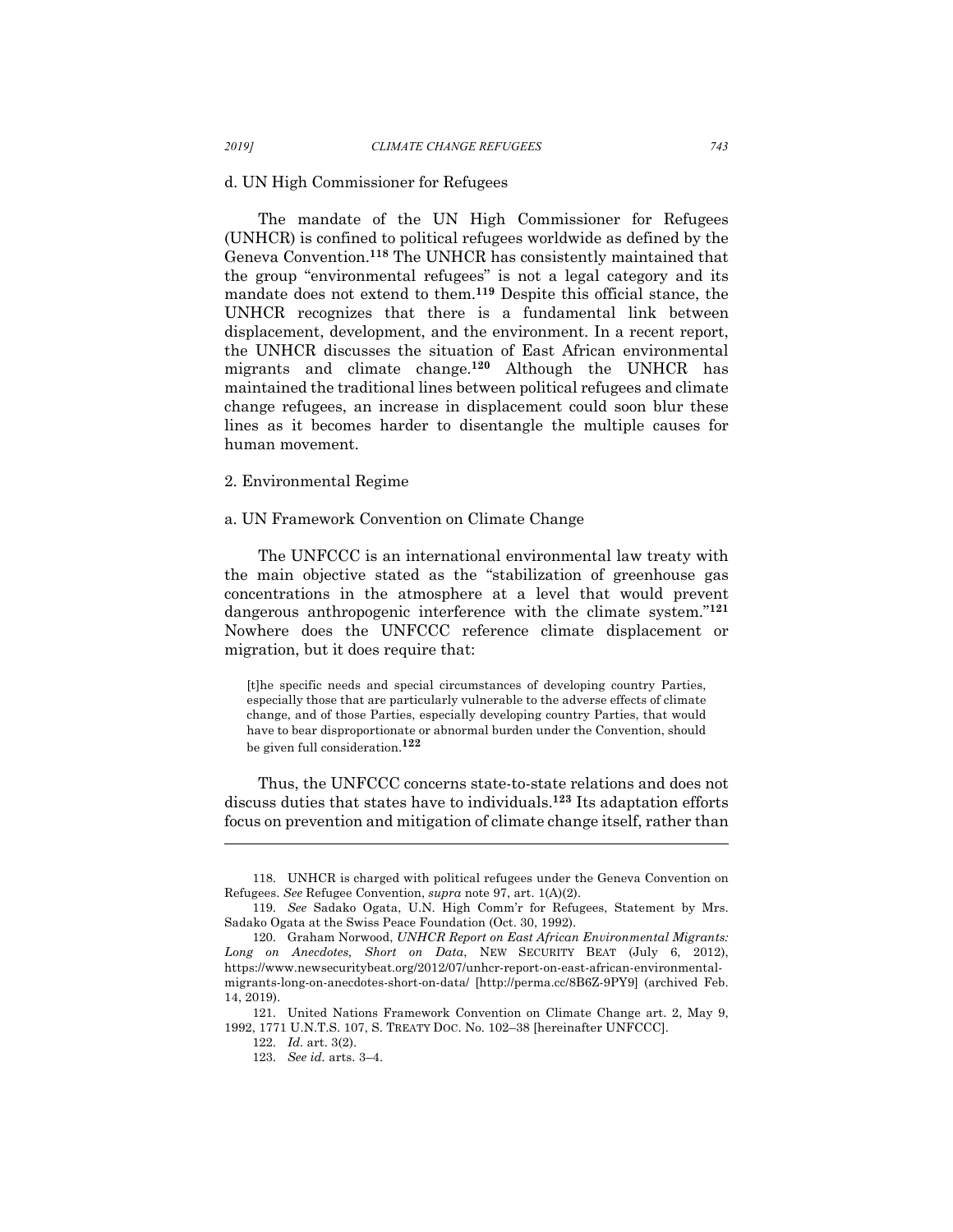focusing on those who cross borders due to climate change's effects.**<sup>124</sup>** Despite some of its shortcomings, the UNFCCC still provides a valid avenue to deal with climate change refugees; a number of helpful frameworks have subsequently been created under the UNFCCC, including the Cancun Adaptation Framework and the Warsaw International Mechanism for Loss and Damage associated with Climate Change Impacts (Warsaw Mechanism). **125**

## a. Cancun Adaptation Framework, 2010

The Cancun Adaptation Framework invites parties to take further action on "measures to enhance understanding, coordination and cooperation with regard to climate change induced displacement, migration and planned relocation, where appropriate, at the national, regional and international levels."**<sup>126</sup>** Paragraph 14(f) recognizes that displacement may be internal or cross border, thus providing some form of international institutional responsibility to assist those who have to flee from their country of origin.**<sup>127</sup>**

Not only was the Cancun Adaptation Framework the first instance in which the UN recognized climate change refugees, but it also laid the foundation for developing a loss-and-damage mechanism by requiring parties to enhance climate change–related disaster riskreduction strategies, including early warning systems, risk assessment and management, and transfer mechanisms such as insurance at local, national, and regional levels.**<sup>128</sup>**

#### b. Warsaw Mechanism, 2013

The Warsaw Mechanism was created specifically for people displaced by climate change.**<sup>129</sup>** It seeks to address the losses and damages that arise from climate change and focuses on institutional development, information gathering, and capacity building.**<sup>130</sup>** Specifically, paragraph 5(c) creates authority for the legal regime to provide technical support and to facilitate the mobilization and

<sup>124.</sup> *See id.*

<sup>125.</sup> Mayer & Cournil, *supra* note 106, at 185.

<sup>126.</sup> *See Migration, Displacement and Planned Relocation*, U.N. HIGH COMM'R FOR REFUGEES (Dec. 31, 2012), https://www.unhcr.org/en-us/news/editorial/2012/12/ 55535d6a9/migration-displacement-planned-relocation.html#\_ednref11

<sup>[</sup>https://perma.cc/8NLQ-Y6XD] (archived Mar. 10, 2019).

<sup>127.</sup> *Id.*

<sup>128.</sup> *See* United Nations Framework Convention on Climate Change, *Report of the Conference of the Parties on its Sixteenth Session, held in Cancun from 29 November to 10 December 2010*, FCCC/CP/2010/7/Add.1 (Mar. 15, 2011).

<sup>129.</sup> United Nations Framework Convention on Climate Change, *Report of the Conference of the Parties on its Nineteenth Session, held in Warsaw from 11 to 23 November 2013*, 6–9, FCCC/CP/2013/10/Add.1 (Jan. 31, 2014).

<sup>130.</sup> *Id.*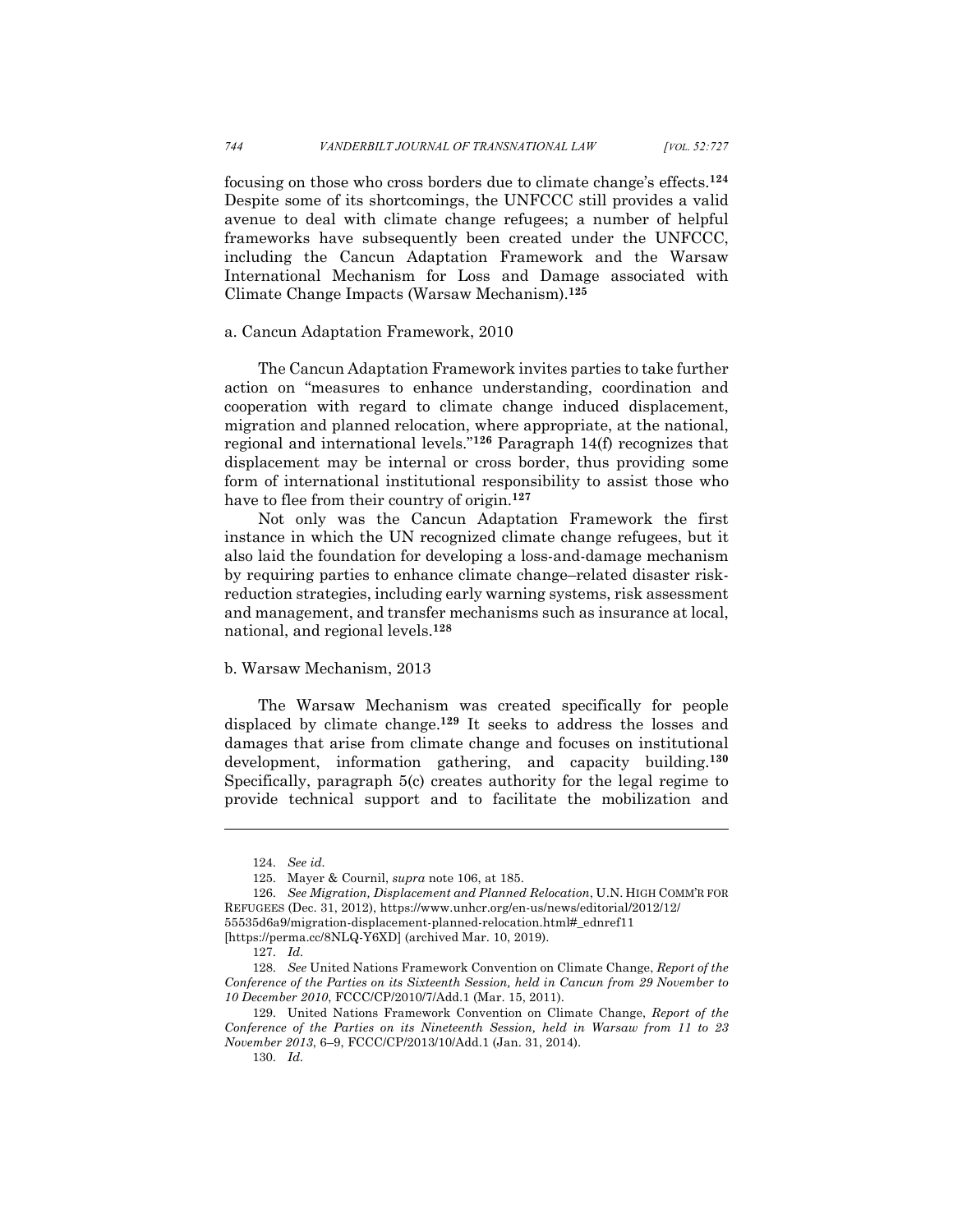securing of expertise, including finance, technology, and capacity building.**<sup>131</sup>** Furthermore, the specific mention of slow-onset events means that damage associated with sea level rise, such as displacement, is covered by the Warsaw Mechanism.**<sup>132</sup>** Although the framework is only beginning to emerge, it is establishing processes and structures needed to start exploring how to govern climate displacement.

#### c. Paris Agreement

The Paris Agreement is an agreement within the UNFCCC with the purpose of strengthening the ability of countries to deal with the impacts of climate change.**<sup>133</sup>** Although the Paris Agreement does not directly address climate change displacement, it provides protections that are essential to people adapting to climate change by migrating.**<sup>134</sup>** The preamble recognizes that climate change is a common concern of humankind and includes a reference to migrants, asking parties to respond, promote, and consider their respective obligations toward migrants when taking actions to address climate change.**<sup>135</sup>** It also contains references to the protection of people, the resilience of communities, and the importance of livelihoods.**<sup>136</sup>** These references allow parties to address displacement resulting from various climate issues and the need for livelihood opportunities to enable people to remain where they live.**<sup>137</sup>** Article 8 explicitly requests the executive committee of the Warsaw Mechanism to establish a task force on displacement. **<sup>138</sup>** This task force will "develop recommendations for integrated approaches to avert, minimize and address displacement related to the adverse impacts of climate change."**<sup>139</sup>** Such a task force suggests acknowledgment of the dangers of displacement and recognition of climate change as a factor of displacement. In spite of political controversy and criticism, the Paris Agreement remains as an instrument for framing human rights and vulnerability among the

<sup>131.</sup> Maguire, *supra* note 70, at 126.

<sup>132.</sup> *Id*.

<sup>133.</sup> United Nations Framework Convention on Climate Change, *Report of the Conference of the Parties on its Twenty-First Session, held in Paris from 30 November to 13 December 2015*, 1–2, FCCC/CP/2015/10/Add.1 (Jan. 29, 2016) [hereinafter *Paris Agreement Report*].

<sup>134.</sup> Maguire, *supra* note 70, at 128.

<sup>135.</sup> *Paris Agreement Report*, *supra* note 133, at 1–2.

<sup>136.</sup> *Id.*

<sup>137.</sup> Elizabeth Ferris, Brookings Institution, Climate Change, Migration and the Incredibly Complicated Task of Influencing Policy, Keynote Presentation at Conference on Human Migration and the Environment: Future, Politics, Invention 6 (July 1, 2015), http://cmsny.org/wp-content/uploads/FERRIS-1-JULY-2015.pdf

<sup>[</sup>https://perma.cc/7AML-UD89] (archived Mar. 10, 2019).

<sup>138.</sup> *Paris Agreement Report*, *supra* note 133, at 12–13.

<sup>139.</sup> *Id.*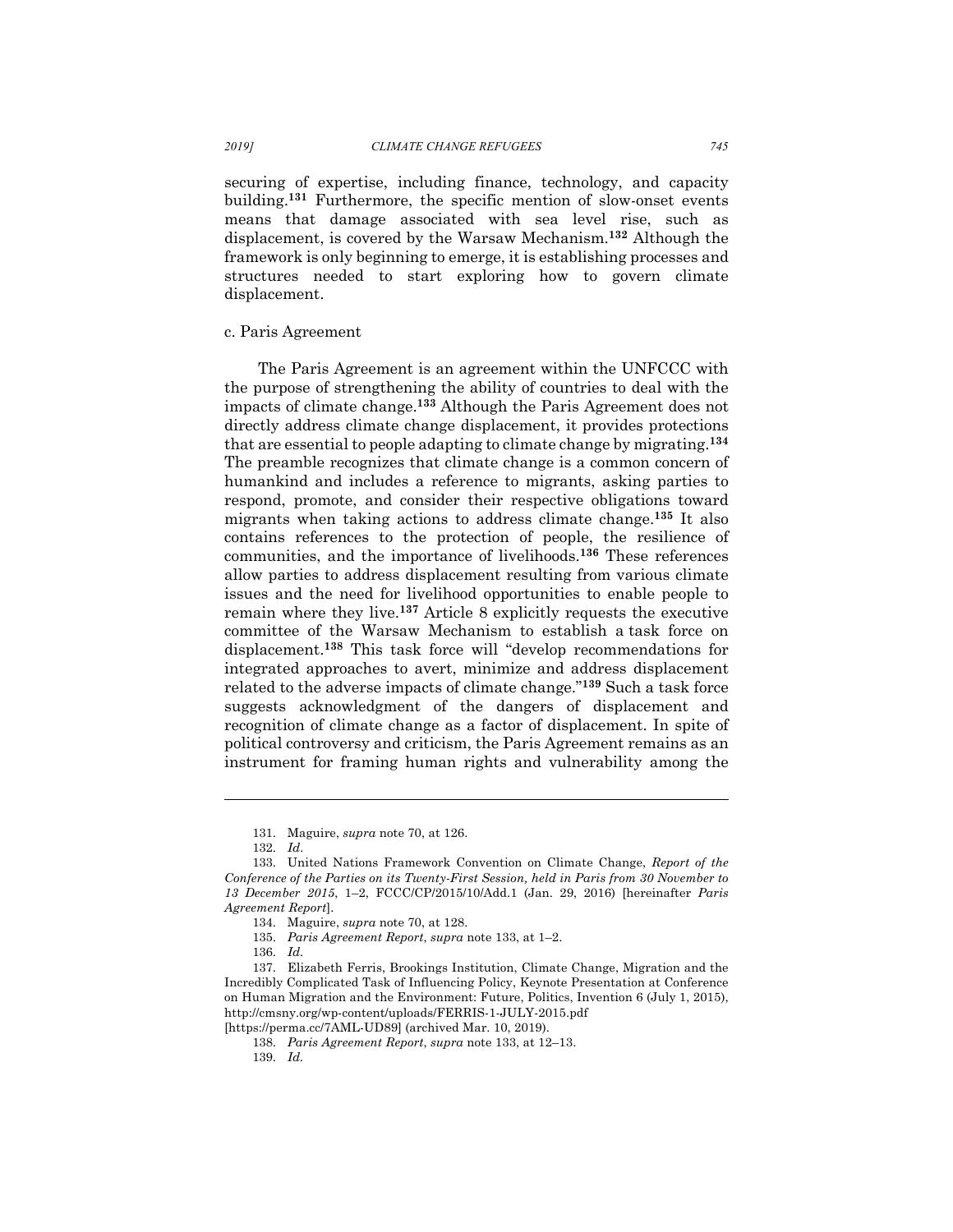international community, albeit potentially less effective than supporters initially hoped.**<sup>140</sup>**

## d. Intergovernmental Panel on Climate Change

The IPCC is the international body tasked with assessing the science related to climate change.**<sup>141</sup>** It recognized as early as 1990 that human migration could be the greatest single impact of climate change.**<sup>142</sup>** IPCC provides scientific assessments of climate-related policies, which are in turn used by the UNFCCC.**<sup>143</sup>** The IPCC is open to all member countries of the World Meteorological Organization and the UN and currently has 195 members.**<sup>144</sup>**

# 3. Other Notable Developments

The lack of a clear international legal framework to respond to people displaced by climate change has resulted in calls to protect climate change refugees,**<sup>145</sup>** which have manifested themselves in developments outside of the human rights and environmental regimes.

## a. The Nansen Initiative

The Nansen Initiative grew out of the Nansen Conference organized by the Norwegian government in 2011 and has focused on cross-border disaster displacement.**<sup>146</sup>** The Norwegian and Swiss governments set up a small consulting committee that met with governments and regional officials.**<sup>147</sup>** The Nansen Initiative did not come up with a set of definitive guidelines, but rather hopes to build consensus around regional protection efforts.**<sup>148</sup>** Switzerland and Norway guide the work and act as chairs for the steering group, and are joined by Australia, Bangladesh, Costa Rica, Germany, Kenya, Mexico, and the Philippines.**<sup>149</sup>**

<sup>140.</sup> Johannes Urpelainen, *Trump's withdrawal from the Paris Agreement means other countries will spend less to fight climate change*, WASH. POST (Nov. 21, 2017), https://www.washingtonpost.com/news/monkey-cage/wp/2017/11/21/trumpsnoncooperation-threatens-climate-finance-under-the-paris-agreement/?utm\_term= .043da4a74fb8 [https://perma.cc/48G2-A3LE] (archived Feb. 15, 2019).

<sup>141.</sup> *See generally* INTERGOVERNMENTAL PANEL ON CLIMATE CHANGE, IPCC FACT SHEET: WHAT IS THE IPCC? (2013), https://www.ipcc.ch/site/assets/uploads/2018/02/ [https://perma.cc/2KHZ-RT6R] (archived Mar. 18, 2019) [hereinafter IPCC].

<sup>142.</sup> Atapattu *Disappearing States*, *supra* note 62, at 3.

<sup>143.</sup> *See, e.g.*, *id.*

<sup>144.</sup> IPCC, *supra* note 141.

<sup>145.</sup> *See, e.g.*, Sengupta, *supra* note 44.

<sup>146.</sup> Ferris, *supra* note 137, at 7–8.

<sup>147.</sup> *Id.*

<sup>148.</sup> *Id.* at 8 (explaining that the protection agenda attempts to address the highest areas of need).

<sup>149.</sup> *Id.*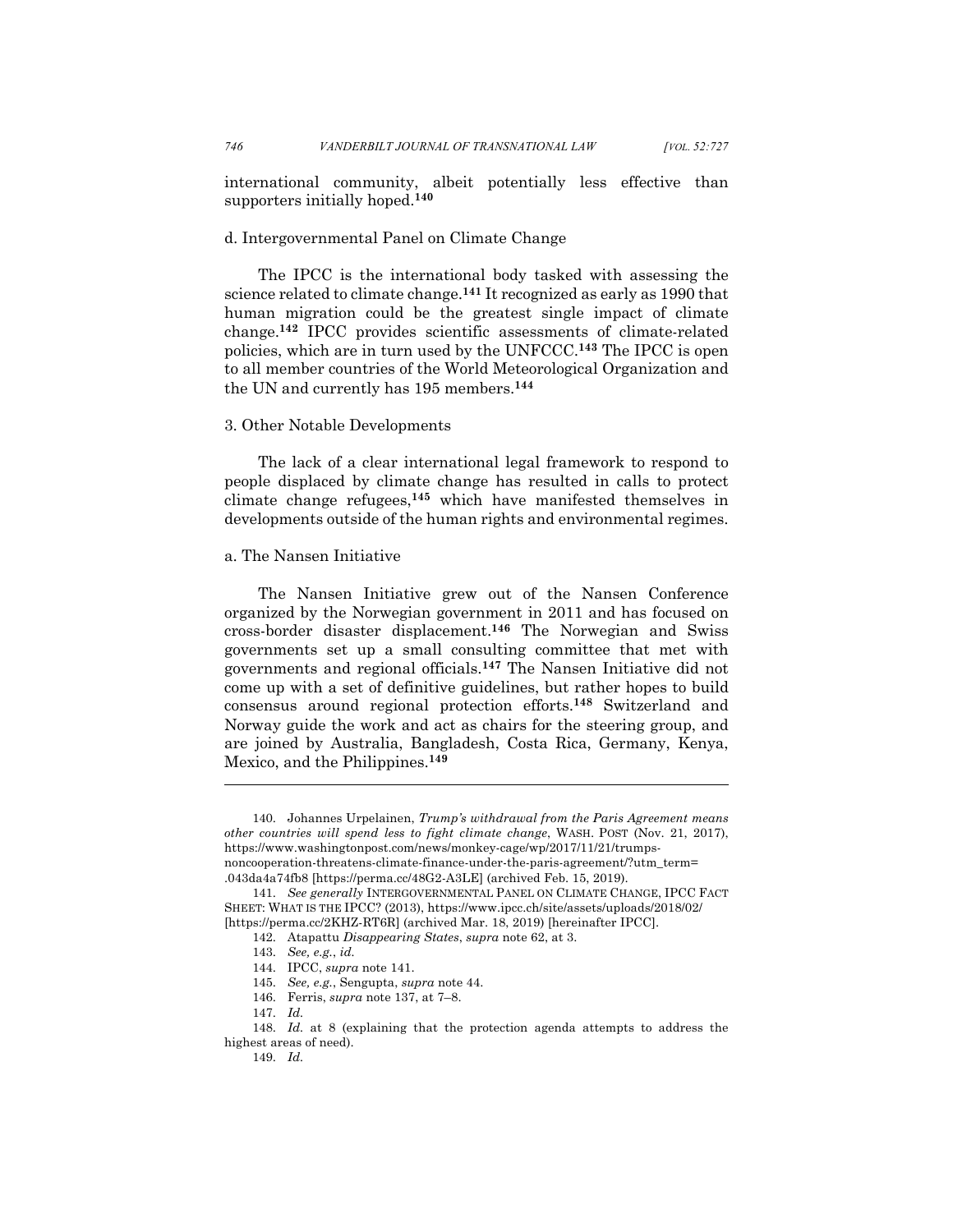The work is state-led, which means that governments' views are incorporated each step of the way.**<sup>150</sup>** The Nansen Initiative has been successful in part because it recognizes the need to look at issues related to climate change migration, such as addressing regular migration, internal displacement, and the acknowledgement of a diverse set of fields, including humanitarian action, human rights protection, disaster risk reduction, and refugee protection and development.**<sup>151</sup>** Another source of the Nansen Initiative's success is its focus on concrete tools such as humanitarian visas, stays of deportation, and bilateral or regional arrangements on free movement of persons.**<sup>152</sup>**

The Nansen Initiative accounts for political obstacles by not suggesting the creation of a new international law; rather, it focuses on common understandings of the issues and reiterates key principles and recommendations.**<sup>153</sup>** The key value of the Nansen Initiative lies in the extent to which governments use the recommendations and the extent to which they are incorporated into national laws and policies.**<sup>154</sup>** Due to the Nansen Initiative, we now know a lot more about the impacts of disasters and climate change on displacement, and have identified practices to prevent, prepare for, and respond to such challenges, such as when people are forced to flee across international borders.**<sup>155</sup>** Potential areas of future action have been compiled in an official "Protection Agenda" on cross-border displacement in the context of disaster and were discussed during a global intergovernmental consultation in Geneva in October 2015.**<sup>156</sup>** The Nansen Initiative emphasizes the need for a "toolbox" of policy options that go beyond protecting the displaced and that address other forms of human mobility, including when people are displaced across borders in regular or planned ways.**<sup>157</sup>** For example, ensuring that existing legal and policy frameworks for internally displaced persons are fully implemented was identified as a way to improve the overall response to disaster-related displacement.**<sup>158</sup>**

l

156. Borge Brende & Didier Burkhalter, *Foreword*, 49 FORCED MIGRATION REV. 4, 4 (2015).

<sup>150.</sup> *Id.*

<sup>151.</sup> *Id.*

<sup>152.</sup> *Id.*

<sup>153.</sup> *Id.*

<sup>154.</sup> *Id.*

<sup>155.</sup> *Id.*

<sup>157.</sup> Walter Kalin, *The Nansen Initiative: Building Consensus on Displacement in Disaster Contexts*, 49 FORCED MIGRATION REV. 5, 6 (2015).

<sup>158.</sup> *Id*.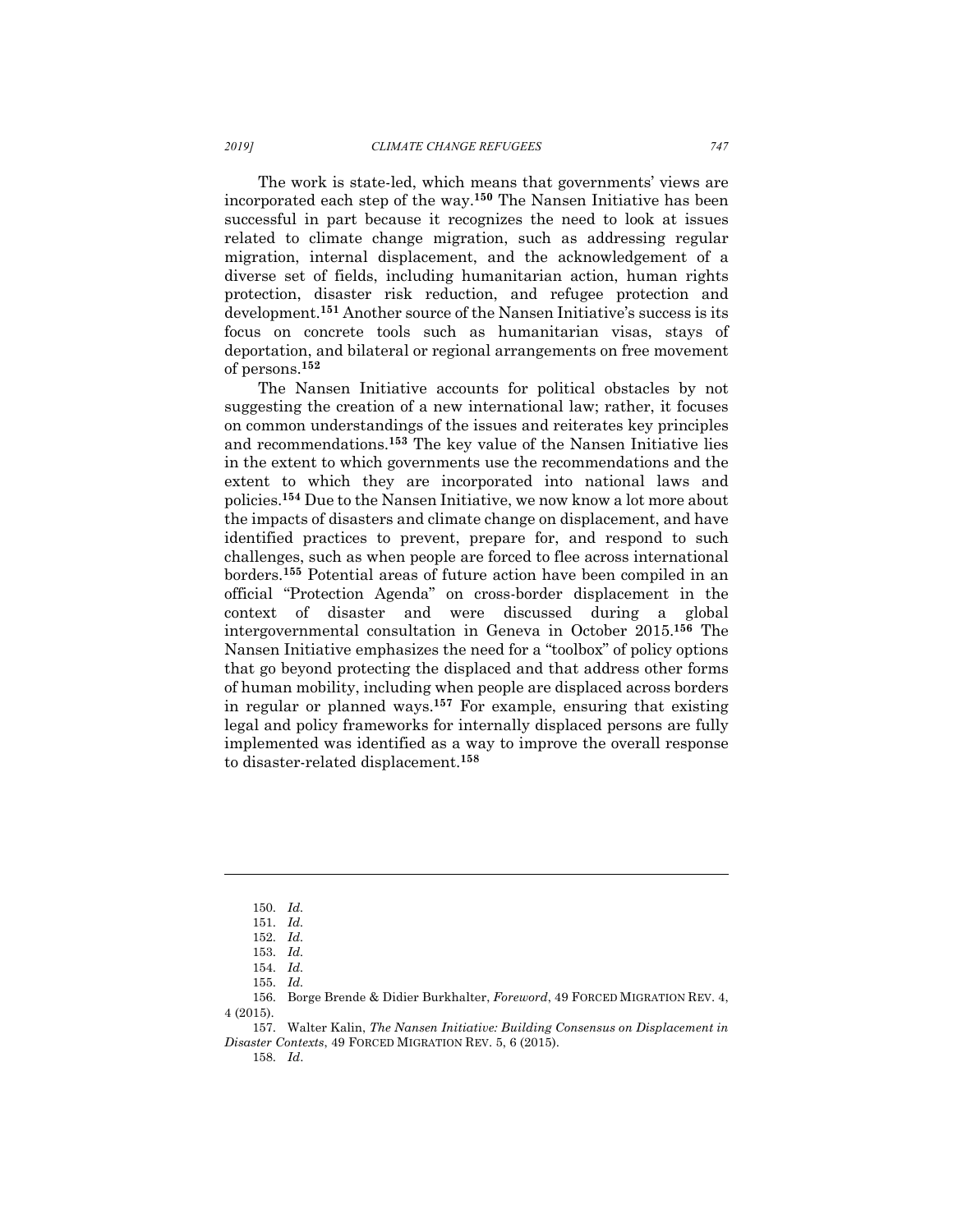#### b. International Organization for Migration

The IOM is the leading international organization for migration that acts with partners in the international community to advance understanding of migration issues and encourage social and economic development through migration.**<sup>159</sup>** While the IOM works to assist states in the development and delivery of programs, it has no legal protection mandate and primarily serves to promote human rights through coordinated responses.**<sup>160</sup>** The IOM's most notable partnership includes the Climate Change, Environment and Migration Alliance (CCEMA).**<sup>161</sup>**

While the IOM collects data, there are few reliable concrete figures on the number of people who have migrated as a result of climate change or on projected future climate-migration figures.**<sup>162</sup>** This is because precise figures are difficult to generate, as the numbers will depend on the climate change scenarios that play out, the adaptation activities that are implemented, and the evolution of various socioeconomic, political, and demographic factors influencing decisions to migrate.**<sup>163</sup>**

# c. New Zealand Proposal

On October 24, 2017, a New Zealand government minister indicated that New Zealand could become the world's first country to essentially recognize climate change as an official reason to seek asylum or residence elsewhere.**<sup>164</sup>** Under the government's campaign, up to one hundred individuals per year could be admitted on a newly created visa category.**<sup>165</sup>** Despite zealous efforts by individuals and organizations, none of the aforementioned regimes have provided clear-cut rights or aid to those affected by environmental disruption.**<sup>166</sup>**

<sup>159.</sup> *Mission*, INT'L ORG. FOR MIGRATION, https://www.iom.int/mission (last visited Feb. 24, 2019) [https://perma.cc/EE5B-4WUE] (archived Feb. 17, 2019).

<sup>160.</sup> *Id.*

<sup>161.</sup> *Migration and Climate Change*, INT'L ORG. FOR MIGRATION*,*  https://www.iom.int/migration-and-climate-change-0 (last visited Feb. 24, 2019) [https://perma.cc/Z9F9-39P6] (archived Feb. 17, 2019).

<sup>162.</sup> Maguire, *supra* note 70, at 119.

<sup>163.</sup> *Id.*

<sup>164.</sup> Noack, *supra* note 85.

<sup>165.</sup> *Id.*

<sup>166.</sup> *See infra* Part III.B.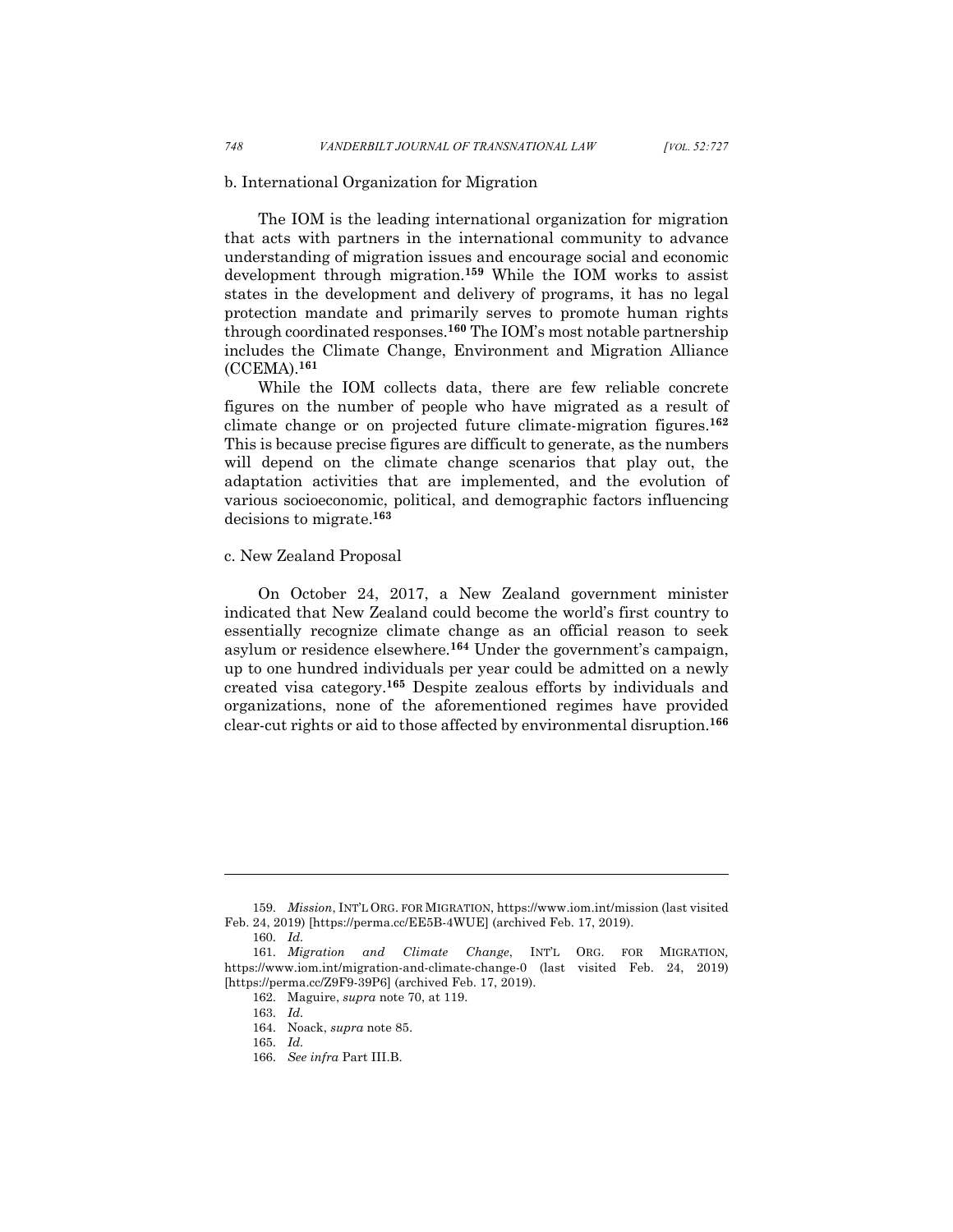### III. ANALYSIS

#### A*. Obstacles to a Meaningful Resolution*

## 1. Violence as a Collateral Impact of Climate Change Migration

The link between environmental issues—in particular resource scarcity—and conflict has long been recognized,**<sup>167</sup>** but climate change has added an additional layer of complexity to the problem.**<sup>168</sup>** One group of scholars has developed a useful typology on the subject, in which environmental change could lead to overuse of, and increased competition for, goods and services, housing, food, and jobs, which could lead to conflict.**<sup>169</sup>** On the other hand, conflict can lead to resource scarcity, creating a sort of "feedback loop" that can be hard to follow.**<sup>170</sup>**

The US military is likewise concerned about climate change refugees.**<sup>171</sup>** A 2011 National Academies study commissioned by the U.S. Navy discussed the various threats and political destabilization that an influx of climate refugees in certain nations would cause, noting that climate change–induced migration could increase the possibility of political conflict and violence.**<sup>172</sup>** The same report also expressed concerns about US military resources being stretched thin for climate-related natural-disaster relief.**<sup>173</sup>**

Slow-onset environmental changes are more likely to disproportionately affect politically and economically marginalized groups.**<sup>174</sup>** Traditionally, pastoralists have developed well-equipped strategies to cope with unpredictable environments, including seasonal movement to markets.**<sup>175</sup>** However, decreased rainfall and increased drought could put more pressure on pastoral resources, pushing them further away from their traditional migratory routes.**<sup>176</sup>** This could increase conflict between nomadic pastoralists and sedentary farmers over dwindling resources.**<sup>177</sup>** The conflict in Darfur is attributed in part to this phenomenon, where conflict ensued after a combination of environmental pressures and the breakdown of traditional social

<sup>167.</sup> *See, e.g.*, Thomas F. Homer-Dixon, *Environmental Scarcities and Violent Conflict: Evidence from Cases*, 19 INT'L SECURITY 5, 7–8 (1994).

<sup>168.</sup> ATAPATTU*, supra* note 16, at 243–44.

<sup>169.</sup> Oli Brown, Anne Hammill & Robert McLeman, *Climate Change as the 'New' Security Threat: Implications for Africa*, 83 INT'L AFF. 1141, 1148 (2007).

<sup>170.</sup> *Id.* at 1150.

<sup>171.</sup> *See generally* NAT'L RESEARCH COUNCIL, NATIONAL SECURITY IMPLICATIONS OF CLIMATE CHANGE FOR U.S. NAVAL FORCES (2011).

<sup>172.</sup> *See generally id.* 

<sup>173.</sup> *See generally id.* 

<sup>174.</sup> Tacoli, *supra* note 18, at 518.

<sup>175.</sup> *Id.*

<sup>176.</sup> *Id.*

<sup>177.</sup> *Id.*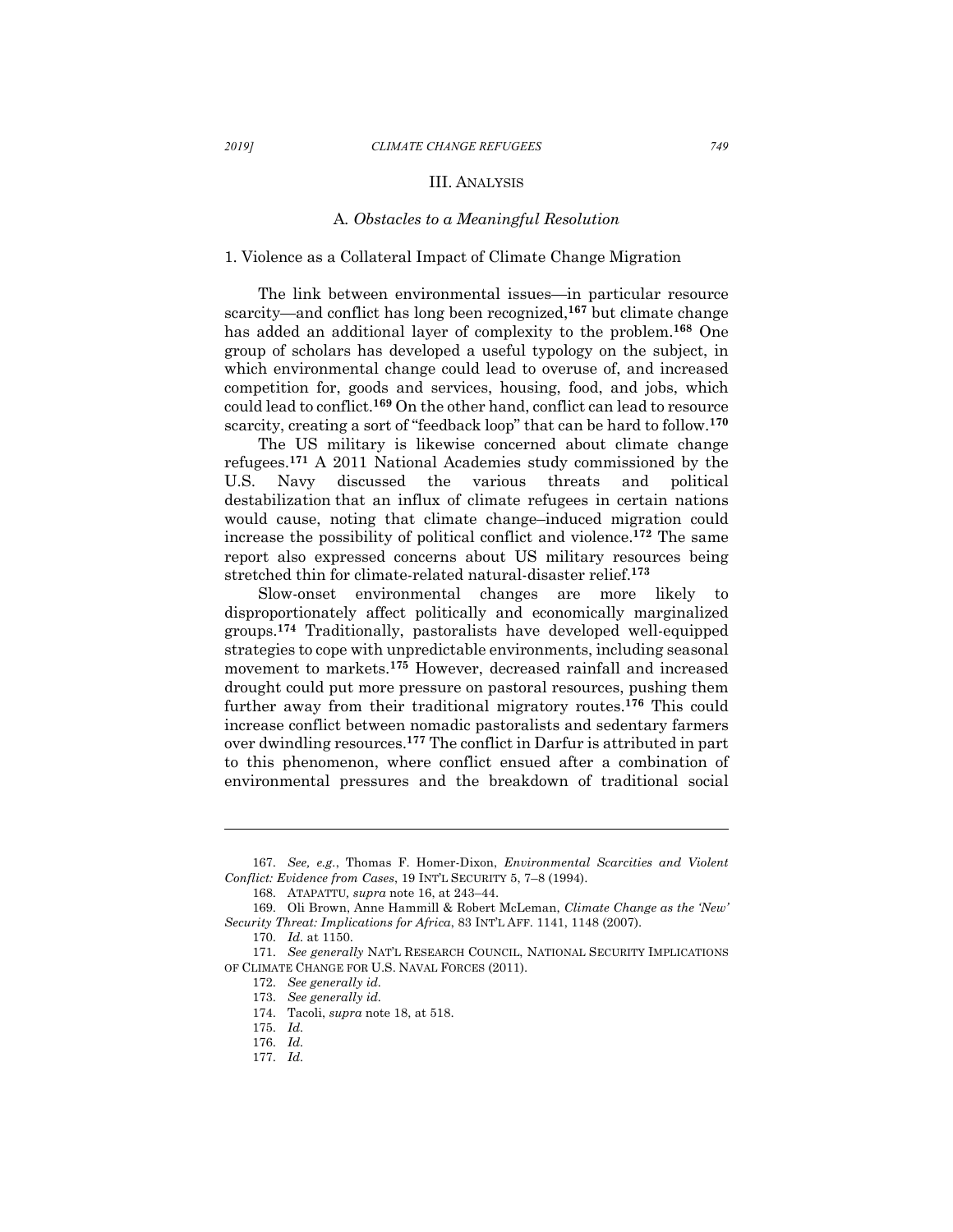structures and migratory routes.**<sup>178</sup>** The Arab Spring is also attributed in part to climate change:

To be sure, longstanding economic and social distress and lack of opportunity for so many Arab youth in the Middle East and across North Africa only needed a spark to ignite resolutions across the region. But environmental degradation and the movement of people from rural areas to already overcrowded cities alongside rising food prices enabled the cumulative effects of long-term economic and political failures to sweep across borders with remarkable agility.**<sup>179</sup>**

Furthermore, there is an active debate as to whether climatic conditions have contributed to unrest in other war-torn countries like Syria.**<sup>180</sup>** The unrest in Syria was preceded by a drought that led to lower crop yields and migration to urban areas, and although the drought was likely not a main trigger of the Syrian conflict, it could have added an additional stressor to the region.**<sup>181</sup>** These examples show that climate change migration might pose a threat to human security even when it is not the main cause of conflict.**<sup>182</sup>**

Some scholars critique the causal link between climate change and conflict, noting their skepticism of such assertions.**<sup>183</sup>** Much of the rhetoric on climate change migration depicts threats from masses of poor individuals fleeing a bad environment.**<sup>184</sup>** Critics of such a rhetoric argue that it plays into the hands of those who wish to securitize and militarize the topic of migration.**<sup>185</sup>** In the context of Darfur, one scholar challenged the notion of climate change migration as a cause of violence by saying that "attempts to paint the Darfur conflict as simply resource-based 'whitewashed the Sudan government' because the war was caused by the Government's response to the rebellion not by conflict over resources."**<sup>186</sup>** Nonetheless, migration is a factor the UN Security Council regularly uses to determine whether a situation constitutes a threat to international peace and security.**<sup>187</sup>** Legal instruments addressing climate change refugees must consider not only the rights and well-being of those displaced, but also possible

<sup>178.</sup> Scott Edwards, *Social Breakdown in Darfur*, 31 FORCED MIGRATION REV. 23, 23 (2008).

<sup>179.</sup> ATAPATTU*, supra* note 16.

<sup>180.</sup> *See, e.g.*, Anouch Missirian & Wolfram Schlenker, *Asylum Application Respond to Temperature Fluctuations*, SCI. MAG., Dec. 22, 2017, at 1610.

<sup>181.</sup> *Id.* ("[T]he unrest in Syria was preceded by a record drought that led to lower agricultural yields and forced farmers to migrate to urban areas.").

<sup>182.</sup> ATAPATTU*, supra* note 16, at 249.

<sup>183.</sup> *Id.* at 252.

<sup>184.</sup> *See* Giovanni Bettini, *Climate Barbarians at the Gate? A Critique of Apocalyptic Narratives on 'Climate Refugees,'* 45 GEOFORUM 63, 63–68 (2013); Calum T.M. Nicholson, *Climate Change and the Politics of Causal Reasoning: The Case of Climate Change and Migration,* 180 GEOGRAPHICAL J. 151, 152 (2014).

<sup>185.</sup> Bettini, *supra* note 184, at 68.

<sup>186.</sup> Sunga, *supra* note 179, at 81.

<sup>187.</sup> *Id.*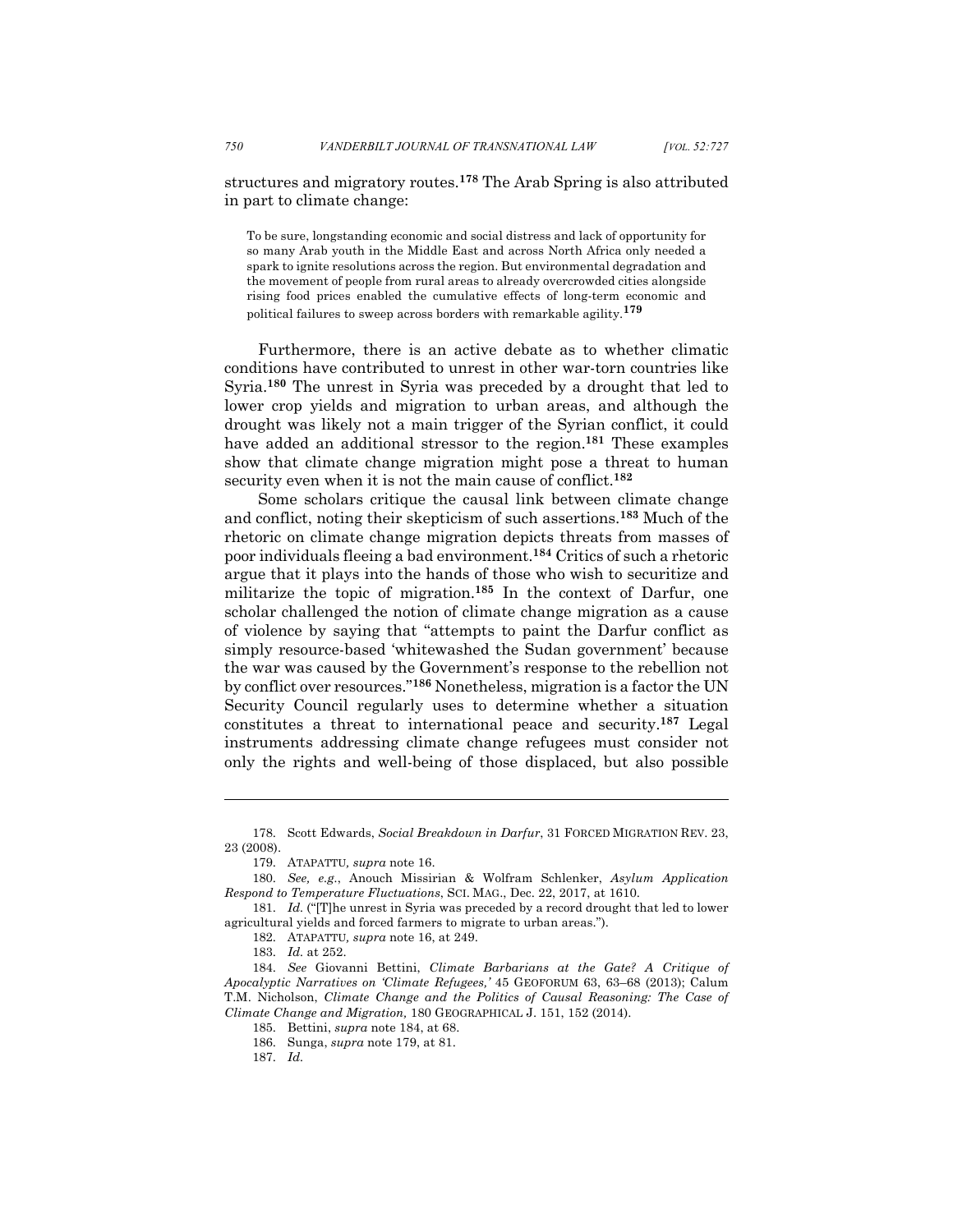security implications of climate change. It is necessary to put in place mechanisms that will mitigate potential threats to international peace and security and avoid an "'unholy brew' that could create dangerous security vacuums," a fear that UN Secretary-General Ban Ki-moon voiced in the UN Security Council's 2011 statement on possible security implications of climate change.**<sup>188</sup>**

## 2. Political Barriers

The idea of expanding international law to encompass climate change refugees or creating a new treaty entirely has been rejected in the past.**<sup>189</sup>** This is partly due to fear of undermining the fragile achievements realized thus far in protecting both refugees and those displaced by climate change, but also because it is difficult to accumulate the political will necessary to make such a radical change.**<sup>190</sup>**

#### a. Lack of Political Will

Some states seem to lack the political will to negotiate a universal treaty or other legal instruments. Despite much scholarly discussion on the topic of climate change refugees and SIDS, protection for climate-induced migrants does not seem forthcoming.**<sup>191</sup>** Many forces are working together, causing protection efforts to go unfulfilled.

One explanation is that states that are part of the Geneva Convention already have legal obligations to refugees and may not be willing to commit to protecting additional people displaced by climate change.**<sup>192</sup>** Additionally, these states have obligations focused on mitigating climate change, and may not feel ready to take on additional responsibility.**<sup>193</sup>** For states that are not substantially affected by the issue, the severity of the problem may not have sunk in.**<sup>194</sup>**

From a more cynical standpoint, Sumudu Atapattu**<sup>195</sup>** believes that even after bold speeches and elaborate commitments,

<sup>188.</sup> Press Release, Security Council, Security Council, in Statement, Says "Contextual Information" on Possible Security Implications of Climate Change Important When Climate Impacts Drive Conflict, U.N. Press Release SC/10332 (July 20, 2011).

<sup>189.</sup> Mayer & Cournil, *supra* note 106, at 1.

<sup>190.</sup> *Id.* at 1–2.

<sup>191.</sup> ATAPATTU*, supra* note 16, at 158.

<sup>192.</sup> Jane McAdam, *Swimming Against the Tide: Why a Climate Change Displacement Treaty Is Not the Answer*, 23 INT'L J. REFUGEE L. 2, 2–6 (2011).

<sup>193.</sup> ATAPATTU*, supra* note 16, at 159.

<sup>194.</sup> *Id.*

<sup>195.</sup> *See id.* at xix (acknowledging that Atapattu, a professor of law, serves as the Lead Counsel for Human Rights at the Center for International Sustainable Development Law and is on the advisory board of the *McGill International Journal of Sustainable Development Law and Policy*).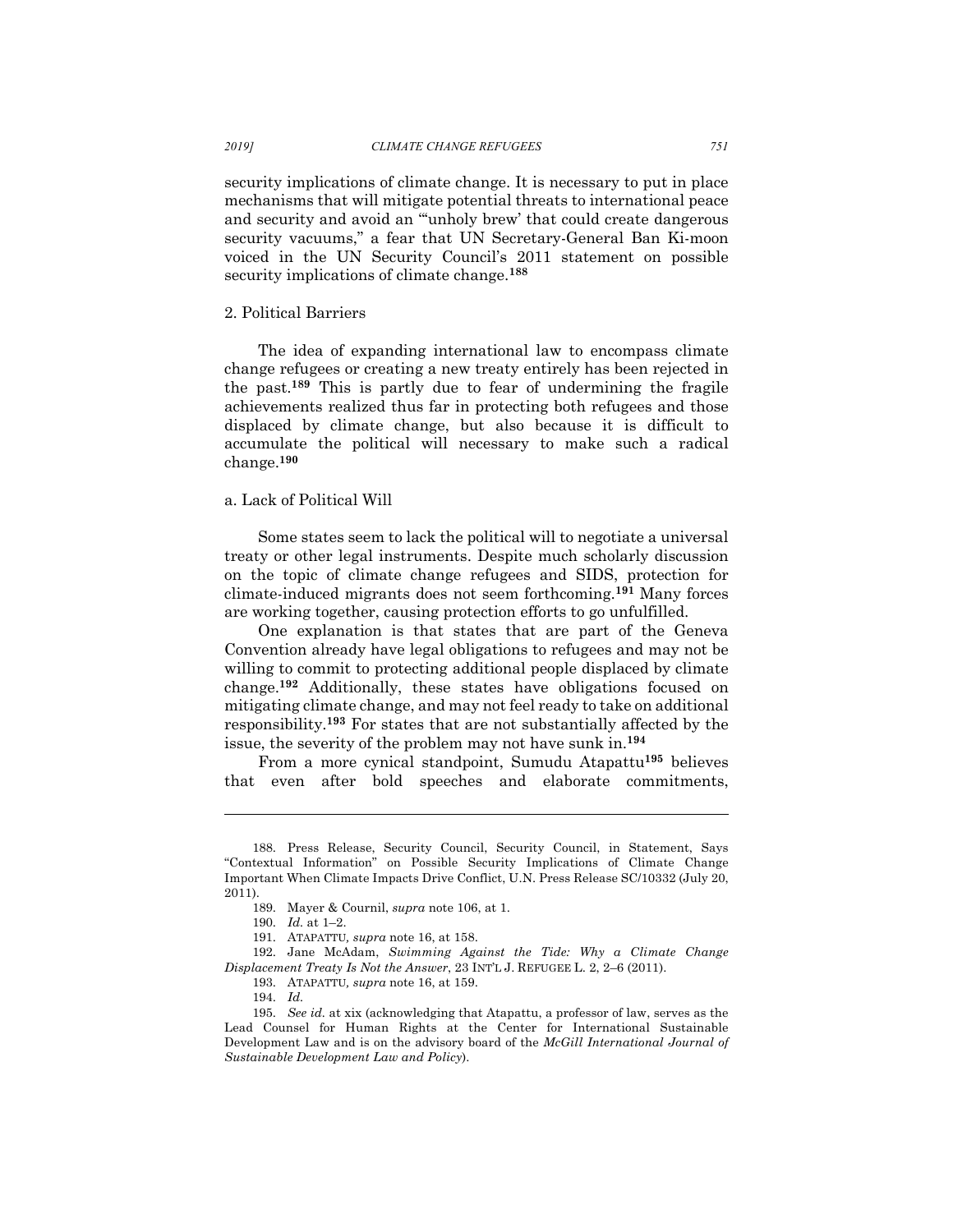"environmental protection and sustainable development typically fall prey to narrow geo-political interests when the time for action comes."**<sup>196</sup>** Under this rationale, the issues that are solved become what policy makers pay attention to, and the scale of the problem is collectively ignored.**<sup>197</sup>** On a similar note, urgent issues that get sensationalized in the media might receive a stronger and swifter reaction from lawmakers.**<sup>198</sup>** Therefore, legal instruments would be more concerned with a violent event that displaces four hundred thousand people as opposed to slow encroaching sea level rise that displaces 4 million.**<sup>199</sup>** Dissenters would argue that this viewpoint is inaccurate and that politicians would not neglect such issues, but such a stance potentially ignores political reality.**<sup>200</sup>** Regardless of whether there has been a deliberate attempt to ignore climate change migration or not, forced climate migrants have consistently fallen through the cracks of international refugee and immigration policy.**<sup>201</sup>**

#### b. Fear of Regression

Climate change–refugee advocates fear that if negotiations were opened, lawmakers or politicians may try to weaken the protections that already exist.**<sup>202</sup>** Such concern stems in part from the policies of the Trump administration, which have prevented Syrian and Yemeni refugees from coming into the country.**<sup>203</sup>** Small and mundane disagreements could lead to a treaty that makes climate change refugees worse off than existing policies.**<sup>204</sup>** Furthermore, such a regression could not only hurt those displaced by climate change, but could also affect other refugees, including those who are forced to leave their communities due to war or fear of persecution.**<sup>205</sup>** Even if legislators could accurately define climate change refugees, they run the risk of privileging climate change refugees by prioritizing them over other refugees.**<sup>206</sup>** A legal category for climate change refugees could not only divert current resources from the many obligations states have toward traditional political refugees, but mass migration could also increase alarm and xenophobia directed toward all refugees, regardless of whether the source of their status originates from politics or climate change.**<sup>207</sup>** Such alarmist talk could foster resentment and

l

203. *Id.*

- 206. *Id.*
- 207. Mayer & Cournil, *supra* note 106, at 11–12.

<sup>196.</sup> *Id.* at 159.

<sup>197.</sup> *Id.*

<sup>198.</sup> Sengupta, *supra* note 44.

<sup>199.</sup> ATAPATTU*, supra* note 16, at 159.

<sup>200.</sup> *Id.*

<sup>201.</sup> *Id.*

<sup>202.</sup> Sengupta, *supra* note 44.

<sup>204.</sup> Ferris, *supra* note 137, at 9.

<sup>205.</sup> *Id.* at 9–10.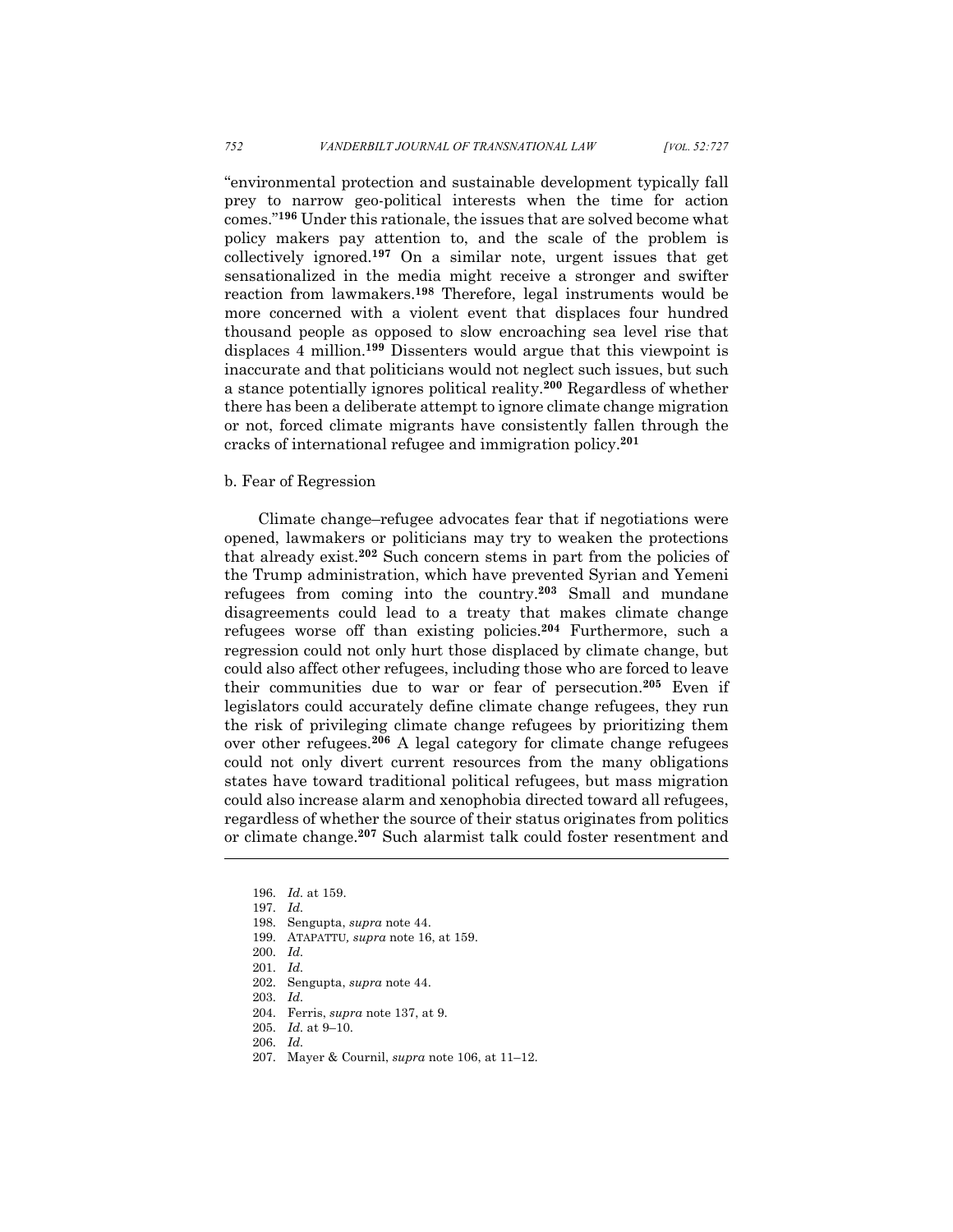prevent the successful integration of all refugees into the community.**<sup>208</sup>** On the other hand, protection of climate change refugees could trigger movement toward more systemic protection of all refugees, and at the very least it could spark renewed political debates on the subject that serve as a first step toward broader perspectives about the rights of refugees.**<sup>209</sup>**

As previously mentioned in this Note, the wide variety of policies relating to climate change and migration present a unique problem in that they are often discussed in different arenas. Conceptually, however, these areas are all linked because migration can be a response to climate change, which is subsequently dealt with by humanitarian actors.**<sup>210</sup>** Despite this, the existence of multiple policy arenas is an obstacle to joint work, in that individuals of different disciplinary backgrounds may have different priorities and might disagree on issues that ultimately hurt, rather than help, those in need of protection.**<sup>211</sup>**

#### c. Asylum Applications

In 2006, an Australian political party proposed the possibility of amending the law to include a right to environmental asylum.**<sup>212</sup>** Using asylum applications as a measure to understand the political implications of a climate change–refugee instrument is significant because it explores migration patterns that are linked to distress as already defined by the international community.**<sup>213</sup>** Such a phenomenon requires a political response and provides insight into how regional institutions can respond to climate change refugees. A study conducted by Anouch Missirian and Wolfram Schlenker from December 2017 looked at weather patterns in relation to asylum applicants between 2000 and 2014.**<sup>214</sup>** It suggested that there is a strong nonlinear relationship between agricultural yields and temperature, which then affects asylum applications.**<sup>215</sup>** Over the growing season, both hot and cold temperatures can reduce yields, and such an effect can correlate with both potential aggressive behavior

<sup>208.</sup> *Id.*

<sup>209.</sup> *See id.* (stating that broader perspective would protect without attempting to draw a line between migrants "deserving" or "undeserving" of specific protection).

<sup>210.</sup> Ferris, *supra* note 137, at 5.

<sup>211.</sup> *Id.* at 5–7.

<sup>212.</sup> Press Release, Anthony Albanese & Bob Sercombe, Labor Calls for International Coalition to Accept Climate Change Refugees (Oct. 9, 2006) (on file with author).

<sup>213.</sup> *See* Missirian & Schlenker, *supra* note 180, at 1 (noting that this is the first to focus on distress-driven migration—as measured by asylum applications—on a global scale).

<sup>214.</sup> *Id.*

<sup>215.</sup> *Id.* at 3 ("The change in the volume of applications is highly nonlinear.").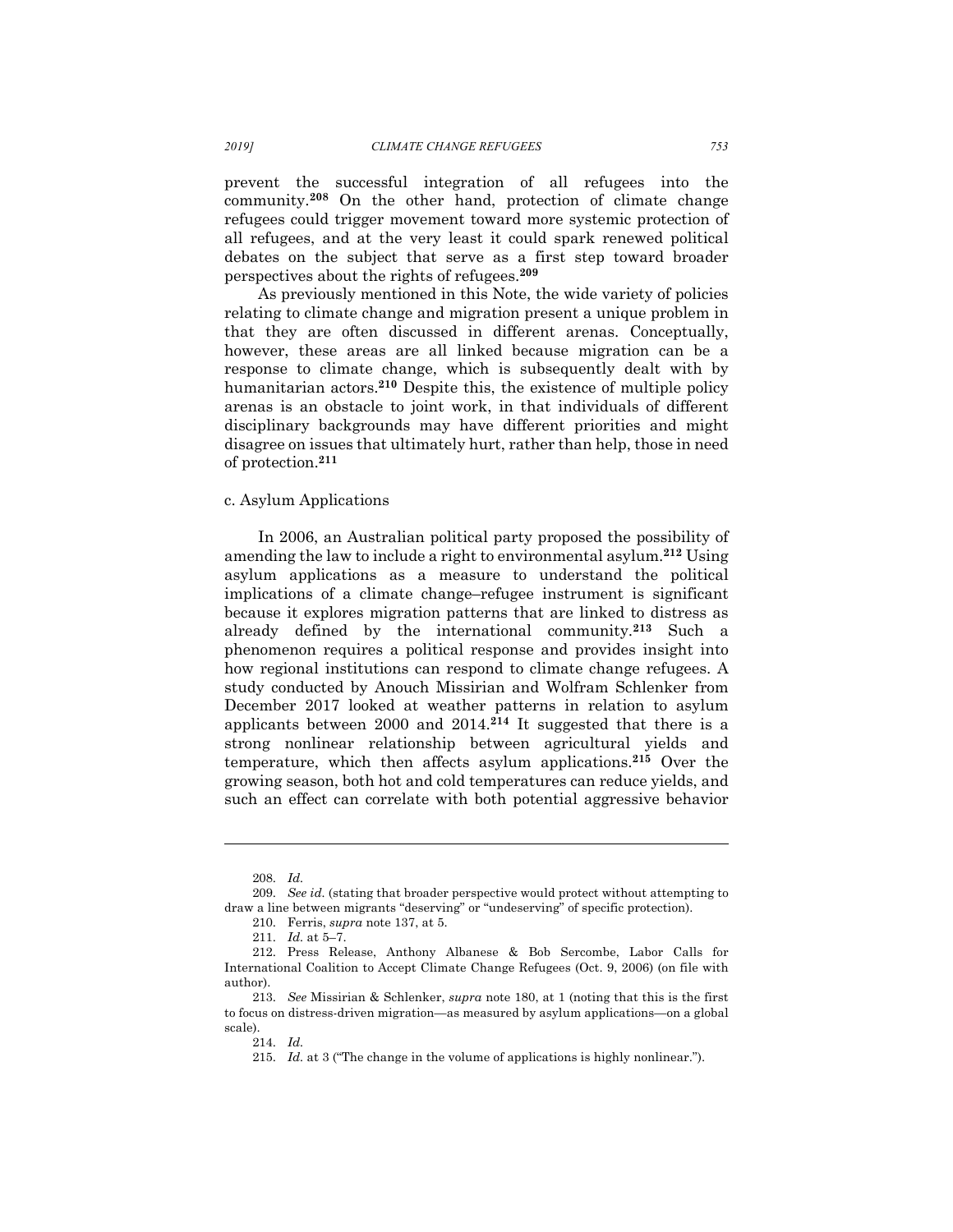leading to conflict and an increase in asylum applications.**<sup>216</sup>** While this speaks to those who worry about increased violence as a result of climate change, it also shows that instability from suboptimal weather does not always result in violence, but could instead result in other action such as asylum applications.**<sup>217</sup>** Despite data showing the relationship between the environment and asylum applications, states would probably hesitate to grant asylum on direct environmental grounds and have been reluctant to respect the right of asylum even in situations of persecution.**<sup>218</sup>**

## 3. Analyzing the Scope of the Problems

Another difficulty with climate change migration is researchers' inability to estimate how many people could migrate due to the changing climate. In 2007, the nongovernmental organization Christian Aid reported that 1 billion people would be displaced by climate change by 2050.**<sup>219</sup>** The UNDP's 2008 Human Development Report stated that global temperature rises could result in 330 million people becoming permanently or temporarily displaced.**<sup>220</sup>** Generally, estimates of the number of people who will flee their homes because of climate change range from 50 million to 2 billion persons before 2100.**<sup>221</sup>** Lawmakers cite such uncertainty as a rationale to avoid expending too many resources in the event that migration does not manifest in the way that is currently predicted.**<sup>222</sup>**

In comparison to the large numbers of those predicted to be displaced by climate change, in 2006 the UNHCR reported that globally there were fewer than 10 million refugees as defined by the Geneva Convention.**<sup>223</sup>** Clearly then, regardless of the exact figure of those who will ultimately be displaced by climate change, such displacement is a problem of great magnitude, and should be approached with urgency.

l

219. Ferris, *supra* note 137, at 4.

<sup>216.</sup> *Id.* at 1 ("Hotter-than-usual temperatures can reduce asylum applications for cold countries and increase them for hot countries.").

<sup>217.</sup> *Id.* at 3.

<sup>218.</sup> *See* Mayer & Cournil, *supra* note 106, at 4 (questioning whether states would be willing to recognize the right to asylum on environmental grounds).

<sup>220.</sup> U.N. Dev. Programme, Human Development Report 2007/2008, Fighting Climate Change: Human Solidarity in a Divided World 9 (2007), http://hdr.undp.org/sites/default/files/reports/268/hdr\_20072008\_en\_complete.pdf [https://perma.cc/E6Q2-8DQ9] (archived Mar. 10, 2019).

<sup>221.</sup> STAPLETON, *supra* note 34, at 10.

<sup>222.</sup> Kelman, *supra* note 53, at 134.

<sup>223.</sup> U.N. HIGH COMM'R FOR REFUGEES, 2006 GLOBAL TRENDS: REFUGEES, ASYLUM-SEEKERS, RETURNEES, INTERNALLY DISPLACED AND STATELESS PERSON 5 (2007), https://www.unhcr.org/statistics/STATISTICS/4676a71d4.pdf [https://perma.cc/ 2JCZ-7J8X] (archived Mar. 10, 2019).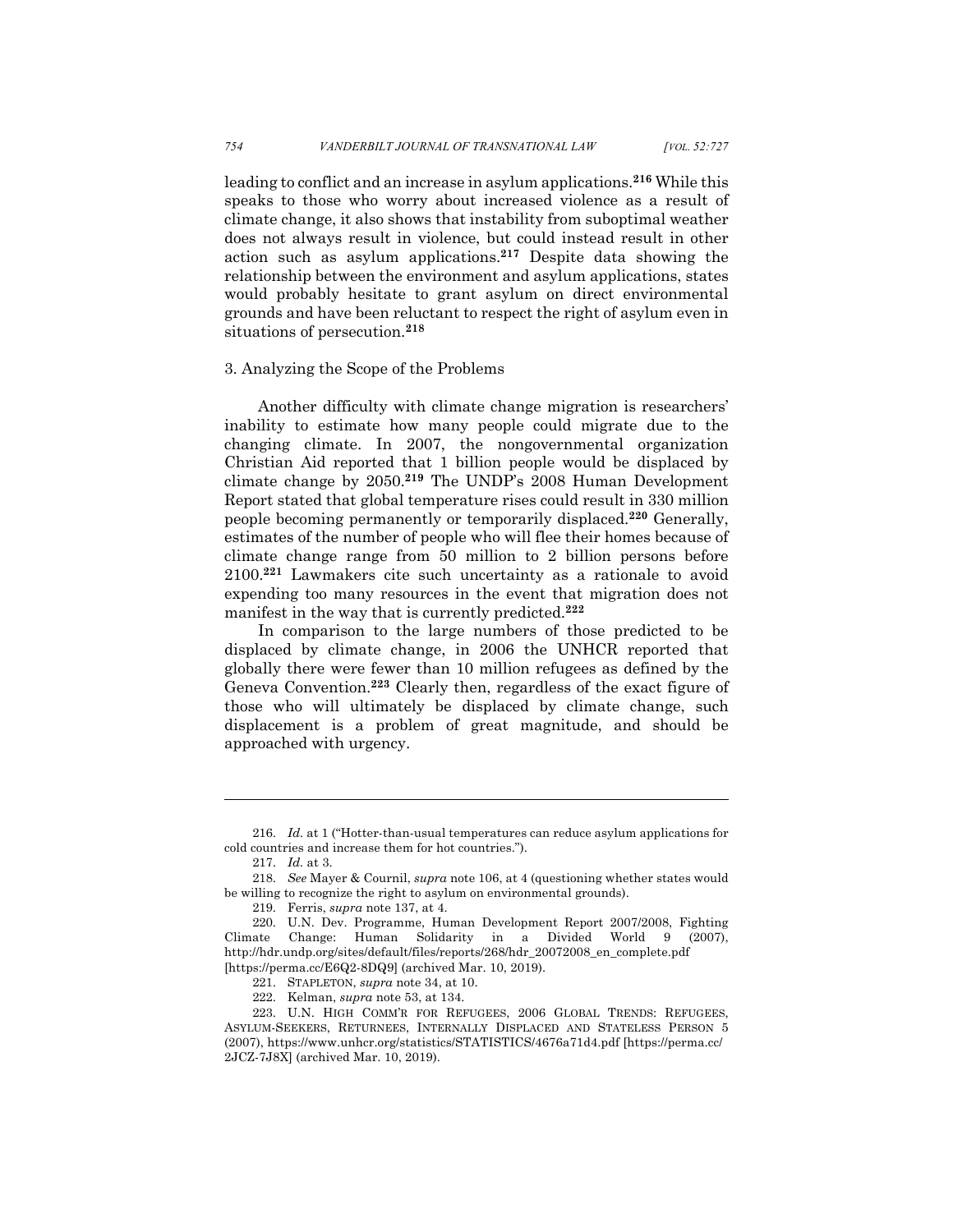### B*. Challenges for International Law*

## 1. Reconciling Separate Legal Regimes

One of the main reasons why there is no established framework addressing climate refugees in international law is because no one could have imagined this situation a few decades ago. Consequently, environmental protection and human rights evolved as two separate legal regimes, and policy makers are now confronted with complex issues in which they must find a way to reconcile intersectional concerns, such as climate-induced migration, with the existence of multiple legal frameworks.**<sup>224</sup>** Despite the abundance of literature and research on climate change migration,**<sup>225</sup>** scholars and lawmakers are becoming increasingly frustrated with the lack of meaningful resolution under the environmental regime,**<sup>226</sup>** and are turning to the application of the human rights–climate change framework. **227**

The existence of separate legal regimes is unwieldy, impractical, and costly, and it may make more sense to protect affected people within the legal framework governing either environment or human rights, but not both.**<sup>228</sup>** Atapattu recognizes the main advantage of adopting a human rights approach for climate-related issues—the possibility for victims to seek a remedy and giving a human face to the problem, rather than focusing attention on the environment, which she characterizes as an "abstract entity."**<sup>229</sup>** Some scholars point to other rationales for the application of human rights law, including the contentions that: (1) climate change will result in infringements of human rights, so it makes normative sense to consider climate change via a human rights framework; (2) human rights law provides a framework in which tribunals have a history of balancing human needs with limited government resources; (3) the human rights framework already includes tools for monitoring and enforcement; and (4) human

<sup>224.</sup> *See* ATAPATTU*, supra* note 16, at 49 (noting that the historical focus of the environmental regime was prevention).

<sup>225.</sup> *Id.*

<sup>226.</sup> *See, e.g.*, Michael P. Vandenbergh & Jonathan M. Gilligan, *Beyond Gridlock*, 40 COLUM. J. ENVTL. L. 217, 218 (2016) ("Despite the optimism that emerged from the Earth Summit in Rio de Janeiro, Brazil in 1992, almost a quarter century later the federal legislative process and international climate negotiations are years from a comprehensive response.").

<sup>227.</sup> *See*, *e.g.*, Margaux Hall & David Weiss, *Avoiding Adaptation Apartheid: Climate Adaptation and Human Rights Law*, 37 YALE J. INT'L L. 309, 341 (2012) (purporting that analyzing climate change through a human rights lens is appropriate despite its problems because climate change is urgent and spells human catastrophe).

<sup>228.</sup> *See* ATAPATTU*, supra* note 16, at 49–50 ("[E]nvironmental issues do not fit neatly within the existing generations of rights.").

<sup>229.</sup> *Id.*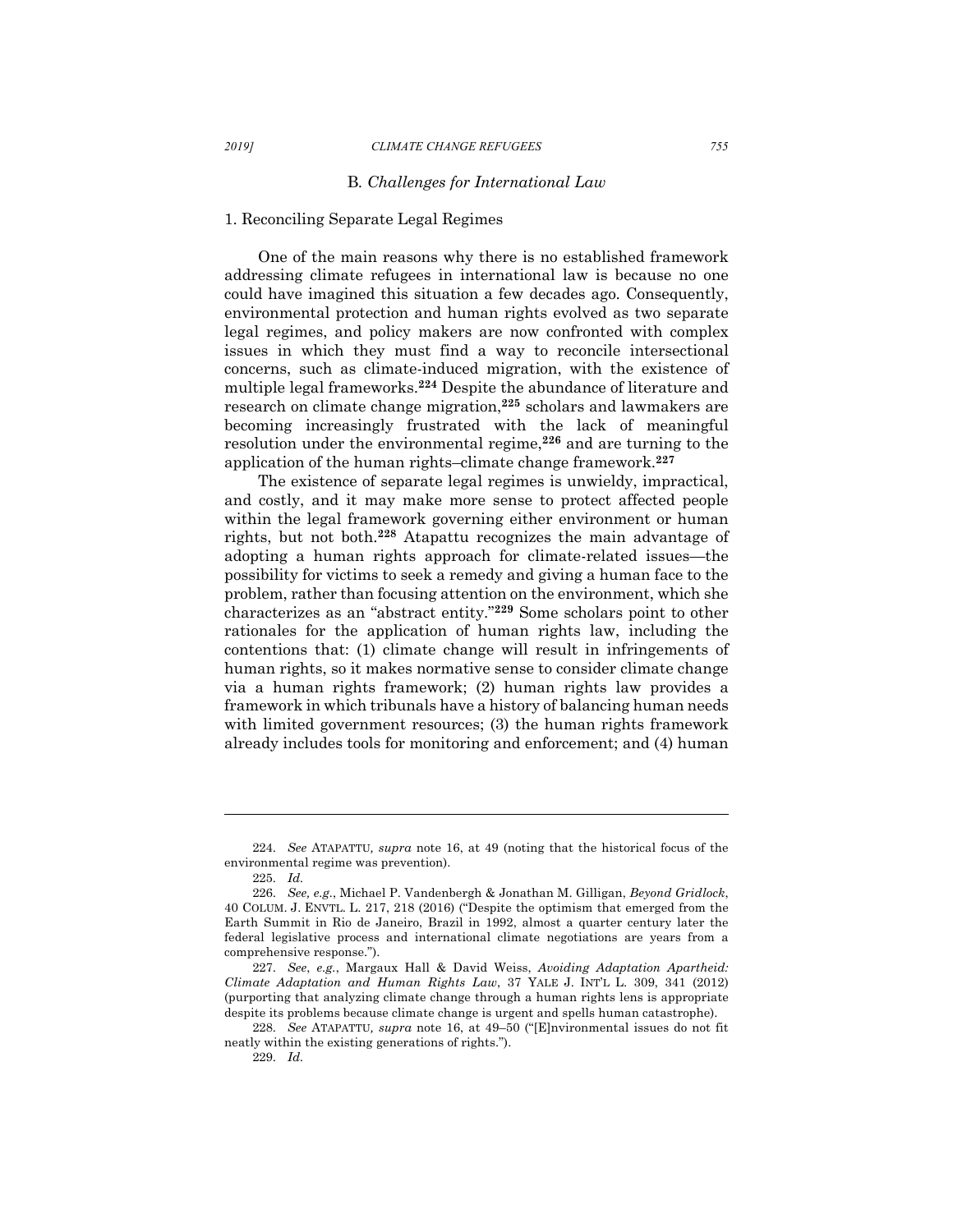rights law could encourage coherence in adaptation policy, or international standards for adaptation practices at multiple levels. **230**

While there surely are advantages to such an approach, applying a human-rights framework to climate change refugees could eventually lead to harm that outweighs the purported benefits. First, it would lead to a hardening of the framework to a degree where it could no longer encompass the "pure" environmental issues that intersect with climate change migration.**<sup>231</sup>** Second, substantive and procedural weaknesses in human rights treaties could render such instruments ineffective to climate change refugees.**<sup>232</sup>** Third, the purported monitoring and enforcement mechanisms of human rights law seem to fail at all stages of the process.**<sup>233</sup>** Finally, "even if responsibility and harm could be established, existing human rights law is concerned primarily with how a government treats its own citizens and others living within its territory and under its jurisdiction."**<sup>234</sup>** Although the UN envisioned such a problem and therefore imposed a duty to cooperate among state parties in the UN Charter, this obligation is not necessarily a forceful basis to compel actions from a state when the very nature of human rights law presents tensions that will be difficult to resolve.**<sup>235</sup>** Despite the problems of applying a human rights framework to environmental issues, scenarios of changing circumstances present a new era in which the social and political organizations of Earth can no longer be thought of separately from Earth itself, a phenomenon that international law must also reflect.**<sup>236</sup>**

<sup>230.</sup> Hall & Weiss, *supra* note 227, at 341. Margaux Hall is a consultant for the World Bank Legal Vice Presidency and David Weiss is an associate at Skadden, Arps, Slate, Meagher & Flom LLP, who has focused on environmental policy in years of work on Capitol Hill.

<sup>231.</sup> *See generally, e.g.*, Francois Gemenne & Pauline Brucker, *From the Guiding Principles on Internal Displacement to the Nansen Initiative: What the Governance of Environmental Migration Can Learn from the Governance of Internal Displacement,* 27 INT'L. J. REFUGEE L. 245 (2015).

<sup>232.</sup> *See* Anne F. Bayesfsky, *Report on the UN Human Rights Treaties: Facing the Implementation Crisis*, 15 WINDSOR Y.B. ACCESS TO JUST. 189, 191 (1996) (explaining that most international treaties contain limitation clauses that allow governments to avoid granting rights on a national security or public order basis).

<sup>233.</sup> *See* Hall & Weiss, *supra* note 227, at 342 ("An estimated forty-five to eighty percent of state parties to six UN treaties have overdue reports, with approximately sixty percent of states parties to six UN treaties having five or more overdue reports.").

<sup>234.</sup> Marc Limon, *Human Rights and Climate Change: Constructing a Case for Political Action,* 33 HARV. ENVTL. L. REV. 439, 458 (2009).

<sup>235.</sup> *See* U.N. Charter arts. 55–56. Article 55 requires members to cooperate in the promotion of "universal respect for, and observance of, human rights and fundamental freedoms for all." Article 56 requires members' "joint and separate action in co-operation with the Organization for the achievement of the purposes set forth in Article 55." *Id.*

<sup>236.</sup> Gemenne & Brucker, *supra* note 231, at 1.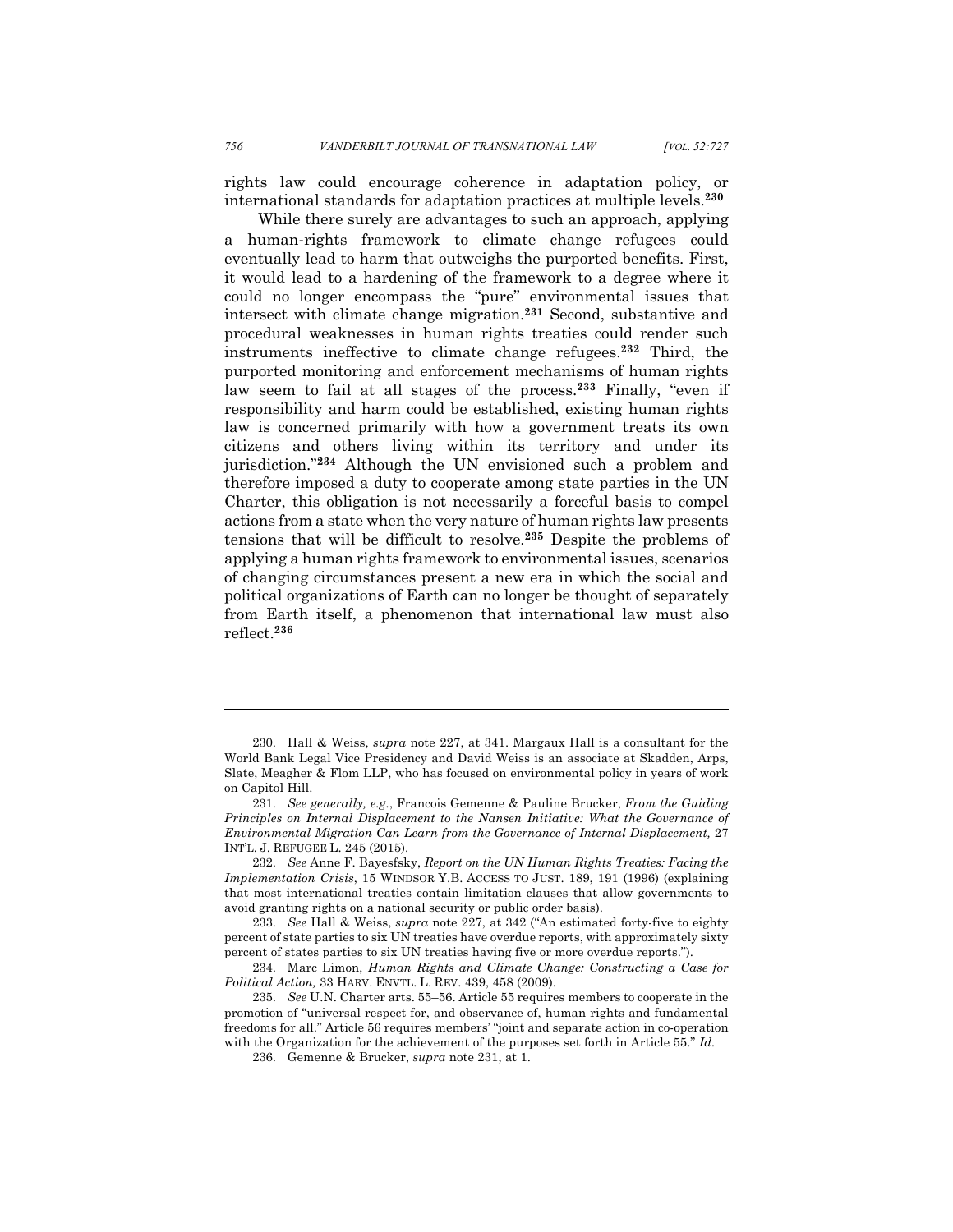#### 2. Problematizing the Use of Inconsistent Terminology

A difficult challenge in the area of climate change migration has been devising a name to describe this category of people, let alone a definition.**<sup>237</sup>** Establishing a proper name for those displaced by climate change is important because whatever name is adopted will have "real implications for the obligations of the international community under international law."**<sup>238</sup>** Various terminologies have been proposed by scholars, lawmakers, and other actors, but none of the terms are considered legally binding under international law.**<sup>239</sup>**

The concept of "environmental refugees" emerged in the 1970s in parallel with environmental crises, particularly desertification in Africa.**<sup>240</sup>** The term itself was coined by El-Hinnawi in 1995 as "those who have been forced to leave their traditional habitat, temporarily or permanently, because of a marked environmental disruption that jeopardizes their existence and/or seriously affected the quality of life."**<sup>241</sup>** In a 2007 UN University report, Fabrice Renaud and his coauthors articulated three categories: "environmentally motivated migrants," who "may leave' a steadily deteriorating environment"; "environmentally forced migrants," who "'have to leave' in order to avoid the worst"; and "environmental refugees," who "flee the worst," including natural disasters.**<sup>242</sup>**

The UNHCR has chosen to adopt the term "environmentally displaced persons" and categorically distinguishes between refugees and environmentally displaced persons because using the term environmental refugee to refer to all people forced to migrate because of climate "loses the distinctive need of refugees for protection."**<sup>243</sup>** It blurs the respective responsibilities of national governments toward their citizens and of the international community toward those who are without protection.**<sup>244</sup>** The UNHCR goes on to call the term "environmental refugee" a misnomer.**<sup>245</sup>**

242. *See generally* Fabrice Renaud et al., *Control, Adapt or Flee: How to Face Environmental Migration?*, 5 INTERSECTIONS 29 (2007).

<sup>237.</sup> ATAPATTU*, supra* note 16, at 162.

<sup>238.</sup> *Id.* at 162 (quoting Oli Brown, Climate Change and Forced Migration: Observations, Projections and Implications, Human Development Office Occasional Paper (2007)).

<sup>239.</sup> Koko Warner, *Global Environmental Change and Migration: Governance Challenges*, 20 GLOBAL ENVTL. CHANGE 402, 410 (2010).

<sup>240.</sup> Farbotko & Lazrus, *supra* note 56, at 384.

<sup>241.</sup> Atapattu *Disappearing States*, *supra* note 62, at 29.

<sup>243.</sup> CAMILLO BOANO ET AL., REFUGEE STUDIES CTR., ENVIRONMENTALLY DISPLACED PEOPLE: UNDERSTANDING THE LINKAGES BETWEEN ENVIRONMENTAL CHANGE, LIVELIHOODS AND FORCED MIGRATION, FORCED MIGRATION POLICY BRIEFING 24 (2008), https://www.rsc.ox.ac.uk/files/files-1/pb1-environmentally-displaced-people-2008.pdf [https://perma.cc/G866-KFBK] (archived Mar. 10, 2019).

<sup>244.</sup> *Id.*

<sup>245.</sup> *Id.* at 7–8.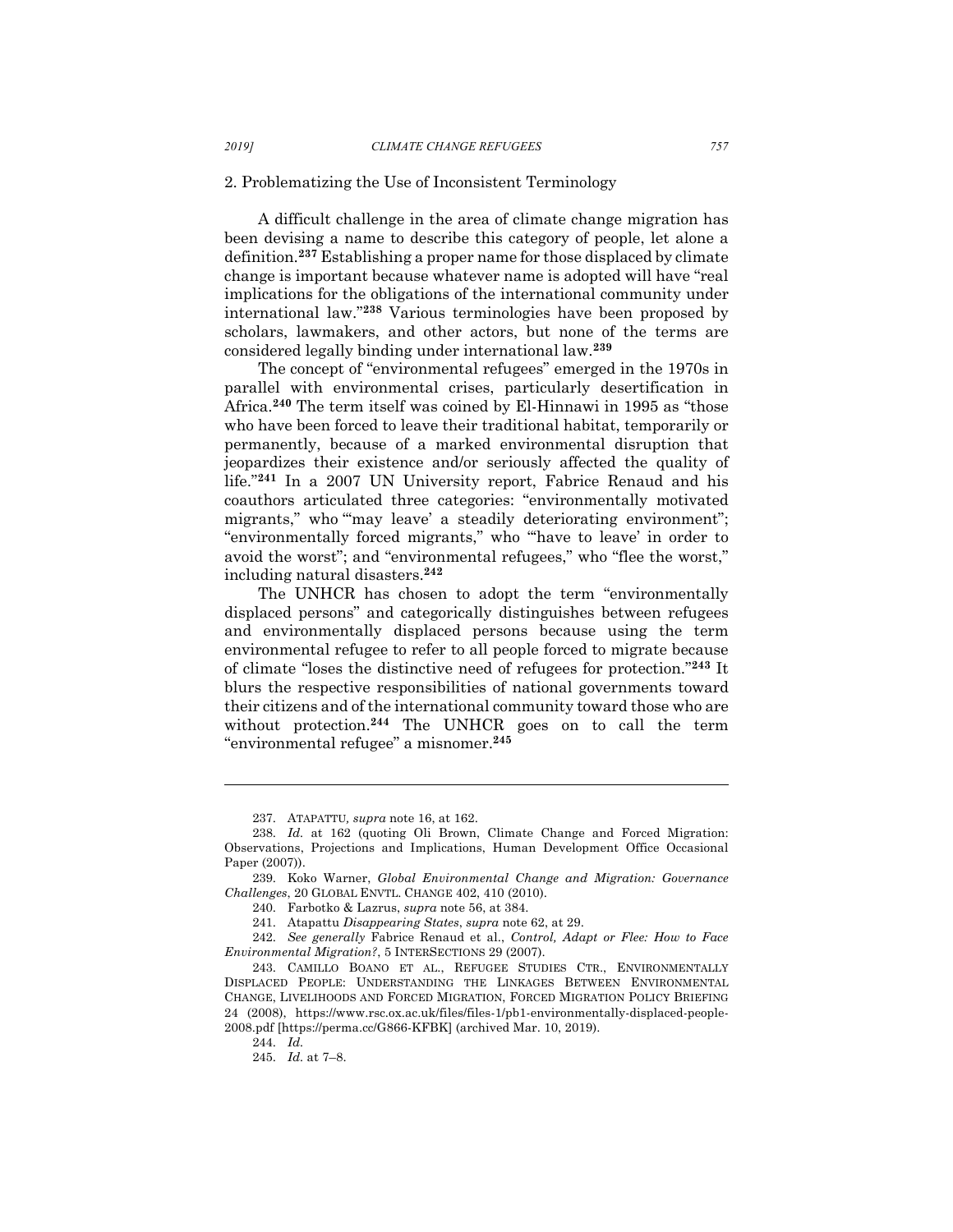Crepeau prefers the term "climate-change-induced migrant" to refer to people who may migrate because of the environmental impacts of climate change.**<sup>246</sup>** Atapattu adopts the term "forced climate migrants," contending that it captures the essence of migration associated with climate change.**<sup>247</sup>** Crepeau and Atapattu choose to forgo the "refugee" label because it might be something the victims do not want, and a less politically charged term could ultimately lead to more effective protections by "de-victimizing" migrants and reframing their decision to migrate as an adaptation tool.**<sup>248</sup>** Atapattu makes a strong argument that constantly changing terminology may imply that climate migration is a very political matter, rather than an environmental and human rights concern.**<sup>249</sup>** Other scholars, like Francois Gemenne, believe that attempts to replace the term "climate change refugees" with something more clinical such as "climatechange-induced migrants" and "forced climate migrants" could have negative effects because forgoing the term "climate change refugee" is in a way also forgoing the idea that climate change is a form of persecution against the vulnerable.**<sup>250</sup>** He believes such clinical terms allow "policies [to] take over politics" where lawmakers stress the agency of migrants, yet forget their responsibilities to them. **251**

While none of these terms are perfect, adopting a consistent term will lead to the acknowledgement that this category of people needs recognition and protection.**<sup>252</sup>** Choosing a universal term will at the very least end the debate about appropriate terms, upon which lawmakers can continue to move forward and address other challenges facing climate refugees.

3. Problems with Expanding the Current Legal Framework of the Geneva Convention

Those who advocate for expanding the Geneva Convention must determine whether the existing framework can be stretched to cover another category of people unrelated to the original objective and in a totally different context.**<sup>253</sup>** While theoretically lawmakers could expand the definition of a refugee to include "people fleeing a conflict situation exacerbated by climate change," in order to satisfy the grounds enumerated in the Geneva Convention, it is not the best solution.**<sup>254</sup>** Such an expansion constitutes the exception rather than

<sup>246.</sup> ATAPATTU*, supra* note 16, at 165.

<sup>247.</sup> *Id.*

<sup>248.</sup> *Id.* at 162.

<sup>249.</sup> *Id.*

<sup>250.</sup> Gemenne & Brucker, *supra* note 231, at 2.

<sup>251.</sup> *Id.*

<sup>252.</sup> ATAPATTU*, supra* note 16, at 165.

<sup>253.</sup> Atapattu *Disappearing States*, *supra* note 62, at 26.

<sup>254.</sup> ATAPATTU*, supra* note 16, at 168.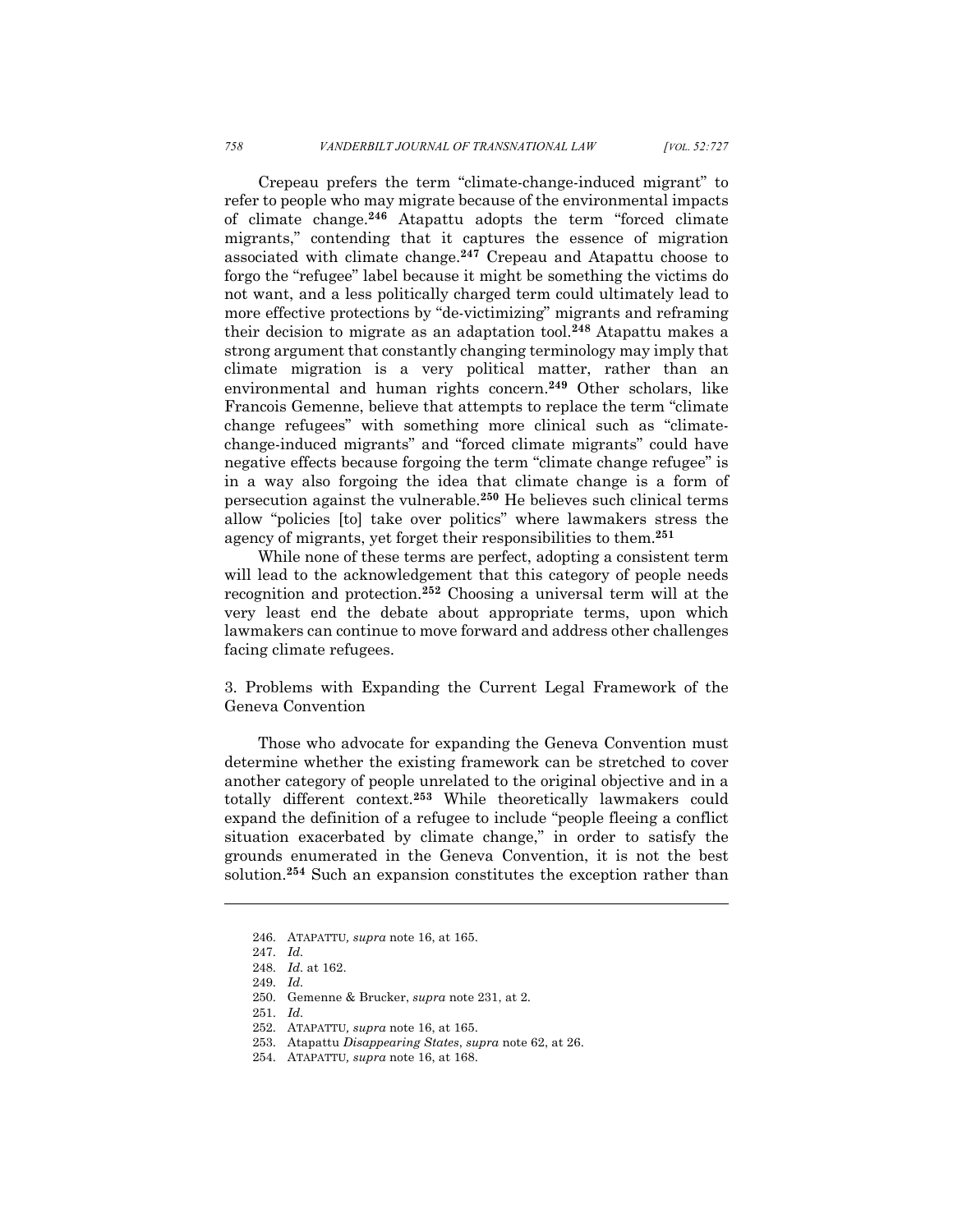the rule and the individual would still need to seek asylum in the country he or she hopes to enter.**<sup>255</sup>** The threshold would be very high and the number of people who could receive such protection under the Geneva Convention would be very low, making this a solution that does not adequately deal with the severity of climate change migration.**<sup>256</sup>** Furthermore, substantial differences between environmental migrants and political refugees as defined by the Geneva Convention do not seem to allow such an expansion.**<sup>257</sup>**

# 4. Problems with a Universal Treaty

While a universal treaty seems to be the most commonly posed solution to the climate change–refugee crisis, many potential problems arise with such a proposal.**<sup>258</sup>** Because climate change migration is such a complex issue, creating a "fix-all" instrument may have a *de minimis* effect on actually solving the issue at hand.**<sup>259</sup>** A draft convention means focusing on defining who is "within" or "outside" the scope of application, which could encourage inaction on climate change, since the outcome of the treaty could likely be a considerable compromise given that consensus is required.**<sup>260</sup>** The notion is attractive, however, because it seems more manageable than other proposals.**<sup>261</sup>**

Furthermore, even if a treaty text could be agreed upon, its ratification, implementation, and enforcement might face political obstacles.**<sup>262</sup>** In the unlikely event that a treaty is adopted, it could take years before such an instrument becomes operational.**<sup>263</sup>** Lawmakers would also need to devise a strategy regarding what to do with initiatives within existing international structures.**<sup>264</sup>** For example, policy initiatives with an active dissemination strategy, like the Guiding Principles on Internal Displacement, mentioned previously in this Note, were developed by an expert group of international lawyers and have served as a useful tool.**<sup>265</sup>** This shows that even if a treaty was reached, there would still be issues in actually solving the problem.

<sup>255.</sup> *Id*.

<sup>256.</sup> *Id.*

<sup>257.</sup> Mayer & Cournil, *supra* note 106, at 179–80.

<sup>258.</sup> McAdam, *supra* note 192, at 17.

<sup>259.</sup> *See id.* (arguing that a treaty per se does not solve the problem)*.*

<sup>260.</sup> *See, e.g.*, Michael Prieur, *Draft Convention on the International Status of Environmentally-Displaced Persons*, 42 URB. LAW. 247, 251–53 (2010) (failing to identify any applicable accountability or enforcement mechanism).

<sup>261.</sup> McAdam, *supra* note 192, at 17.

<sup>262.</sup> *Id.*

<sup>263.</sup> *Id.*

<sup>264.</sup> *See id.* at 16 (explaining states have huge incentives to ratify treaties or other international initiatives because it would allow shared responsibility among several countries).

<sup>265.</sup> Gemenne & Brucker, *supra* note 231, at 2.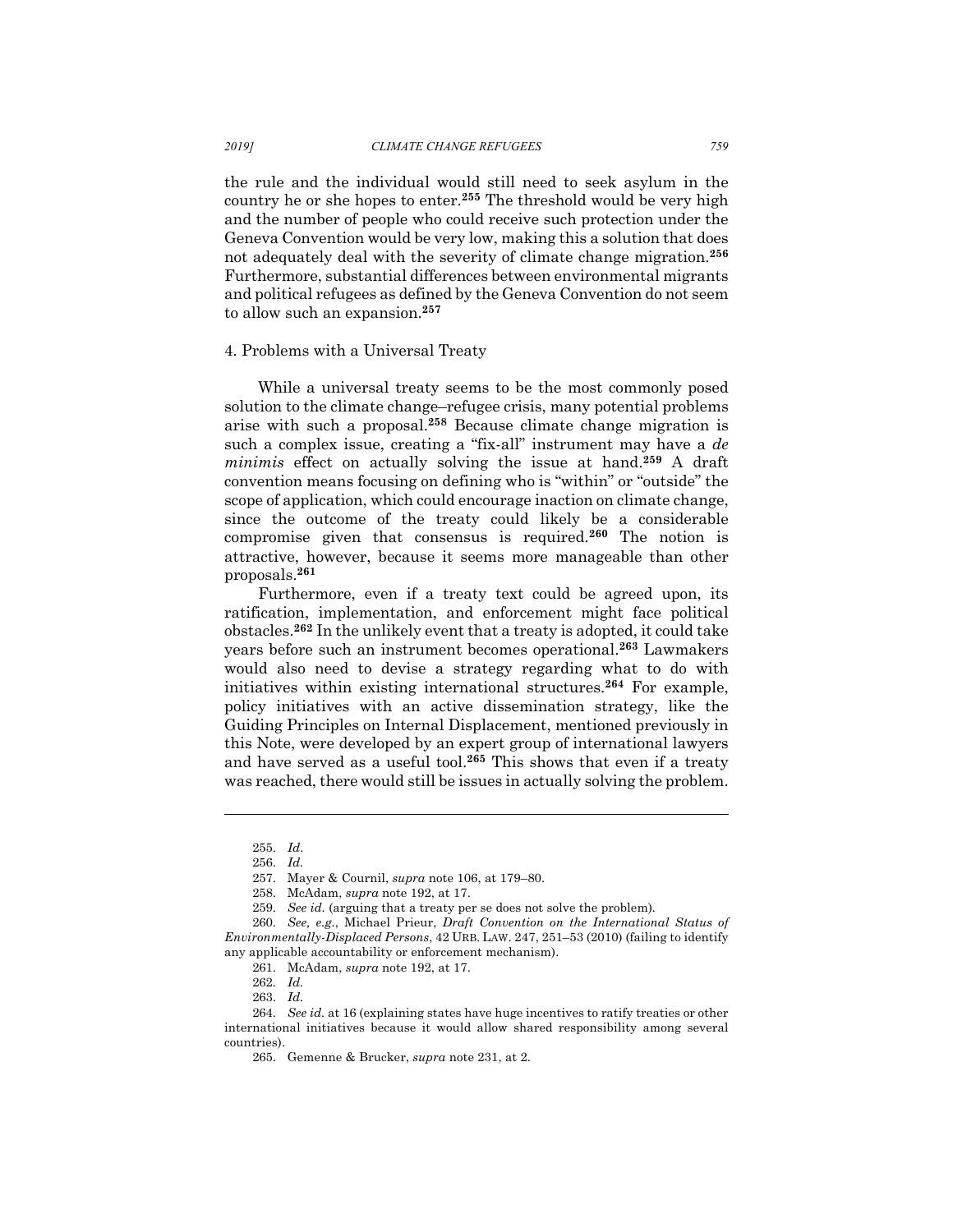While there would surely be benefits to creating a treaty, key challenges would remain.**<sup>266</sup>** Benefits must be weighed with the risk that legally defining a "climate refugee" category may lead to a hardening of the concept, simultaneously defining in and out groups.**<sup>267</sup>**

# 5. Problems with Soft Law Solutions

Another practical solution that has been proffered is to adopt a set of guiding principles or other soft law instruments.**<sup>268</sup>** "Soft law," or nonbinding law, has played a significant role in some fields of international law and offers a number of advantages particularly well suited to the characteristics of climate change refugees.**<sup>269</sup>** It encompasses a range of nontreaty agreements, including UN declarations and guidance developed by experts.**<sup>270</sup>**

These instruments would serve as a more immediate solution that could establish the foundation for a convention later on.**<sup>271</sup>** Soft law would result in minimal disruption to the communities that have to be uprooted, the communities that will be receiving climate refugees, and the legal system itself.**<sup>272</sup>** With these instruments, the international community could take steps to foster adaptability programs to help people become more resilient, so they can change livelihoods and stay in their own countries, if possible.**<sup>273</sup>** For example, in *Climate Refugees: The Environmental Origins of Refugee Migrations*, Maria Garcia points to Vietnam, where the government is experimenting with different forms of water, crop, and soil management as an answer to the salinization of the Mekong Delta.**<sup>274</sup>**

The downside of such instruments is that they are hard to enforce and there are no repercussions attached to noncompliance.**<sup>275</sup>** Soft law creates no legal grounds for seeking redress; however, even without binding legal force, such instruments have legal value because they demonstrate a commitment to observe their provisions.**<sup>276</sup>** Furthermore, while soft law can function to fill gaps in binding

<sup>266.</sup> McAdam, *supra* note 192, at 16.

<sup>267.</sup> *Id.* at 17.

<sup>268.</sup> Atapattu *Human Rights*, *supra* note 60, at 632.

<sup>269.</sup> Elizabeth Ferris & Jonas Bergmann, *Soft Law, Migration and Climate Change Governance*, 8 J. HUM. RTS. & ENV'T 6, 12 (2017) (recognizing there is a notable turn toward soft law in developed country commitments in climate migration).

<sup>270.</sup> *See id.* at 12 (recognizing there is a notable turn toward soft law in developed country commitments in climate migration).

<sup>271.</sup> Atapattu *Human Rights*, *supra* note 60, at 632.

<sup>272.</sup> *Id.*

<sup>273.</sup> Swift, *supra* note 172.

<sup>274.</sup> *Id.*

<sup>275.</sup> Anna Riddell, *Human Rights Responsibility of Private Corporations for Climate Change?*, *in* CLIMATE CHANGE AND HUMAN RIGHTS: AN INTERNATIONAL AND COMPARATIVE LAW PERSPECTIVE 53, 55–56 (2016).

<sup>276.</sup> *Id.* at 56.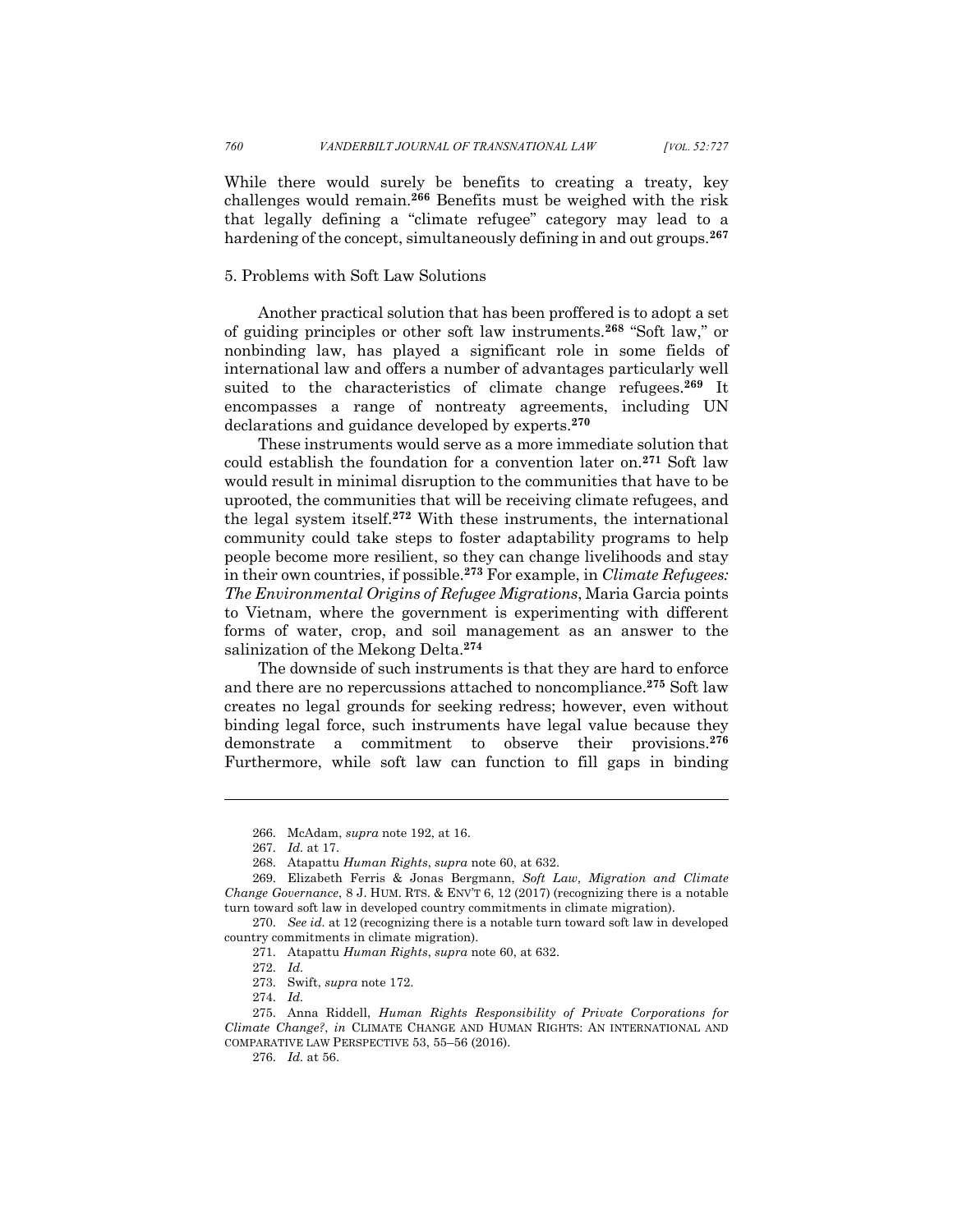international law, it may only thrive under passionate and committed leadership.**<sup>277</sup>** On the other hand, these instruments are flexible and much easier to adopt than a treaty, in part because they are nonbinding and therefore more politically palatable.**<sup>278</sup>**

The binding and nonbinding law discussed in this Note highlights the legal vacuum that exists in relation to a vulnerable group of people displaced by climate change. Currently, these people are falling victim to global inaction, and there will need to be radical changes of international law, global strategy, and the players involved in protecting climate change refugees. The time has come for the global community to fundamentally shift the question they are asking from "what can government do?" to "what can any institution do?"**<sup>279</sup>**

#### IV. PRIVATE CLIMATE-GOVERNANCE INITIATIVES

Among the muddled and complex range of proffered solutions for climate-induced migration, only one fact remains consistent: public institutions have repeatedly failed to solve the problem of climate change refugees for decades. Although rather unorthodox and unexplored, a small group of progressive environmental scholars have proposed a new type of institution to address the climate change issues that slip through the cracks year after year: private climategovernance initiatives.**<sup>280</sup>** Private climate-governance initiatives can bypass government gridlock in a way that international law cannot because corporate contracts are not required to respect international boundaries.**<sup>281</sup>** This means that while corporations are not subject to the sometimes-beneficial limitation of an international agreement, they are able to transcend international boundaries and drive largescale, global change.**<sup>282</sup>** However, the private governance mechanism addressed in this Note is not a substitution for binding international law, but rather a method to protect climate change refugees until a strategic response becomes possible and to complement government

<sup>277.</sup> *See* Ferris & Bergmann, *supra* note 269, at 13 (stressing the importance of leadership).

<sup>278.</sup> *See* Antto Vihma, *Analyzing Soft Law and Hard Law in Climate Change*, *in*  CLIMATE CHANGE AND THE LAW 143 (2013).

<sup>279.</sup> *See* Vandenbergh & Gilligan, *supra* note 226, at 219 ("The emergence of private governance suggests the need to reconsider the choices typically included in comparative institutional analysis.").

<sup>280.</sup> *Id.* at 220–21; Michael P. Vandenbergh, *The Drivers of Corporate Climate Mitigation* (Vanderbilt Law Sch. Legal Studies Research Paper Series, Working Paper No. 17–60, 2018), https://papers.ssrn.com/sol3/papers.cfm?abstract\_id=3080578 [https://perma.cc/A6Y7-EAG3] (archived Mar. 17, 2019).

<sup>281.</sup> Vandenbergh & Gilligan, *supra* note 226, at 302.

<sup>282.</sup> *Id.*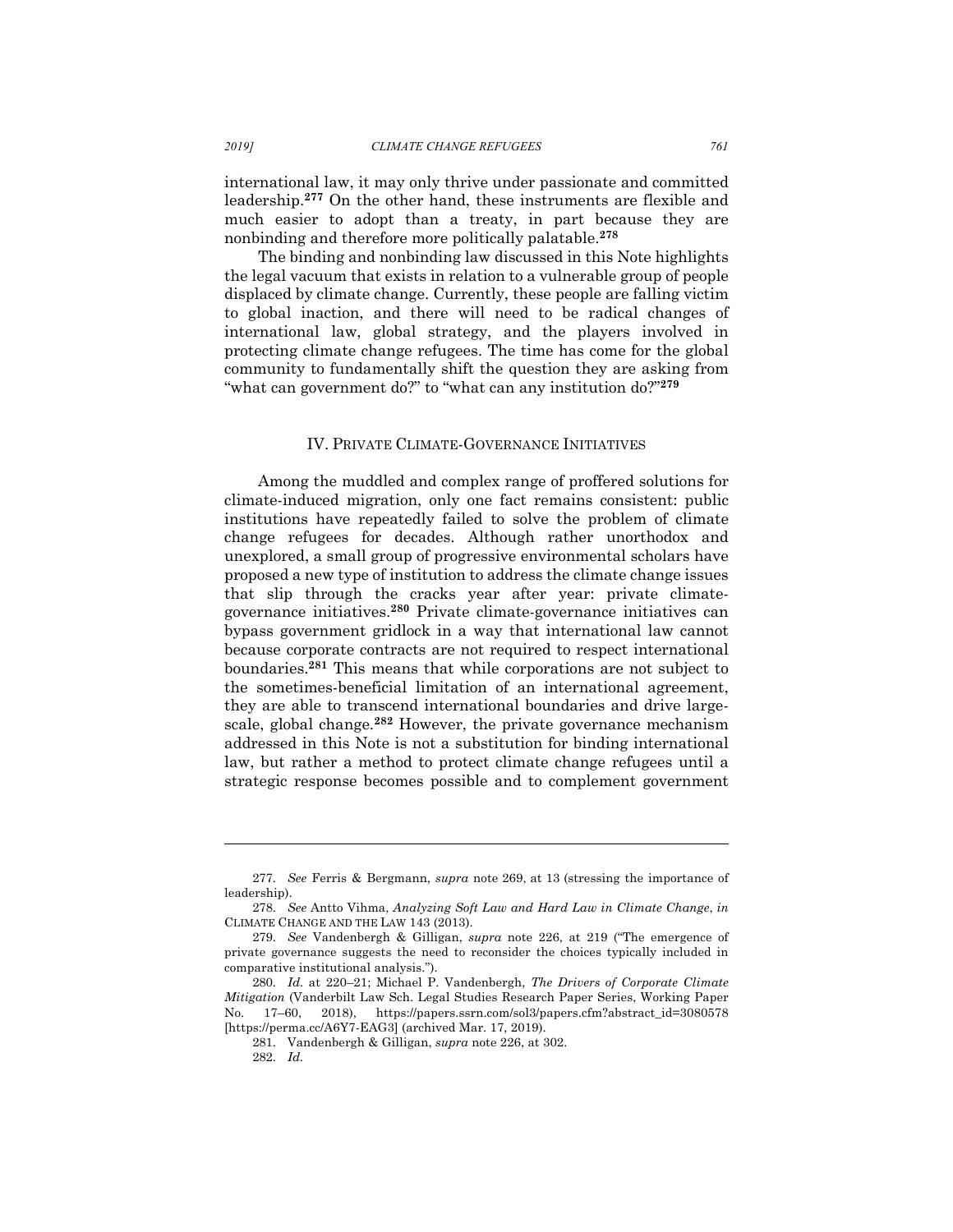responses when they occur.**<sup>283</sup>** On the other hand, private governance often has the motivation to act in ways that governments lack.

# A*. The Changing Landscape Allows for Private Governance Initiatives*

The rise of large private corporations, nongovernmental organizations, and other private organizations has created other institutions capable of acting globally, perhaps even as the dominant players. **<sup>284</sup>** Dramatic changes in global corporate conduct began to appear in parallel with alterations in the world trade order resulting from the Second World War and the later oil crisis.**<sup>285</sup>** More recently, technology, the internet, communication, and transportation innovations have enabled private corporations to continue expanding their geographic reach.**<sup>286</sup>** As such, many private corporations have accumulated immense wealth and power in the global community, which combined with their free rein to act internationally makes them influential as international players.**<sup>287</sup>** In 2002, then-Secretary-General of the UN Kofi Annan acknowledged the private sector as being critical in the protection of the environment.**<sup>288</sup>** Even though this tool was recognized more than a decade ago, much more could be done for climate change refugees.

Not only are private corporations rising up as influential players, but the evolution of government functions is changing the game itself. For example, the government does not function in isolation from markets, but instead collaborates with private institutions to outsource services and form public–private hybrids.**<sup>289</sup>** While these public–private collaborations are important to governance, they all require government action, and "when directed toward climate change, they face many of the same barriers that have contributed to national and international gridlock."**<sup>290</sup>** Therefore, the private governance initiatives proposed in this Note occur without any government involvement.

The international law process confronts a free-rider problem where all countries will benefit from others' efforts and commitments, but some will bear more costs than others.**<sup>291</sup>** As a result, the process of coming to consensus is likely to result in deep divides between

<sup>283.</sup> *See id*. at 303 (showing how private governance can be used when public laws are unlikely to be adopted or implemented).

<sup>284.</sup> Riddell, *supra* note 275, at 53.

<sup>285.</sup> *Id.*

<sup>286.</sup> *Id.*

<sup>287.</sup> *Id.* at 55.

<sup>288.</sup> *Id.*

<sup>289.</sup> Vandenbergh & Gilligan, *supra* note 226, at 220.

<sup>290.</sup> *Id.*

<sup>291.</sup> *Id.* at 237–38.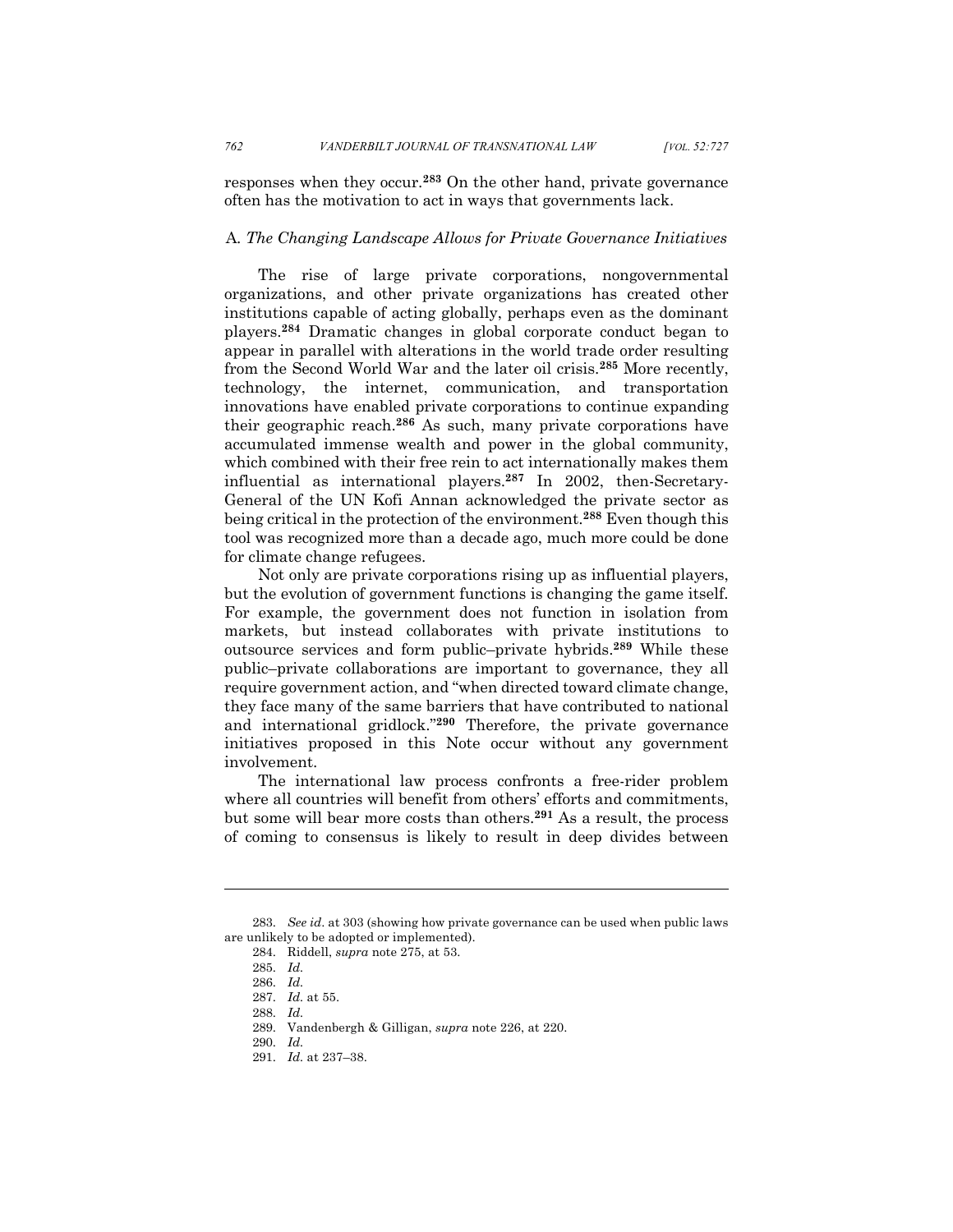parties.**<sup>292</sup>** Within this landscape, scholars recognize the "policy plasticity" of private initiatives, or the extent to which an organization can implement the initiatives necessary to achieve climate-related goals.**<sup>293</sup>** They recognize that policy plasticity is important because "time matters," and "the delay caused by political infeasibility will raise mitigation costs by forty percent per decade."**<sup>294</sup>**

## B*. Examples of Current Public–Private Initiatives*

# 1. Projects Preventing the Displacement of Vulnerable People

Private organizations are already using creative design initiatives that focus on the complex set of factors causing people to want to migrate in the first place. After Superstorm Sandy, a program called "Rebuild by Design" fielded ideas and invested in plans to strengthen cities against future storms. A group called "Resilience by Design" explored solutions to protect against slowly rising sea levels, including a digital tool that pinpoints the communities that are most at risk to rising sea levels and drastic weather events.**<sup>295</sup>**

In response to Hurricane Maria, Puerto Rican officials partnered with Tesla to restore energy to the island through a combination of solar panels and batteries, thereby bypassing the broken energy-grid infrastructure.**<sup>296</sup>** This project is an example of action by a private corporation that can mitigate the effects of climate change and prevent vulnerable peoples from migrating in the first place. Elon Musk confirmed in a tweet that Tesla had eleven thousand projects underway in Puerto Rico as of June 3, 2018.**<sup>297</sup>** Puerto Rico is one of the biggest examples of Tesla's energy-storage system in a single market, and Tesla now has plans to collaborate with other governments interested in a solar-friendly energy future.**<sup>298</sup>** In February 2018, the South Australian government announced a plan to power a network of

<sup>292.</sup> *Id.* at 238.

<sup>293.</sup> *Id.* at 224.

<sup>294.</sup> *Id.*

<sup>295.</sup> Rob Goodier, *The Work Underway Now to Solve Refugee Crises Through Climate Change Action*, ENG'G FOR CHANGE (Nov. 28, 2017), https://www.engineeringforchange.org/news/creative-action-climate-change/ [https://perma.cc/X75U-NXY8] (archived Feb. 26, 2019).

<sup>297.</sup> Mike Brown, *Elon Musk Reveals the Staggering Scale of Tesla's Puerto Rico Solar Projects*, INVERSE (June 4, 2018), https://www.inverse.com/article/45511-teslasolar-elon-musk-reveals-the-staggering-scale-of-puerto-rico-projects [https://perma.cc/ZKU8-RXA8 ] (archived Feb. 26, 2019).

<sup>297.</sup> Elon Musk (@elonmusk), TWITTER (June 2, 2018, 11:30 PM),

https://twitter.com/elonmusk/status/1003161965533937667?lang=en [https://perma.cc/ 9GQT-ZDG5] (archived Feb. 26, 2019).

<sup>298.</sup> Ellen Guo, *South Australia Is Building the World's Largest "Virtual Power Plant"*, INVERSE (Feb. 4, 2018), https://www.inverse.com/article/40916-south-australiavirtual-power-plant [https://perma.cc/3F4V-HZZF] (archived Feb. 26, 2019).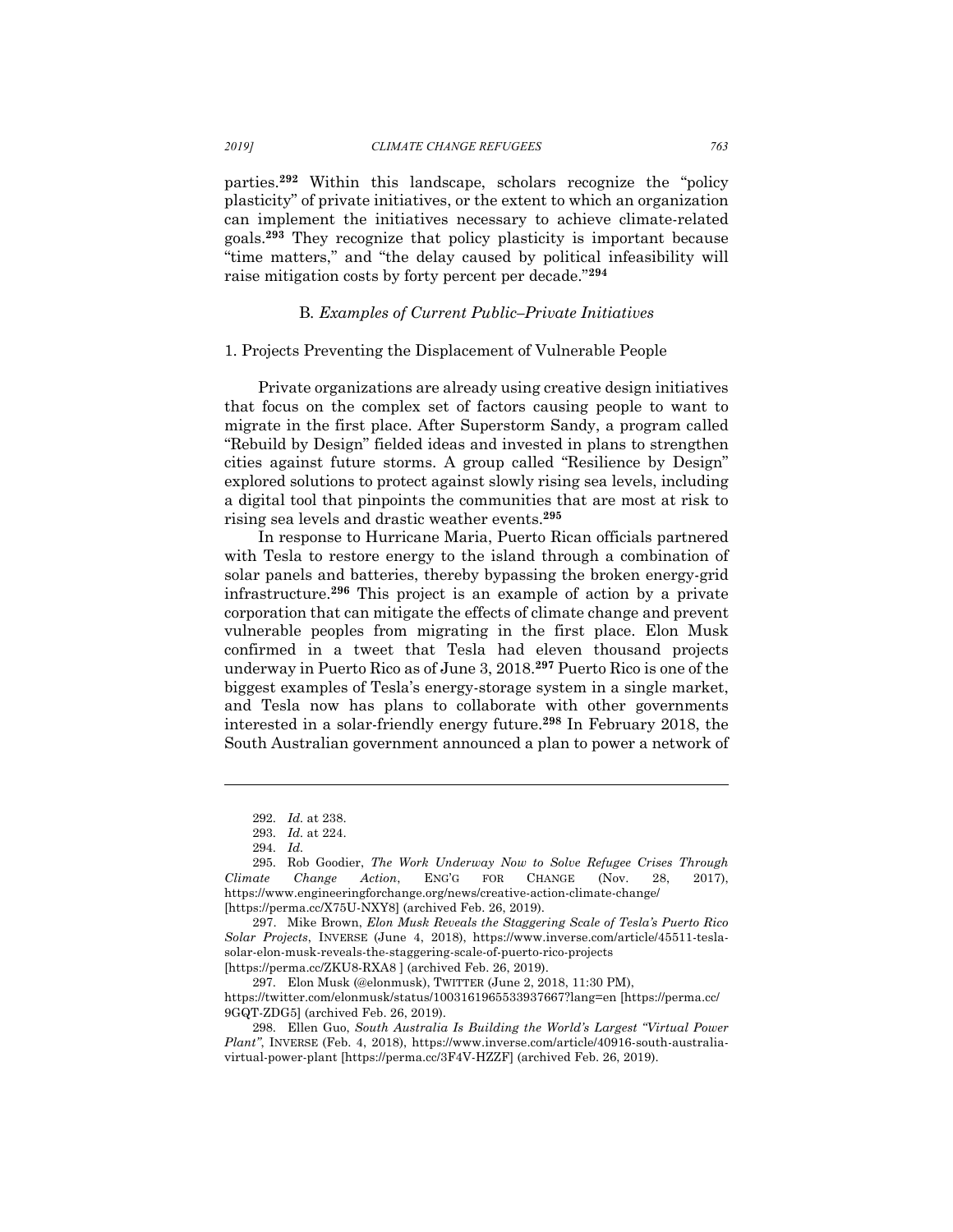fifty thousand homes using Tesla's batteries.**<sup>299</sup>** Forming public– private partnerships like these before a natural disaster strikes could prevent conditions from deteriorating such that people feel they need to flee their situation.

Other companies could adopt similar strategies to Tesla and implement their own technology to reduce the negative effects of climate change that lead to forced migration. An environmental expert with One Acre Fund in Uganda recently wrote: "We must . . . address the reality that rain-fed agriculture alone is no longer viable across the Horn of Africa due to climate change."**<sup>300</sup>** Although certainly controversial, companies could use the climate change–refugee crisis as a gateway to implement new agricultural practices in vulnerable regions, such as using salt-resistant crops or improved desalination technology, even if they initially do so at a discount. These companies might benefit from a more secure license to operate or a sustainable business relationship with governments. The void in climate change– refugee governance provides an opportunity for private organizations to leverage emerging technology trends to bring about a future that protects those displaced by climate change before they are forced to migrate.

## 2. Projects Helping Displaced Peoples

Some may argue that private governance is solely concerned with the bottom line, but enough people, cities, and corporations may recognize that a healthy and prosperous society is good for business. By changing the discourse and recognizing motivational factors, some private entities have already seen that there are profits and other benefits in helping climate change refugees. Autodesk has provided software and services to the settlement team of the UNHCR to design and build refugee camps faster and better.**<sup>301</sup>** They have also publicly supported a project where cities are designed to restore ecosystems, albeit without much public information.**<sup>302</sup>** Although not specifically relating to climate change refugees, Autodesk has noted that they have "an entire generation of young people around the world who are obsessed with innovating and designing necessary solutions to achieve

<sup>299.</sup> *Id.*

<sup>300.</sup> Ariong Moses, *Opinion: Fighting Climate Change and Famine with Forests in the Horn of Africa,* DEVEX (May 15, 2017), https://www.devex.com/news/opinion-fightingclimate-change-and-famine-with-forests-in-the-horn-of-africa-90250 [https://perma.cc/FT8Y-GBSB] (archived Feb 26, 2019).

<sup>301.</sup> *Id.*

<sup>302.</sup> Lynelle Cameron, *Trump may be the best thing that ever happened to the planet*, CNBC (June 5, 2017, 12:33 PM), https://www.cnbc.com/2017/06/05/trump-parisaccord-exit-is-actually-good-for-planet-commentary.html [https://perma.cc/J58R-8V33] (archived Feb. 26, 2019).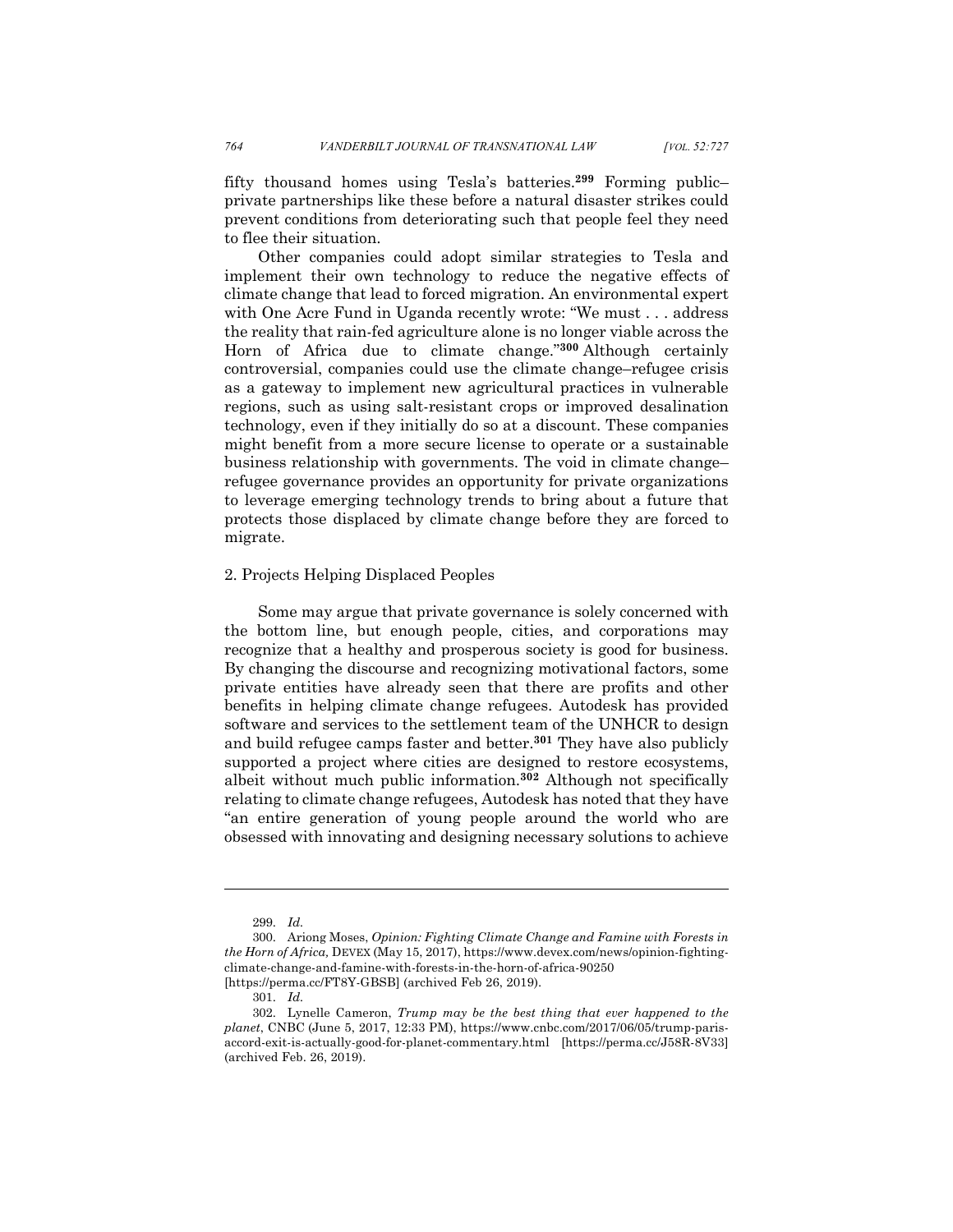a carbon neutral future."**<sup>303</sup>** They cite Trump's decision to withdraw from the Paris Agreement as a catalyst for actions by those who want to mitigate climate change effects.

IKEA is exploring initiatives that include better shelters with light and power that connect to an electricity grid.**<sup>304</sup>** In November 2016, IKEA opened production centers near refugee camps in Jordan to provide work to Syrian refugees. **<sup>305</sup>** During three periods of time, for every lamp or bulb sold, IKEA donated one euro to the UNHCR.**<sup>306</sup>** IKEA has received an onslaught of praise in the media for their initiatives, while simultaneously promoting their image through statements that condemn a "disconnected" world that overlooks our base human needs.**<sup>307</sup>** In a recent Forbes article titled "Can Ikea's Billions Build a Better Future Than Elon Musk?," a senior writer praises IKEA for building a better world and promotes their current projects that center around social co-living, sustainable food, humanfirst interfaces, and new-age making.**<sup>308</sup>** In their Shared Living lab, IKEA promotes the message of designing more supportive and adaptive communities that reimagine the way we design, reuse, and share space.**<sup>309</sup>** Through its refugee initiatives, IKEA is building public trust among itself, consumers, and investors to show that it truly does care about the human experience of the people that live in IKEAdesigned spaces.

#### 3. Pressure from Shareholders, Investors, and Employees

When private entities are motivated to act, they can harness the existing support for climate mitigation through various initiatives like investments and corporate-management decisions.**<sup>310</sup>** For example,

<sup>303.</sup> *Id.*

<sup>304.</sup> Charlie Dunmore, *IKEA campaign offers brighter future for Syrian refugees*, U.N. HIGH COMM'R FOR REFUGEES (Nov. 30, 2015), http://www.unhcr.org/enus/news/latest/2015/11/565c16736/ikea-campaign-offers-brighter-future-syrianrefugees.html [https://perma.cc/5TN2-S3T2] (archived Feb. 26, 2019).

<sup>305.</sup> Rachel England, *How Ikea helped to change attitudes on helping refugees*, INDEPENDENT (May 28, 2017), https://www.independent.co.uk/news/world/politics/ikearefugees-help-shelters-attitude-europe-company-middle-east-syria-a7742576.html [https://perma.cc/Z559-XV9U] (archived Feb. 26, 2019).

<sup>306.</sup> *Thank You for Helping Us Donate €30 Million To Light Up Refugee Camps*, IKEA FOUND. (Jan. 18, 2016), https://www.ikeafoundation.org/pressrelease/ikea-brighterlives-for-refugees-campaign-raises-30-8-million-euros-for-renewable-energy-sources-forrefugee-families/d [https://perma.cc/W4CT-5K9Y] (archived Feb. 26, 2019).

<sup>307.</sup> Kitty Knowles, *Can Ikea's Billions Build A Better Future Than Elon Musk?*, FORBES (Mar. 5, 2018), https://www.forbes.com/sites/kittyknowles/2018/03/05/can-ikeasbillions-build-a-better-future-than-elon-musk/#593d5c75271e [https://perma.cc/ K42G-GJXG] (archived Feb. 26, 2019).

<sup>308.</sup> *Id.*

<sup>309.</sup> *Shared Living, Better Living?*, SPACE10 (Mar. 28, 2018),

https://space10.io/labs/shared-living/ [https://perma.cc/DZ77-GUTW] (archived Feb. 26, 2019).

<sup>310.</sup> Vandenbergh & Gilligan, *supra* note 226, at 223.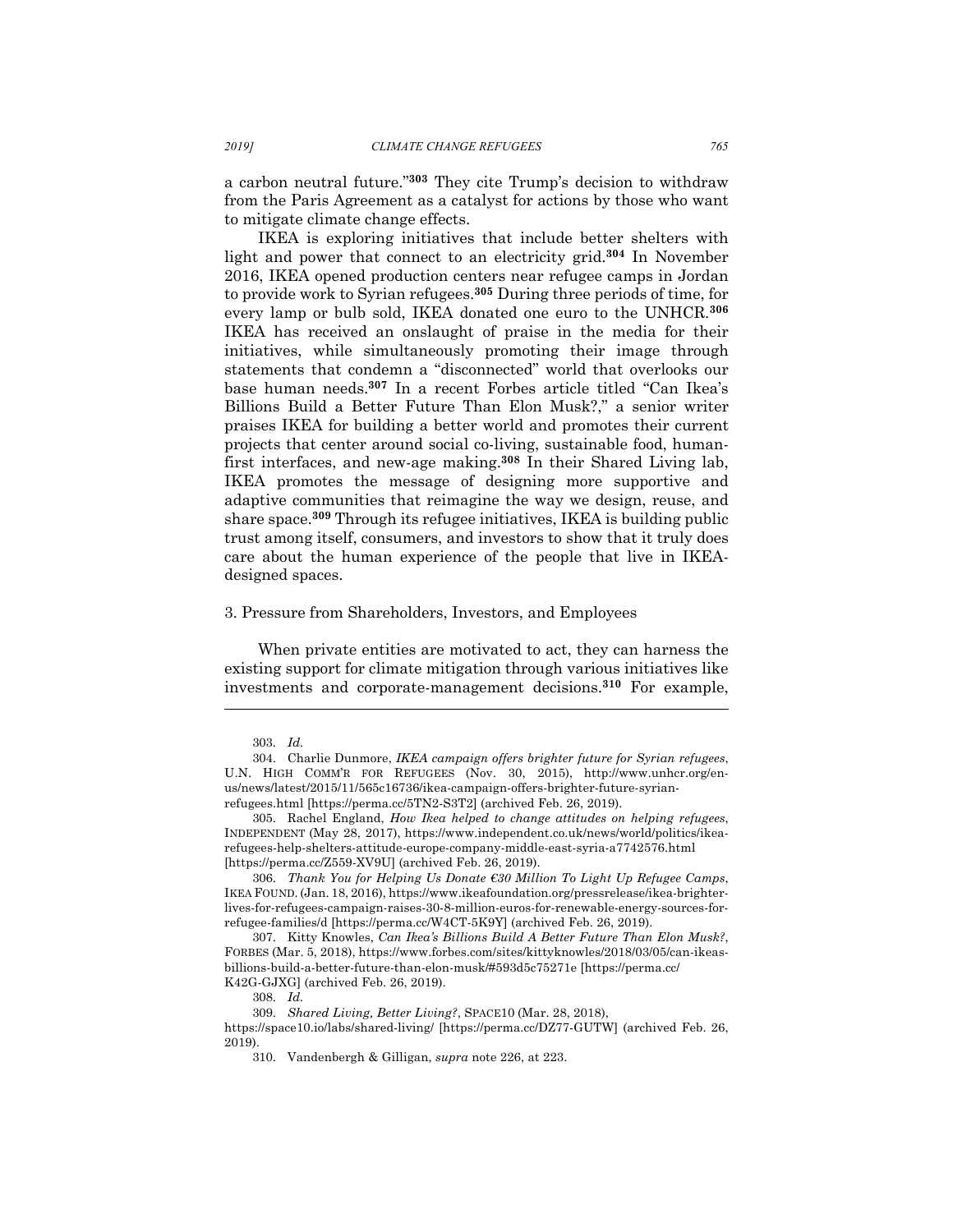climate-focused activist investors have been putting increased pressure to respond to climate change on Fortune 500 companies like Chevron and Kinder Morgan. According to the data group Proxy Impact, of the more than 420 shareholder resolutions proposed this year, 20 percent focused on the climate in some capacity. The majority of these reports focus on climate-related financial risk as it relates to carbon and methane emissions, but nonetheless they provide a stepping stone that could one day encompass climate change– displacement risks. A director at Ceres, a nonprofit that tracks shareholder engagement, has stated that continued shareholder pressure can lead to actual changes in how a company does business.**<sup>311</sup>**

Similarly, as social and political values evolve, business partners of institutions could be impressed by a company's commitment to environmental initiatives and thus be more likely to engage in unrelated commitments with them.**<sup>312</sup>** And not only would corporations be improving their reputation among other business actors, but among average individuals as well. Whether there has been a recent loss of faith in public governance or a long-standing historical bias, a recent US survey found that "more people believe corporations should act on climate mitigation (roughly seventy percent) than should government (roughly sixty percent), suggesting a basis for corporations' concern about their climate reputation."**<sup>313</sup>**

Other motivating pressures that induce corporations to act are lender pressure, employee morale and recruiting, and other disclosurerelated pressures.**<sup>314</sup>** In the carbon-emission context, lenders have acted individually and in groups to increase the pressures on private institutions to consider social responsibility among other obligations, and the same phenomenon could extend to climate change refugees.**<sup>315</sup>** Michael Vandenbergh, a leading scholar in private climate-governance initiatives, argues for the importance of employee morale and recruiting, saying that companies who cannot retain employees are at a competitive disadvantage.**<sup>316</sup>** Under this rationale, people would be more likely to work for companies if they show their devotion to the individual rights of climate change refugees and show respect for personhood. Going even further, it might be possible to motivate more private institutions to employ climate change refugees in need of work,

<sup>311.</sup> David S. Rauf, *Powerful Investor Push Big Companies to Plan for Climate Change*, SCI. AM. (May 3, 2018), https://www.scientificamerican.com/article/powerfulinvestors-push-big-companies-to-plan-for-climate-change/ [https://perma.cc/6MEY-QL6P] (archived Feb. 26, 2019).

<sup>312.</sup> *See generally* David G. Victor, *Taking the Lead: Faced with Government Inaction, Private Firms Emerge as Major Players in Climate Change Mitigation, 358 SCI.* MAG. 1547 (Dec. 2017) (noting that the success of private governance hinges on behavioral sciences and how the relate to business decisions).

<sup>313.</sup> Vandenbergh & Gilligan, *supra* note 226, at 248–49.

<sup>314.</sup> *See* Vandenbergh, *supra* note 280.

<sup>315.</sup> *Id*.

<sup>316.</sup> *Id*.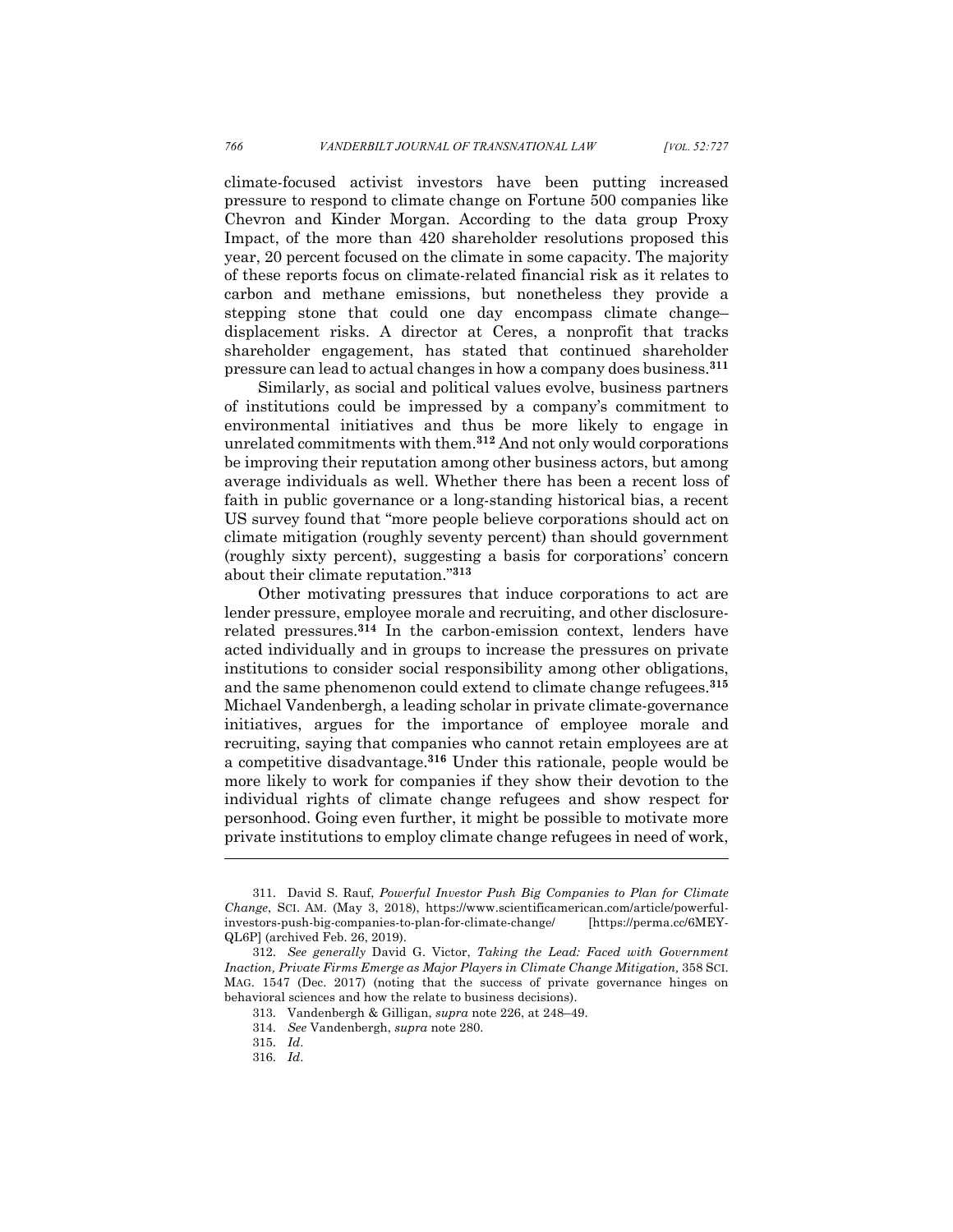following the example that IKEA has set. Such a response would serve to greatly alleviate the loss of social and cultural resources resulting from climate-induced migration.

## C*. Potential Public–Private Partnerships for the Future*

## 1. Infrastructure and the Housing Crisis

Lack of adequate housing is a big problem for those displaced by climate change.**<sup>317</sup>** Incentivizing private institutions to strengthen a receiving country's capacity to house and integrate climate change refugees would serve to make a large difference in the plight of the climate change refugee. For example, IKEA rolled out a "playful research" project by their Space10 lab called One Shared House 2030 that asks which goods and services—including kitchens, workspaces, smart devices, childcare, and self-driving cars—people would be willing to share.<sup>318</sup> The website acknowledges the growing popularity of shared living.**<sup>319</sup>** In a similar project, IKEA has launched a project that provides affordable housing for students called a CPH Village.**<sup>320</sup>** A CPH Village involves the creation of a shared living space on unused land through turning shipping containers into apartments that can be separated and reassembled. Students are common test subjects when it comes to affordable and radically unique housing options due to their flexibility in living arrangements and strong desire for inexpensive living space. Climate change refugees share many of these characteristics, however, and could benefit more from such living arrangements. Space10 aims to establish ten of these student villages by 2020, totaling 2,500 homes. If even one of these spaces were to be designated for individuals displaced by climate change, IKEA would make a meaningful difference in a global humanitarian crisis, while completing the same observational studies they have planned with the students.

#### 2. Climate Legacy Registration

The most important way to promote a coordinated privategovernance response to the problem of climate change refugees is to use reputation as a motive for corporate climate mitigation.**<sup>321</sup>** Vandenbergh has recognized that in the context of carbon emissions,

<sup>317.</sup> *Id.*

<sup>318.</sup> *One Shared House 2030: A Collaborative Survey Around Co-Living*, SPACE10 (Feb. 22, 2018), https://space10.io/one-shared-house-2030/ [https://perma.cc/M845- V8ZN] (archived Feb. 26, 2019).

<sup>319.</sup> Id.

<sup>320.</sup> *CPH Village + SPACE10*, SPACE10, https://space10.io/cph-village/ (last visited Feb. 12, 2019) [https://perma.cc/2UH5-7YP3] (archived Feb. 26, 2019).

<sup>321.</sup> *See* Vandenbergh, *supra* note 280.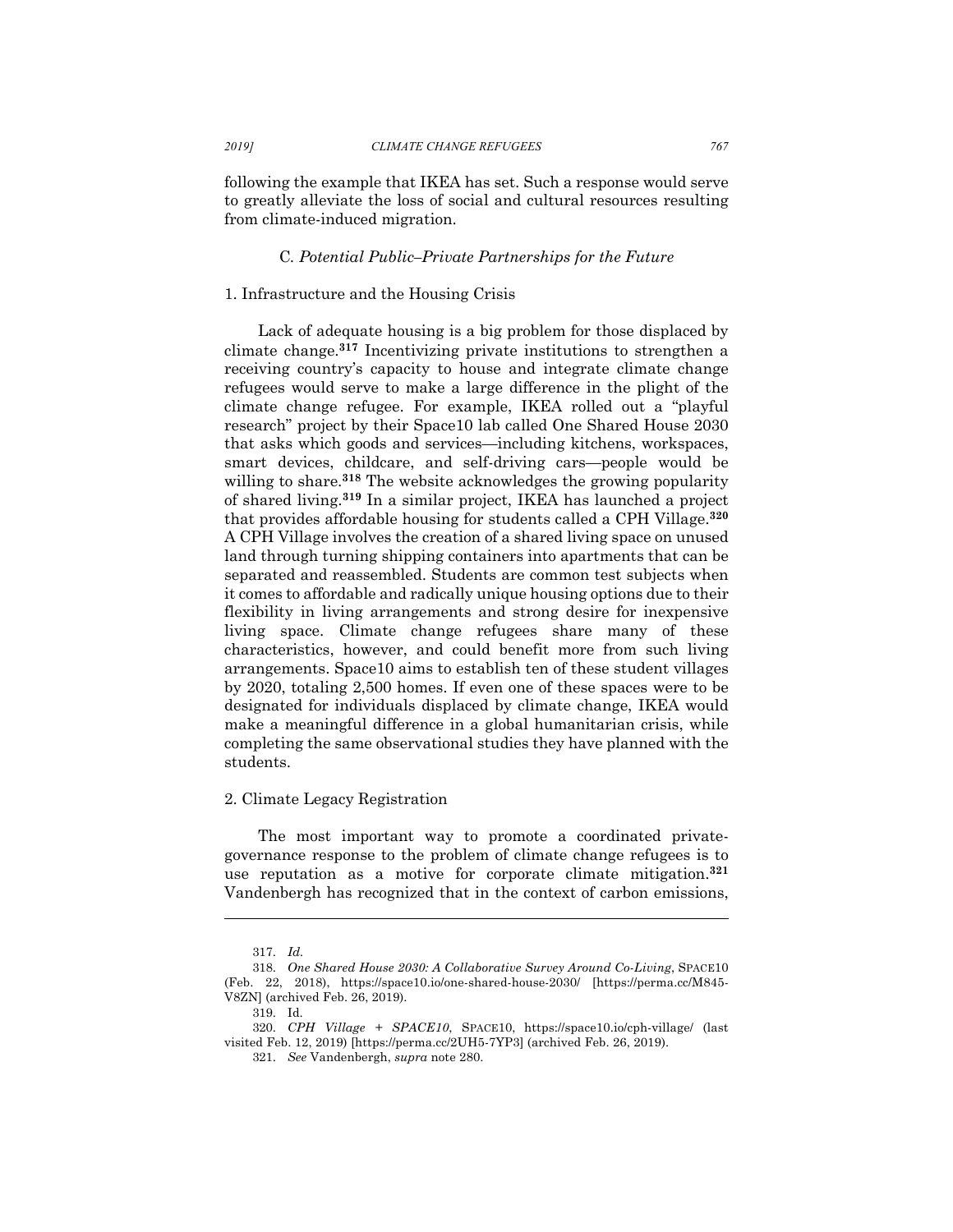"companies will do back flips to build and protect their reputation, and many recognize that most of their retail and corporate customers support climate mitigation."**<sup>322</sup>** Reputation-based motivations could be even stronger in the context of climate change refugees than with carbons emissions because there is a universal acceptance among the general public that individuals deserve the right to statehood and a place to live. Furthermore, helping those affected by climate-related crises is well received among most people, especially because of the current high volume of media coverage. Not only do private companies care about their legacy, but individuals do too. Studies have shown that the desire to create and maintain a positive reputation can alter a person's behavior and promote prosocial behavior.

As a way to harness these reputational pressures, in *Beyond Politics*, Vandenbergh and Jonathan Gilligan propose the idea of a legacy registration. A legacy registration would contain information about individuals and organizations that acted in ways worthy of praise or shame.**<sup>323</sup>** As Vandenbergh and Gilligan note, "although the private registry could affect behavior today by making information publicly available to others in this generation, its greatest effect may arise from public belief that the information will be stored for many generations and will be easily retrieved in the future."**<sup>324</sup>** They propose that the registry be easy to use, publicly available, and stored in a way to ensure long-term survival and easy retrieval.**<sup>325</sup>** This climate registry could easily be construed to include initiatives that relate directly to climate change refugees. Such a registry would work to hold organizations and individuals accountable for their involvement in climate-related matters. Likewise, there will probably always be organizations willing to buy a better reputation, especially when that reputation is guaranteed to live on.**<sup>326</sup>**

Using legacy as a motivational pressure, private initiatives could be directed toward projects that require construction and/or development companies to conduct due diligence on how climate change could affect the migratory patterns of individuals in the area they are planning to build on, and actively consider alternatives or migration planning mechanisms before building.**<sup>327</sup>** This would be particularly relevant to development on coastlines subject to the effects

<sup>322.</sup> *Id.*

<sup>323.</sup> MICHAEL P. VANDENBERGH & JONATHAN M. GILLIGAN, BEYOND POLITICS: THE PRIVATE GOVERNANCE RESPONSE TO CLIMATE CHANGE 346 (2017).

<sup>324.</sup> *Id.* at 339.

<sup>325.</sup> *Id.* at 347–49.

<sup>326.</sup> *Id.* ("Recent empirical research supports this point: if given the choice to buy a better reputation after they die or during their lifetime, on average, individuals would allocate roughly \$40 to their reputation after they die and \$60 to their reputation during their lifetime.").

<sup>327.</sup> Vandenbergh & Gilligan, *supra* note 226, at 266 (noting that banks can require due diligence standards before financing new power plants).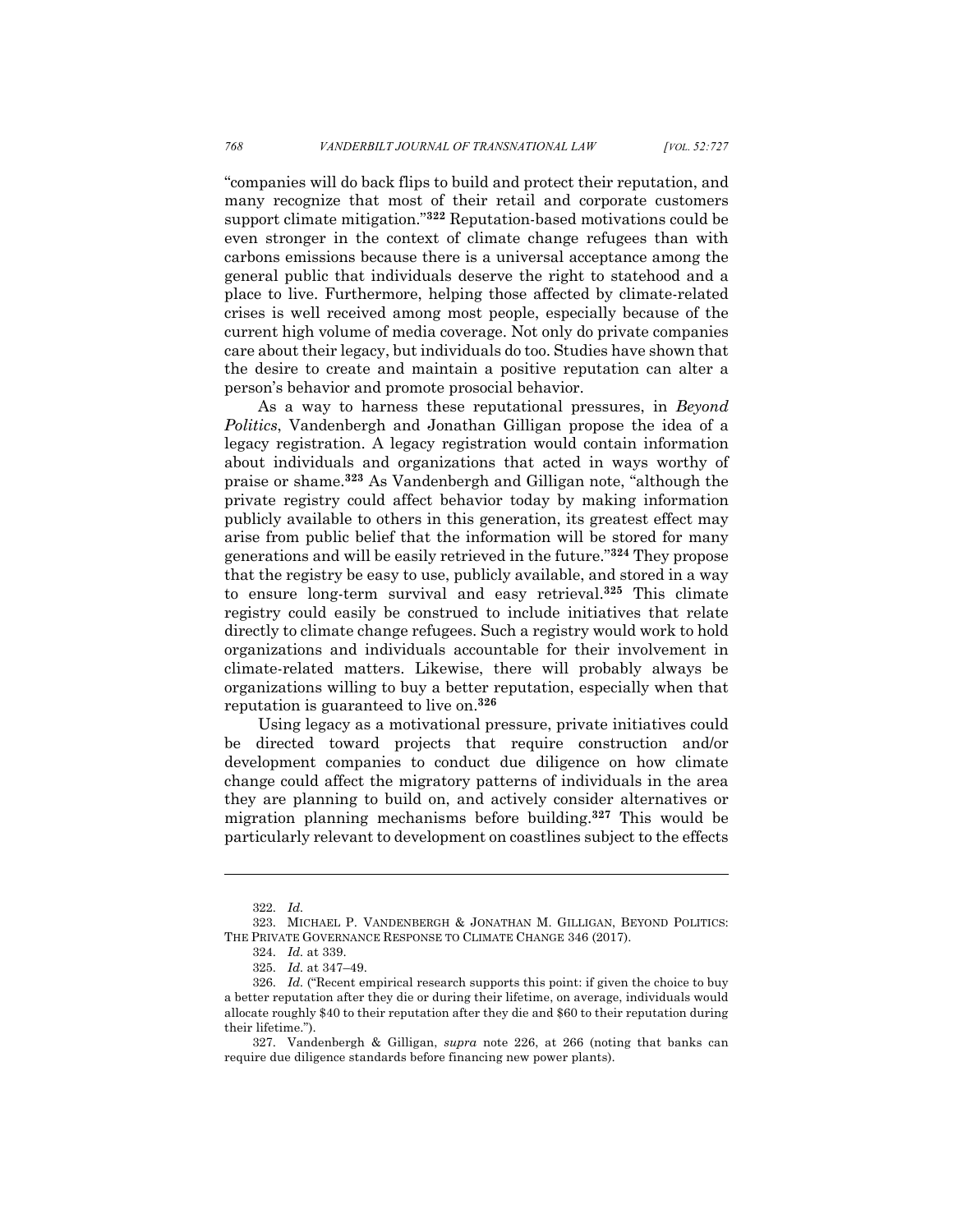of rising sea levels. Private standards on any other sort of city planning mechanisms could be beneficial as well. For example, remembering climate change refugees in shelter planning and other humanitarian aid initiatives could make a significant difference in the well-being of those who migrate due to climate change.

## 3. Man-Made Island Colonies

Artificial islands already exist in places such as Holland, the Arabian Islands, Japan, and China.**<sup>328</sup>** Numerous scholars have explored creating artificial floating islands, but the concept has been repeatedly rejected by the public sector as an unfeasible and drastic relocation proposal that would be hard to realize due to lack of funds and political will.**<sup>329</sup>** Theo Deutinger, a technologist, has asked the European Union to adopt his plan for an artificial island in the Mediterranean Sea offering refuge to African migrants. Deutinger envisions the European Union securing a lease for the land where the island's economy would pay back the loan needed to build the island, but migrant experts have questioned the feasibility of this due to the high costs and high risks. Other people like Dr. Jeff Crisp from the Refugee Studies Center question the implications of such a project, saying, "even if you could demonstrate that technically it's possible, you'd have to move onto the political, legal and financial aspects of it."**<sup>330</sup>**

Private-governance models could incentivize private organizations to invest in such projects in ways the public sphere cannot. Participating organizations would likely receive heavy media attention, increasing their reputations and promoting their brand names. It could also serve as a marketing strategy for any relevant technology that would be used in the project. Such a project could also be framed as an investment, with certain rights being allocated to participating organizations, such as property rights.

According to a California startup called the Seasteading Institute, the world's first privately-owned floating island may be established by 2020. Seasteading is the concept of creating permanent, floating dwellings at sea. On January 13, 2017, the Seasteading Institute signed a Memorandum of Understanding with the French Polynesian government to create a floating city off the coast of Tahiti, setting aside

<sup>328.</sup> Vijayalaxmi Kinhal, *The Largest Artificial Islands in the World*, WORLD ATLAS (last updated July 19, 2018), https://www.worldatlas.com/articles/the-largestartificial-islands-in-the-world.html [https://perma.cc/34ZT-VL4M] (archived Feb. 26, 2019).

<sup>329.</sup> Kelman, supra note 53, at 136.

<sup>330.</sup> Josh Loeb, *Build Artificial Island in Med as Home for Refugees, Says Dutch Technologist*, ENG'G & TECH. (Dec. 7, 2017), https://eandt.theiet.org/content/articles/ 2017/12/build-artificial-island-in-med-as-home-for-refugees-says-dutch-technologist/ [https://perma.cc/QH2T-5SKS] (archived Feb. 26, 2019).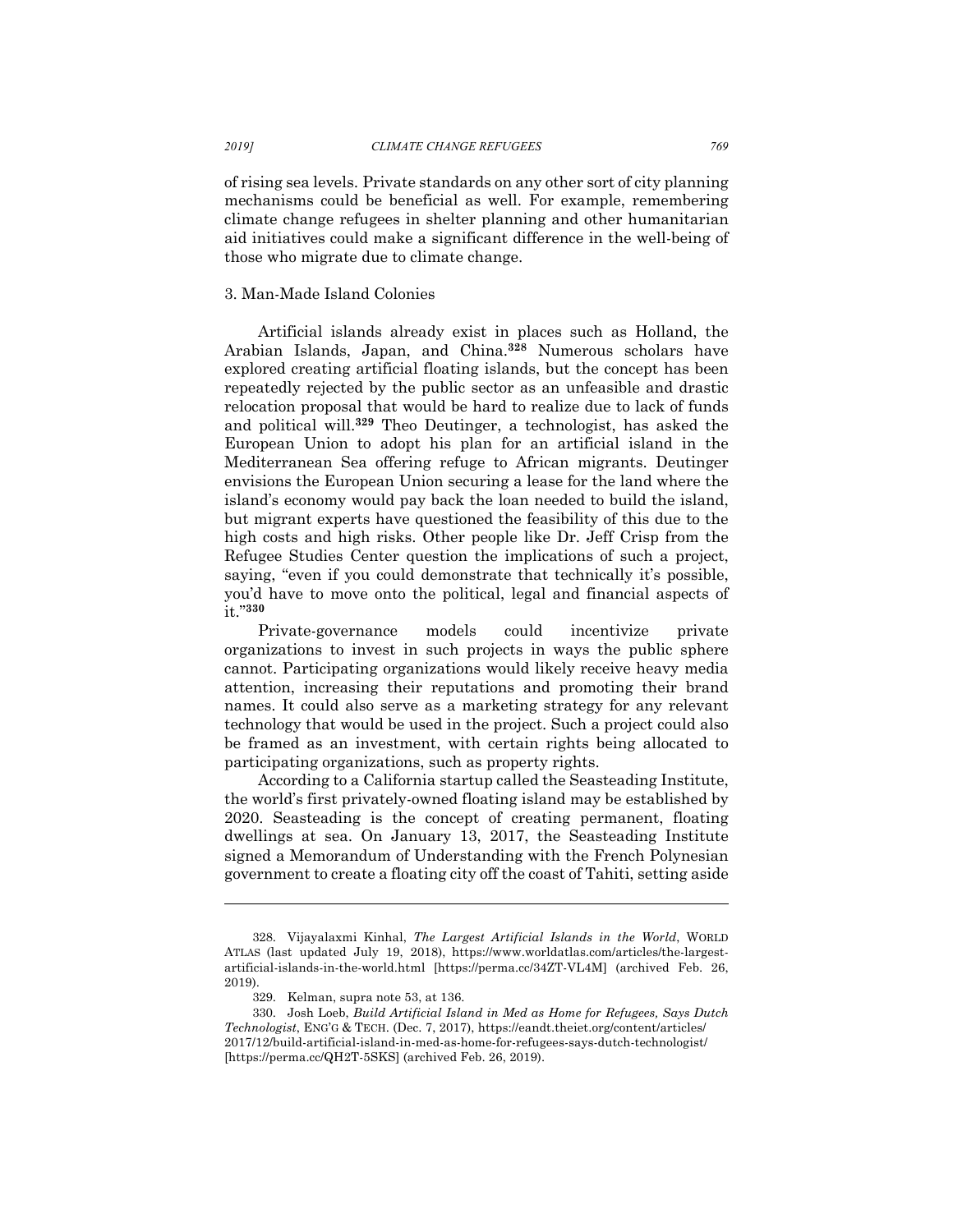25 percent of the living spaces for Polynesian citizens.**<sup>331</sup>** The project website advertises multiple housing options, including one with "mutually beneficial relationships with the local community and our growing network of supporters."**<sup>332</sup>** Proposed architectural plans include eco-friendly technology such as wind-powered and solarpowered devices, sustainable "aquaculture" systems, and desalination procedures. The company plans to manage the future islands, but wants them to run under their own governance models and use their own cryptocurrency called Varyon. The institute, initially financed by Peter Thiel, sees floating islands as a way to solve "lack of start-up innovation in governance," and as a way to support libertarian ideals. While the political aspects of such a project may result in hesitancy to promote these artificial islands, countries could leverage their bargaining power to place substantial contractual limitations on the role of private companies like the Seasteading Institute. And as seasteading increases in quantity and feasibility, states may find themselves with more bargaining power to request full islands for their citizens displaced by climate change, or they might prefer to allow a free-government system, depending on the desires of the people they represent. SIDS might be in a particular position of bargaining power due to the rich marine environment of the area. Such options could align with the vision of Joe Quirk, the president of the Seasteading Institute, who has stated that he wanted to see "thousands" of rogue floating cities by 2050, each of them "offering different ways of governance."**<sup>333</sup>** The Seasteading Institute website specifically addresses sea level rise, saying the institute is working on designs to host critical infrastructure that threatened communities need.**<sup>334</sup>**

Critics of the floating islands worry it could be "an apartheid of the worst kind" that caters to wealthy people who want to set themselves apart from other people.**<sup>335</sup>** Creating a vehicle in which private companies can potentially "govern" their own country could

<sup>331.</sup> *Floating City Project*, THE SEASTEADING INSTITUTE https://www.seasteading.org/floating-city-project/ (last visited Feb. 16, 2019) [https://perma.cc/5PB3-JRRD] (archived Feb. 26, 2019).

<sup>332.</sup> *French Polynesia*, BLUE FRONTIERS, https://www.blue-frontiers.com/

en/frenchpolynesia (last visited Feb. 13, 2019) [https://perma.cc/7J7C-AWH9] (archived Feb. 26, 2019).

<sup>333.</sup> John McMahon, *Floating Island Crypto Nation Aims for New Way of Governance*, NEWSBTC (July 10, 2018), https://www.newsbtc.com/2018/07/10/floatingisland-crypto-nation-aims-for-new-way-of-governance/ [https://perma.cc/ZGU4-3HGG] (archived Feb. 26, 2019).

<sup>334.</sup> *Frequently Asked Questions*, THE SEASTEADING INSTITUTE, https://www.seasteading.org/frequently-asked-questions/ (last visited Feb. 16, 2019) [https://perma.cc/P7SV-R6UZ] (archived Feb. 26, 2019).

<sup>335.</sup> *Seasteading: Could Artificial Floating Cities Be a Lifetime for Low-Lying Pacific Nations?*, AUSTRALIAN BROAD. CO. RADIO NAT'L (June 16, 2018),

https://www.abc.net.au/radionational/programs/scienceshow/seasteading-artificialfloating-nations/9824972#transcript [https://perma.cc/QDE8-SAHT] (archived Feb. 26, 2019).